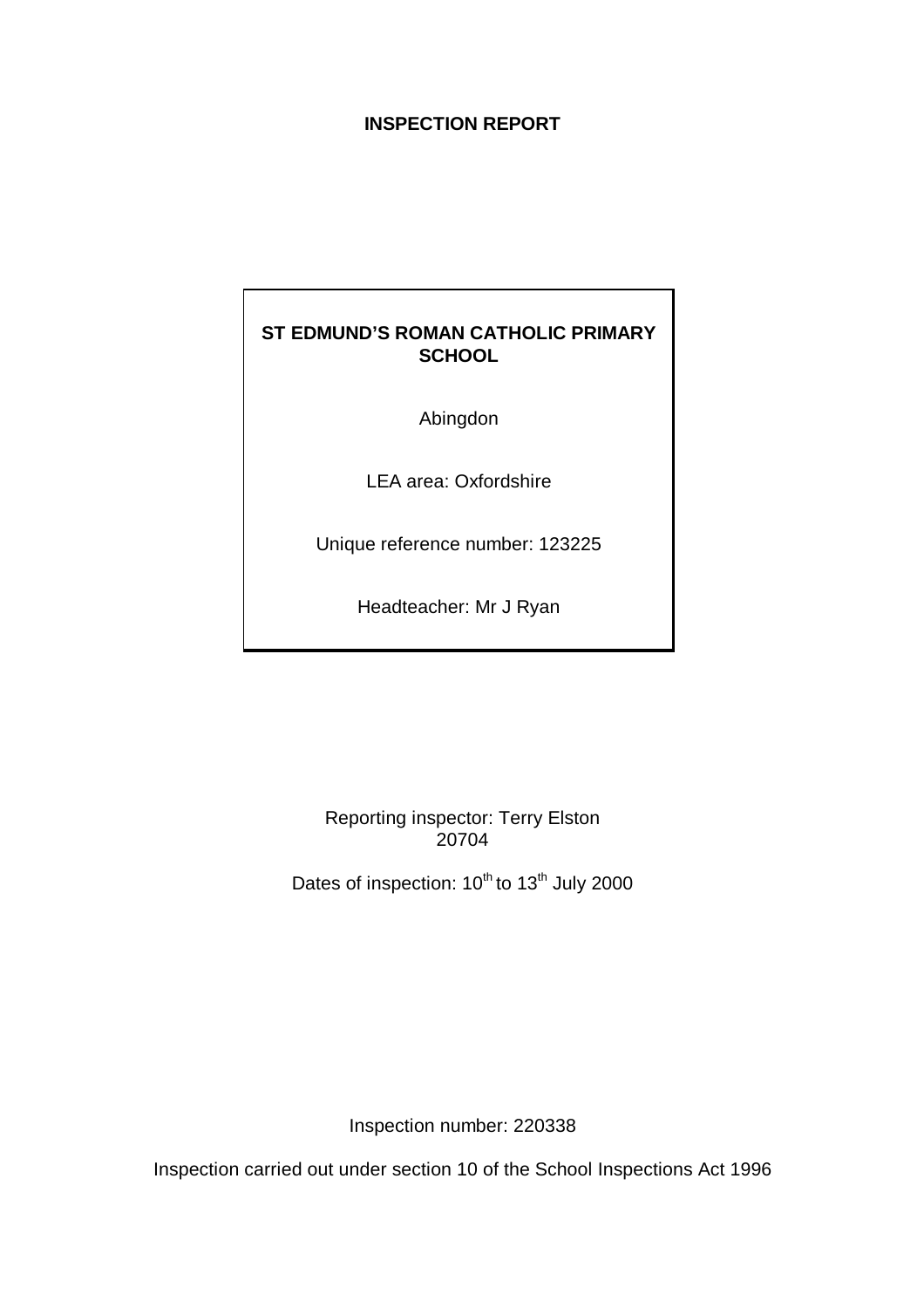# **INFORMATION ABOUT THE SCHOOL**

| Type of school:                            | Infant and junior                                                |
|--------------------------------------------|------------------------------------------------------------------|
| School category:                           | Voluntary aided                                                  |
| Age range of pupils:                       | 4 to 11                                                          |
| Gender of pupils:                          | Mixed                                                            |
| School address:                            | <b>Radley Road</b><br>Abingdon<br>Oxfordshire<br><b>OX14 3PP</b> |
| Telephone number:                          | 01235 521558                                                     |
| Fax number:                                | 01235 532778                                                     |
| Appropriate authority:                     | The governing body, St Edmund's RCP School                       |
| Name of chair of governors:                | Miss A Marsland                                                  |
| Date of previous inspection: November 1997 |                                                                  |

# © Crown copyright 2000

This report may be reproduced in whole or in part for non-commercial educational purposes, provided that all extracts quoted are reproduced verbatim without adaptation and on condition that the source and date thereof are stated.

Further copies of this report are obtainable from the school. Under the School Inspections Act 1996, the school must provide a copy of this report and/or its summary free of charge to certain categories of people. A charge not exceeding the full cost of reproduction may be made for any other copies supplied.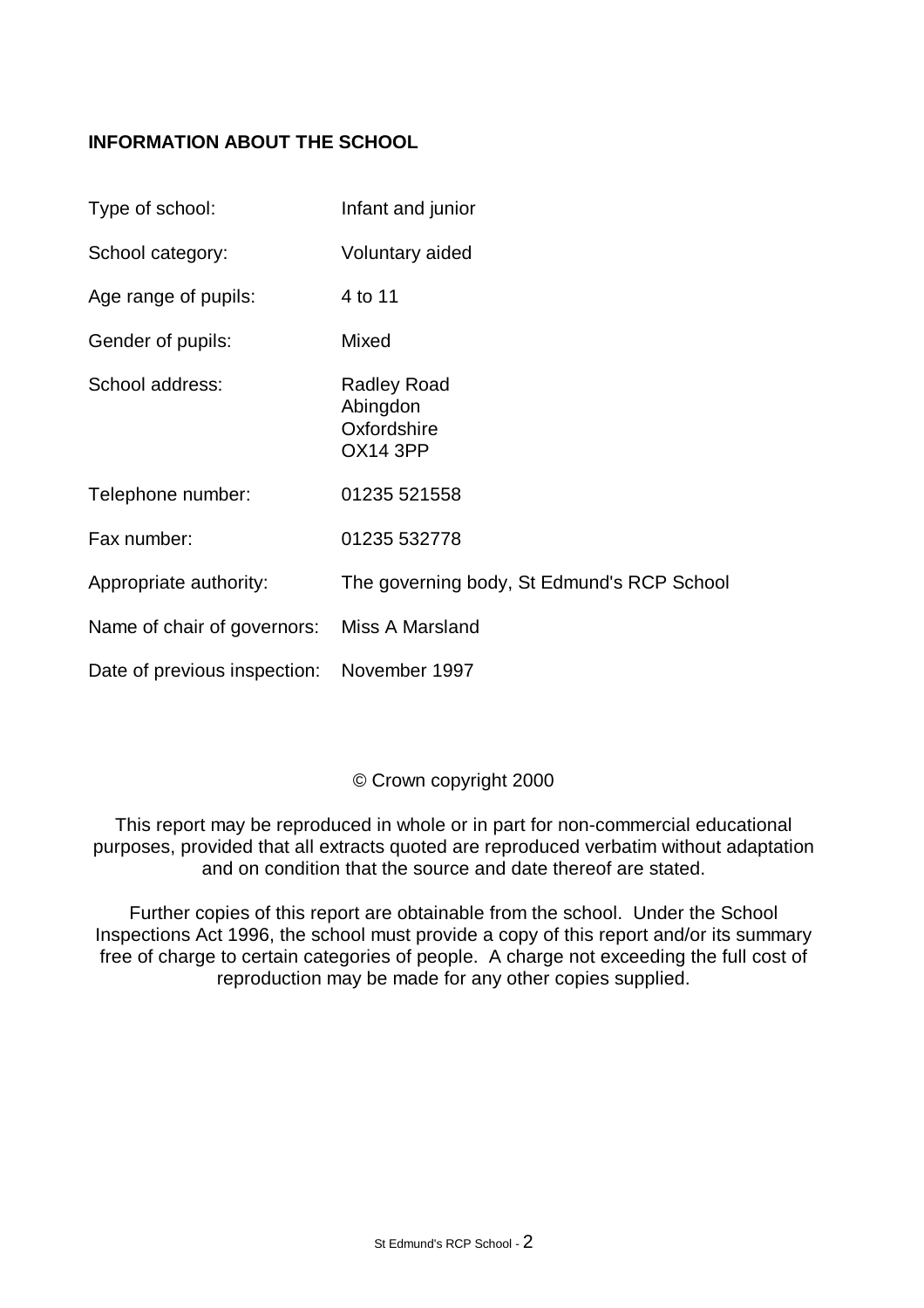# **INFORMATION ABOUT THE INSPECTION TEAM**

| <b>Team members</b>  |                         | <b>Subject responsibilities</b>                                                             | <b>Aspect responsibilities</b>                                                                                                                                                 |
|----------------------|-------------------------|---------------------------------------------------------------------------------------------|--------------------------------------------------------------------------------------------------------------------------------------------------------------------------------|
| <b>Terry Elston</b>  | Registered<br>inspector | Information technology,<br>Physical education, Equal<br>opportunities.                      | How well is the school<br>led and managed? How<br>high are standards?                                                                                                          |
| Jan Leaning          | Lay inspector           |                                                                                             | Pupils' attitudes, values<br>and personal<br>development. How well<br>does the school care for<br>pupils? How well does<br>the school work in<br>partnerships with<br>parents? |
| <b>Judith Howell</b> | Team inspector          | Children under five,<br>Science, Design and<br>technology, Geography.                       | How well pupils are<br>taught?                                                                                                                                                 |
| Marie Gibbon         | Team inspector          | Special educational needs,<br>English as an additional<br>language, English, Art,<br>Music. |                                                                                                                                                                                |
| <b>Arthur Evans</b>  | Team inspector          | Mathematics, History.                                                                       | How good are curricular<br>and other opportunities?                                                                                                                            |

The inspection contractor was:

Phoenix Educational Consultants "Thule" 60 Joy Lane Whitstable Kent CT5 4LT 01227 273449

Any concerns or complaints about the inspection or the report should be raised with the inspection contractor. Complaints that are not satisfactorily resolved by the contractor should be raised with OFSTED by writing to:

> The Registrar Inspection Quality Division The Office for Standards in Education Alexandra House 33 Kingsway London WC2B 6SE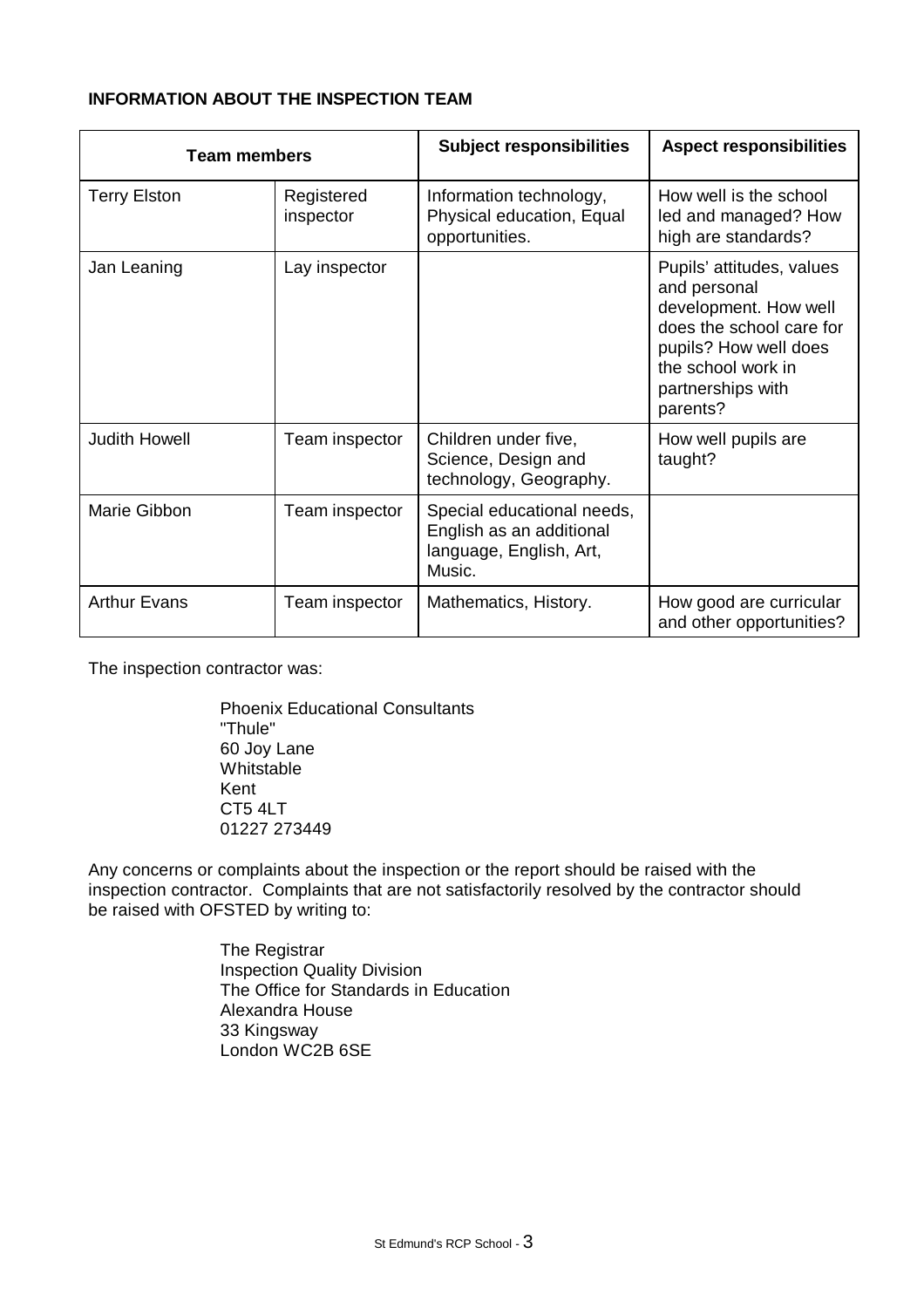# **REPORT CONTENTS**

|                                                                                                                                                                                                                                                                                                                                                                          | Page |
|--------------------------------------------------------------------------------------------------------------------------------------------------------------------------------------------------------------------------------------------------------------------------------------------------------------------------------------------------------------------------|------|
| <b>PART A: SUMMARY OF THE REPORT</b>                                                                                                                                                                                                                                                                                                                                     | 5    |
| Information about the school<br>How good the school is<br>What the school does well<br>What could be improved<br>How the school has improved since its last inspection<br><b>Standards</b><br>Pupils' attitudes and values<br>Teaching and learning<br>Other aspects of the school<br>How well the school is led and managed<br>Parents' and carers' views of the school |      |
| <b>PART B: COMMENTARY</b>                                                                                                                                                                                                                                                                                                                                                |      |
| <b>HOW HIGH ARE STANDARDS?</b>                                                                                                                                                                                                                                                                                                                                           | 11   |
| The school's results and achievements<br>Pupils' attitudes, values and personal development                                                                                                                                                                                                                                                                              |      |
| <b>HOW WELL ARE PUPILS TAUGHT?</b>                                                                                                                                                                                                                                                                                                                                       | 15   |
| <b>HOW GOOD ARE THE CURRICULAR AND OTHER</b><br><b>OPPORTUNITIES OFFERED TO PUPILS?</b>                                                                                                                                                                                                                                                                                  | 17   |
| <b>HOW WELL DOES THE SCHOOL CARE FOR ITS PUPILS?</b>                                                                                                                                                                                                                                                                                                                     | 21   |
| <b>HOW WELL DOES THE SCHOOL WORK IN</b><br><b>PARTNERSHIP WITH PARENTS</b>                                                                                                                                                                                                                                                                                               | 24   |
| <b>HOW WELL IS THE SCHOOL LED AND MANAGED?</b>                                                                                                                                                                                                                                                                                                                           | 25   |
| WHAT SHOULD THE SCHOOL DO TO IMPROVE FURTHER?                                                                                                                                                                                                                                                                                                                            | 28   |
| <b>PART C: SCHOOL DATA AND INDICATORS</b>                                                                                                                                                                                                                                                                                                                                | 29   |
| PART D: THE STANDARDS AND QUALITY OF TEACHING IN<br>AREAS OF THE CURRICULUM, SUBJECTS AND COURSES                                                                                                                                                                                                                                                                        | 33   |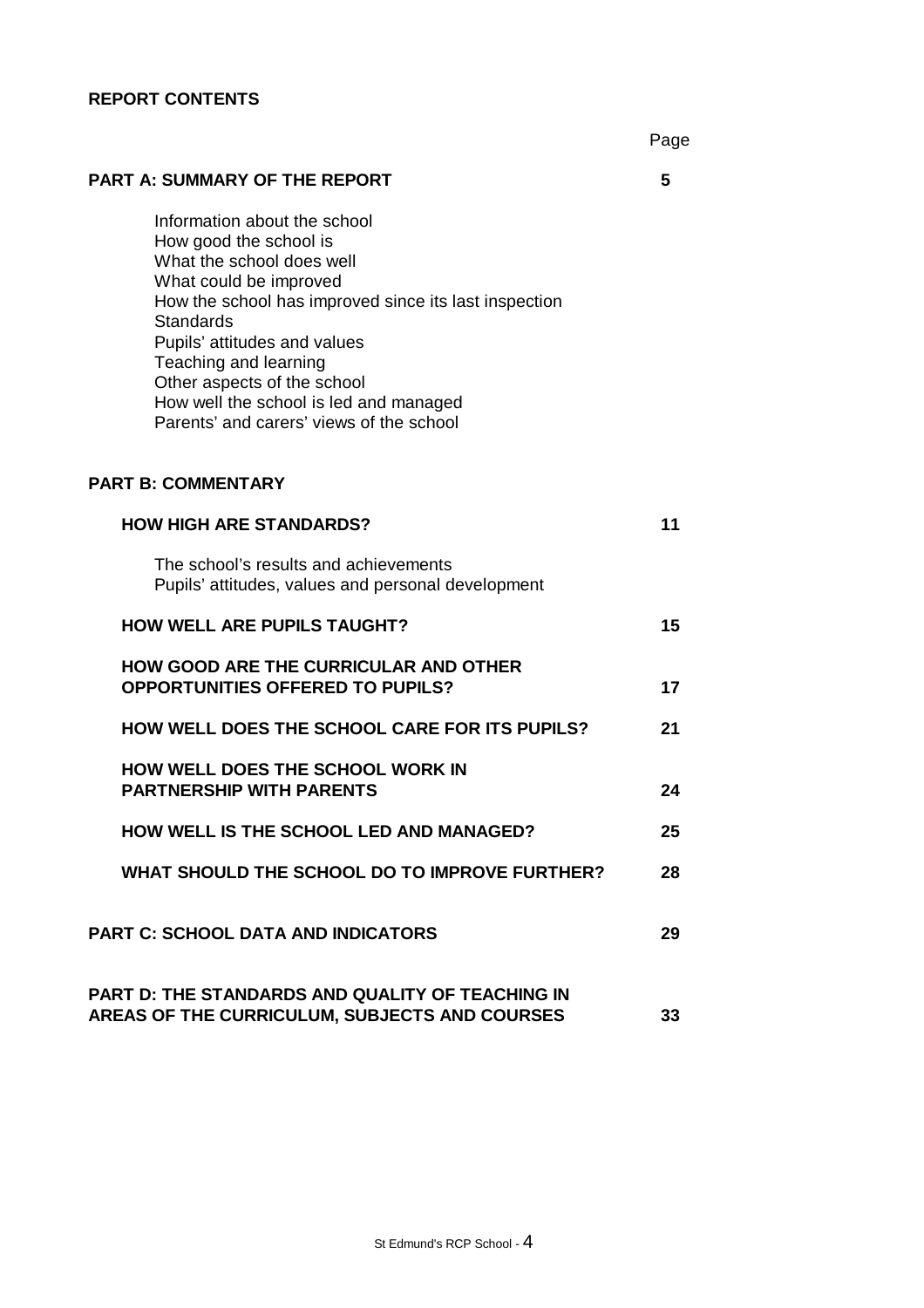# **PART A: SUMMARY OF THE REPORT**

# **INFORMATION ABOUT THE SCHOOL**

St Edmund's Roman Catholic Primary is of average size, with 229 full-time pupils from five to eleven years old, and 15 children who attend part-time in the Early years class. Nearly all of the pupils are of the Roman Catholic faith. There are 116 boys and 128 girls. The numbers have remained much the same over the past few years. The school has a wide catchment area, and 60 per cent of pupils live more than a 15 minute walk away. However, this is a favoured area in social and economic terms. A greater than average proportion of adults in the area have higher educational qualifications, and most families own their own homes. The attainment of pupils on entry is average overall compared with children nationally, but varies widely from a significant proportion of pupils with marked learning difficulties to a similar number who are above average in many areas. Over 22 per cent of full time pupils are designated as having special educational needs, which is about average, and two pupils have a statement of special educational need, which is average. Six pupils come from ethnic minority groups, and there are five who have English as an additional language; both of these figures are similar to other schools. There are ten pupils who are eligible for free school meals, which is below the national average.

# **HOW GOOD THE SCHOOL IS**

This is a good school, which makes the most of pupils' time here. The high expectations of the headteacher and governors are crucial in the achievement of good standards of teaching and learning. The very strong spiritual ethos gives the school a feeling of everyone working together and determined to succeed, but appreciating people's differences. There is no complacency here, and even when results are improving, the staff look for ways to do better. In view of the pupils' good progress, their high standards by the time they leave the school and the good quality of teaching and leadership, the school provides good value for money.

### **What the school does well**

- Pupils' standards in the national assessment tests in English and mathematics are well above average.
- The headteacher leads the school very well, with good support from the governing body.
- The quality of teaching is good. Teachers' planning is thorough, and they make lessons interesting challenging for all pupils.
- The provision for pupils' spiritual, moral and social development is very good, and helps to foster relationships of a high quality.
- Links with parents are very strong, and help to create a partnership where pupils, staff and parents work closely together.
- The school monitors pupils' development very closely. Teachers know their pupils well, and provide very good support in difficult times.

#### **What could be improved**

- The standards of reading and writing in the infants, which are too low, and are not being sufficien raised by careful use of teachers' assessments.
- The school's development plan, which is produced by the governors, and takes too little account of the headteacher's and teachers' priorities.
- The resources in history and geography, where there is a lack of important books and equipment. *The areas for improvement will form the basis of the governors' action plan.*

# **HOW THE SCHOOL HAS IMPROVED SINCE ITS LAST INSPECTION**

The school has made a good response to the serious weaknesses identified in the previous inspection in November 1997, and works to a well-structured Action Plan. Schemes of work are now in place, and they are of good quality. The provision for pupils with special educational needs has improved significantly, and is managed well by the co-ordinator. Most of the individual targets for pupils are clear, and written well, but some still lack the sharpness necessary to guide teachers and pupils effectively. The monitoring of teaching is now good; it has improved teachers' work, and has helped to raise standards. The school's assessment procedures are generally good, but there are still some problems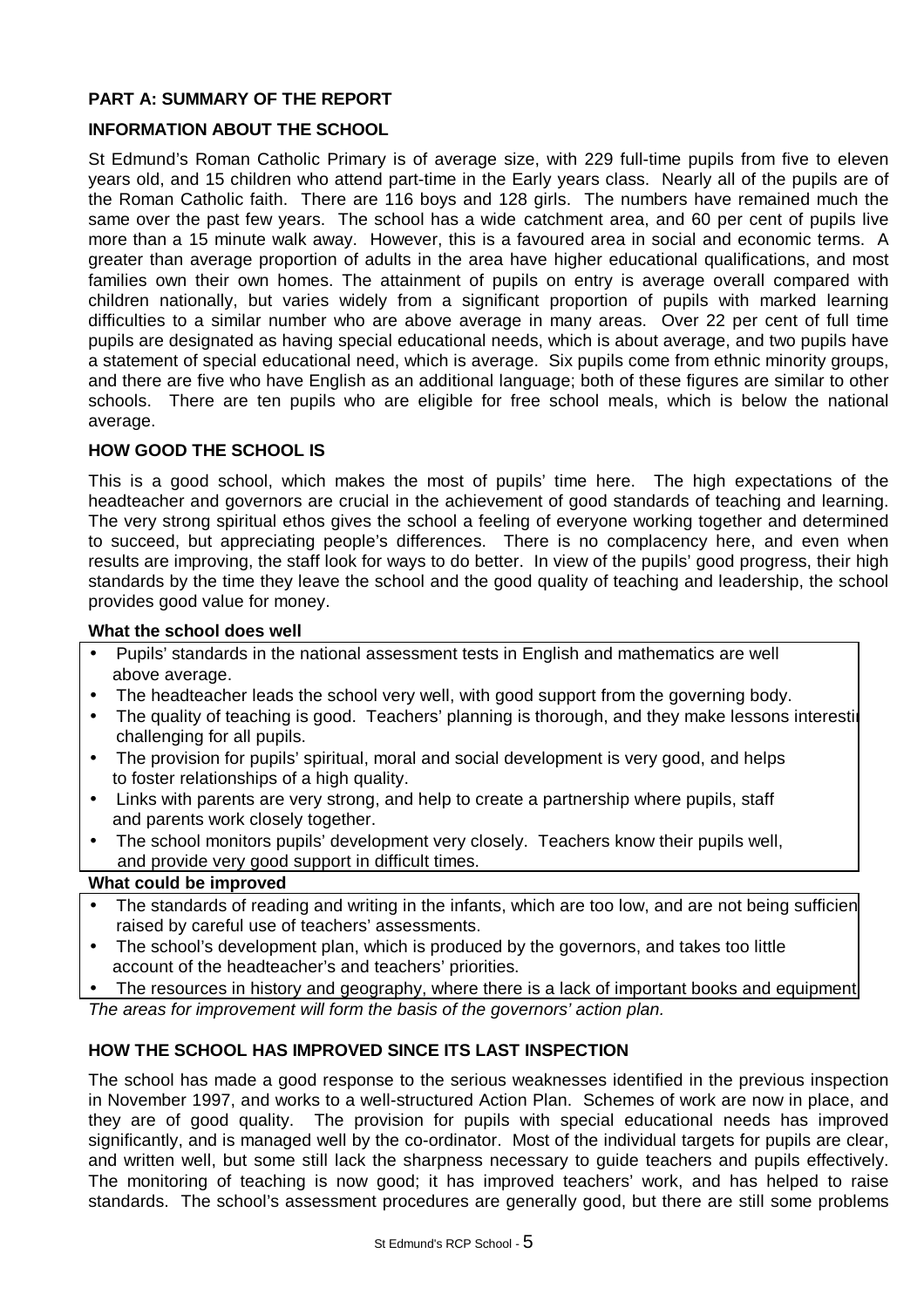in Key Stage 1, where pupils' work is assessed methodically, but not enough is done with the information gained. There are still inconsistencies in the quality of teachers' marking, which varies from very good to weak. The school has worked hard to improve the provision for information technology, and has invested wisely in new technology. This provision is now good, and pupils' work is above average by the time they leave. The leadership of the school has improved significantly now the headteacher and governing body have developed their monitoring roles, and the school is well placed to improve further. The school has set challenging targets for improvement in English and mathematics. Standards in English, mathematics and science have improved significantly, and pupils' work in design and technology, art and history is also better than before. The provision for pupils' moral and social development has improved, and this has had a positive effect on behaviour.

# **STANDARDS**

The table shows the standards achieved by 11 year olds based on average point scores in National Curriculum tests.

|                 | compared with |      |                    |      |                                     |
|-----------------|---------------|------|--------------------|------|-------------------------------------|
| Performance in: | all schools   |      | similar<br>schools | Key  |                                     |
|                 | 1997          | 1998 | 1999               | 1999 | very high                           |
| English         | $A^*$         | C    | A                  | В    | well above average<br>above average |
| mathematics     | B             | в    | A                  | B    | average<br>below average            |
| science         | С             | A    | B                  | С    | well below average                  |

The table shows that, by the time they leave, pupils' standards are highest in English and mathematics where they are above those attained by pupils in similar schools. In science they are above average, and similar to other schools. Standards are rising in all three subjects year by year. The school has set ambitious targets for pupils in English and mathematics, which they are well on course to achieve this year.

The findings of the inspection are that the oldest pupils attain much higher standards than those found in most other schools (well above average standards) in science and mathematics, including numeracy, and above average standards in English, including literacy. The current Year 6 is therefore performing at the same level as last year's group in mathematics, better in science, but worse in English because of the significant proportion of pupils with special educational needs who have reading and writing difficulties. These standards show that pupils are achieving well, given their average attainment on entry to the school. Pupils' work is above average in information technology (which was an area of weakness at the last inspection), art, design and technology, history and physical education. In music and geography, their work is similar to that found in most schools. By Year 2, pupils' standards are below average in English, and lower than the corresponding group last year. The current Year 2 has far more pupils with special educational needs than last year's class, particularly in terms of their reading and writing, and most are achieving satisfactory standards given their weak literacy skills on entry to the school. Their work in mathematics, however, is above average, and many are quick in their calculations of numbers. Pupils' work is average in science and information technology, but their weak writing and poor presentation sometimes let them down. Pupils' work is above average in physical education, art and design and technology, and average in history, geography and music. Throughout the school, a significant number of pupils achieve well in music and benefit from music tuition in school time, and their participation in music festivals. Children under five make good progress, and, by the age of five, attain the nationally recommended objectives for very young children in all the areas of learning except in personal and social development and mathematics where they exceed them.

| <b>PUPILS' ATTITUDES AND VALUES</b> |  |
|-------------------------------------|--|
|-------------------------------------|--|

| <b>Aspect</b>           | <b>Comment</b>                                             |
|-------------------------|------------------------------------------------------------|
| Attitudes to the school | Very good. Pupils enjoy learning, and try hard to do well. |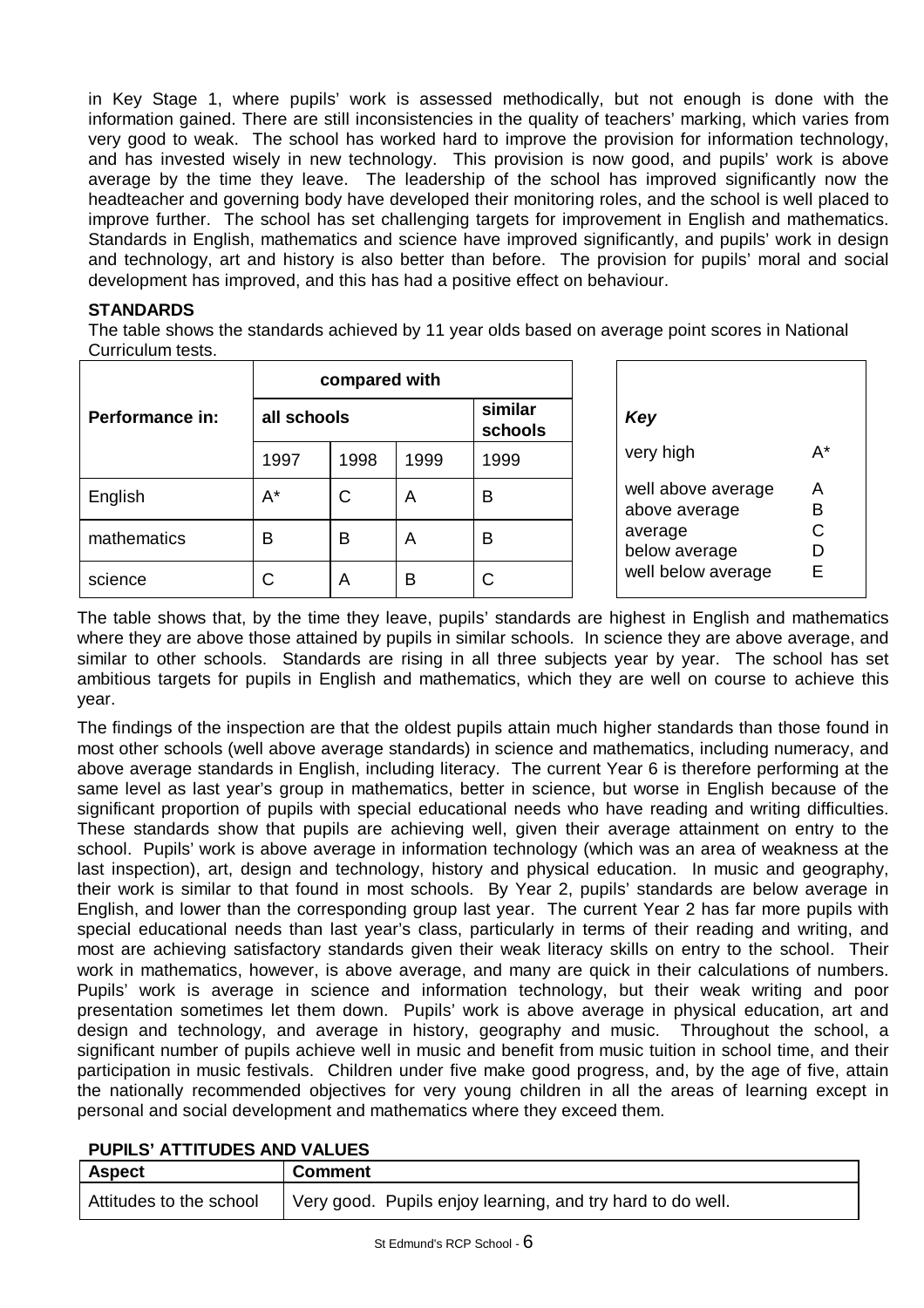| Behaviour, in and out<br>of classrooms    | Good. Most pupils behave very well in class and outside in the<br>playground. Year 3 pupils, however, are slow to settle down to work,<br>and chatter too much in lessons. |  |
|-------------------------------------------|----------------------------------------------------------------------------------------------------------------------------------------------------------------------------|--|
| Personal development<br>and relationships | Very good relationships are a strength of the school. Pupils are mature,<br>and enjoy taking responsibility.                                                               |  |
| Attendance                                | Good, and better than the national average.                                                                                                                                |  |

# **TEACHING AND LEARNING**

| <b>Teaching of pupils:</b> | aged up to 5 years | $ $ aged 5-7 years | aged 7-11 years |
|----------------------------|--------------------|--------------------|-----------------|
| Lessons seen - 51          | Good               | Good               | Good            |

*Inspectors make judgements about teaching in the range: excellent; very good; good; satisfactory; unsatisfactory; poor; very poor. 'Satisfactory' means that the teaching is adequate and strengths outweigh weaknesses.*

 The quality of teaching is good overall, and promotes pupils' learning well. The quality of teaching was very good or excellent in nearly a third of lessons and good or better in three-quarters. Only one lesson was unsatisfactory. Parents believe that the quality of teaching is good, and the figures show a significant improvement from the previous OFSTED inspection when one fifth of lessons was unsatisfactory. The teaching in Year 6 is particularly strong, and helps pupils to make rapid progress. Teachers are confident in their knowledge of subjects, and have the skills to pass this on to the pupils. The teaching of English and mathematics, including literacy and numeracy, is generally good, and best in the juniors which explains the high standards by Year 6. The teaching addresses the needs of all groups of pupils well, including those with special educational needs, English as an additional language and higher achieving pupils. The teaching of children under five is consistently good, and prepares them well for work in the National Curriculum.

| <b>Aspect</b>                                                                                           | <b>Comment</b>                                                                                                                                                                                                                                                                                                                                                                                                |  |
|---------------------------------------------------------------------------------------------------------|---------------------------------------------------------------------------------------------------------------------------------------------------------------------------------------------------------------------------------------------------------------------------------------------------------------------------------------------------------------------------------------------------------------|--|
| The quality and range of<br>the curriculum                                                              | A good, broad curriculum, which covers all the work pupils need to do.<br>There are sufficient extracurricular activities to extend the work done in<br>lessons.                                                                                                                                                                                                                                              |  |
| Provision for pupils with<br>special educational<br>needs                                               | This is good overall. Most pupils have clear targets to aim towards, and<br>their progress is monitored well. Not all targets, however, are precise<br>enough to help pupils to improve. There is good support provided by<br>classroom assistants.                                                                                                                                                           |  |
| Provision for pupils with<br>English as an additional<br>language                                       | Good. The school enlists specialist help when required, and pupils soon<br>gain a good use and understanding of English.                                                                                                                                                                                                                                                                                      |  |
| Provision for pupils'<br>personal, including<br>spiritual, moral, social<br>and cultural<br>development | Very good. Many spiritual occasions give pupils a clear idea of the place<br>of God in their lives. Teachers are skilled at bringing moral issues into<br>the classroom, and pupils have a clear sense of right and wrong. Very<br>good social provision helps pupils to work and play together responsibly.<br>Good cultural provision teaches well about how other people in the world<br>live and worship. |  |

# **OTHER ASPECTS OF THE SCHOOL**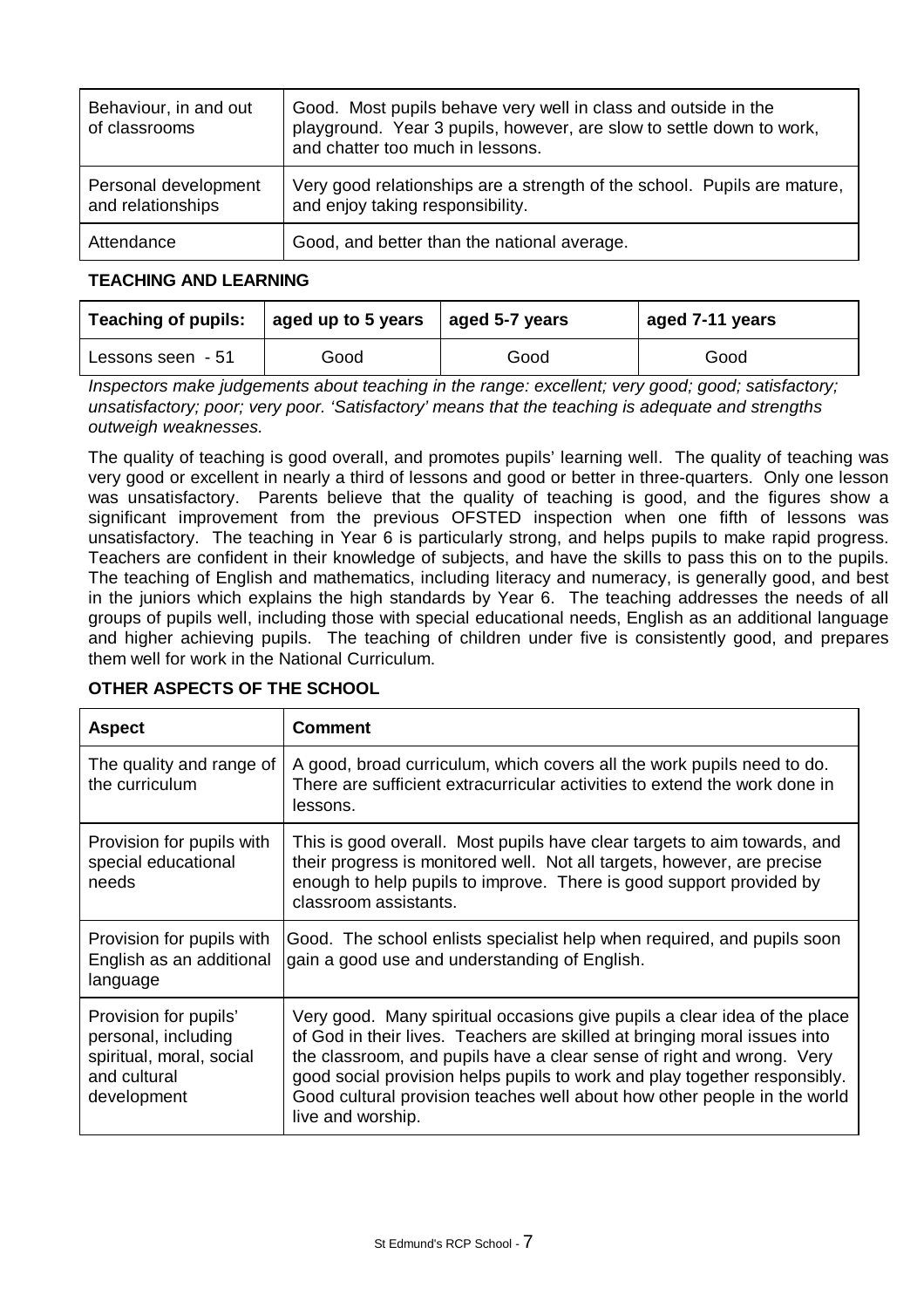| How well the school<br>cares for its pupils | The school does this well, monitoring pupils' personal development<br>through the school carefully. The headteacher and staff know pupils<br>and their families very well, and ensure that pupils are well cared for.<br>The assessment of pupils' progress is good overall in the core subjects<br>of English, mathematics and science, and teachers in the juniors use<br>this data well to raise pupils' standards. In the infants, teachers make<br>too little use of assessment to get the best out of pupils in English and<br>science. There are also weaknesses in the assessment of pupils' work<br>in art, design and technology, geography, history and music. |
|---------------------------------------------|---------------------------------------------------------------------------------------------------------------------------------------------------------------------------------------------------------------------------------------------------------------------------------------------------------------------------------------------------------------------------------------------------------------------------------------------------------------------------------------------------------------------------------------------------------------------------------------------------------------------------------------------------------------------------|
| How well the school                         | The school keeps parents well-informed about their child's progress.                                                                                                                                                                                                                                                                                                                                                                                                                                                                                                                                                                                                      |
| works in partnership                        | Relationships between the school and parents are very strong. Many                                                                                                                                                                                                                                                                                                                                                                                                                                                                                                                                                                                                        |
| with parents                                | parents help in school.                                                                                                                                                                                                                                                                                                                                                                                                                                                                                                                                                                                                                                                   |

# **HOW WELL THE SCHOOL IS LED AND MANAGED**

| <b>Aspect</b>                                                             | <b>Comment</b>                                                                                                                                                                                                                                                                                                                         |
|---------------------------------------------------------------------------|----------------------------------------------------------------------------------------------------------------------------------------------------------------------------------------------------------------------------------------------------------------------------------------------------------------------------------------|
| Leadership and<br>management by the<br>headteacher and other<br>key staff | Very good. The headteacher is committed to raising standards, while<br>maintaining a very strong Catholic ethos. The two key stage leaders<br>work well with their team of teachers, and liaise closely with the<br>headteacher.                                                                                                       |
| How well the governors<br>fulfil their responsibilities                   | They do this very well, and all statutory requirements are met.<br>Governors are energetic and knowledgeable, and support the school<br>very well. They do not, however, take enough account of the priorities of<br>the headteacher and staff when producing the school's development<br>plan.                                        |
| The school's evaluation<br>of its performance                             | Good overall. The school monitors pupils' performance carefully in the<br>national assessment tests, and the headteacher, governors and subject<br>co-ordinators monitor teaching and the curriculum effectively.                                                                                                                      |
| The strategic use of<br>resources                                         | This is good. The school's money is spent wisely, and the budget<br>monitored carefully. The strengths of individual members of staff are<br>used well to enhance the curriculum, especially in information<br>technology and art.                                                                                                     |
| The adequacy of<br>staffing,<br>accommodation and<br>learning resources   | This is a well-qualified teaching staff, effectively supported by<br>knowledgeable classroom assistants. The good accommodation is used<br>well. Resources are good overall. The computer suite has made a big<br>difference to standards in information technology, but there is a shortage<br>of resources in history and geography. |

# **PARENTS' AND CARERS' VIEWS OF THE SCHOOL**

| What pleases parents most |                                     | What parents would like to see improved |                                         |
|---------------------------|-------------------------------------|-----------------------------------------|-----------------------------------------|
|                           | Pupils' behaviour is good           |                                         | The range of extracurricular activities |
|                           | • Their children enjoy school       |                                         | The consistency of homework             |
|                           | The teaching is good                |                                         |                                         |
| $\bullet$                 | The school helps children to become |                                         |                                         |
|                           | mature and responsible              |                                         |                                         |

The inspection team endorses the positive comments made by parents. The range of extracurricular activities is good overall, and supports the curriculum well. Homework is given with reasonable consistency, and builds up suitably as pupils get older.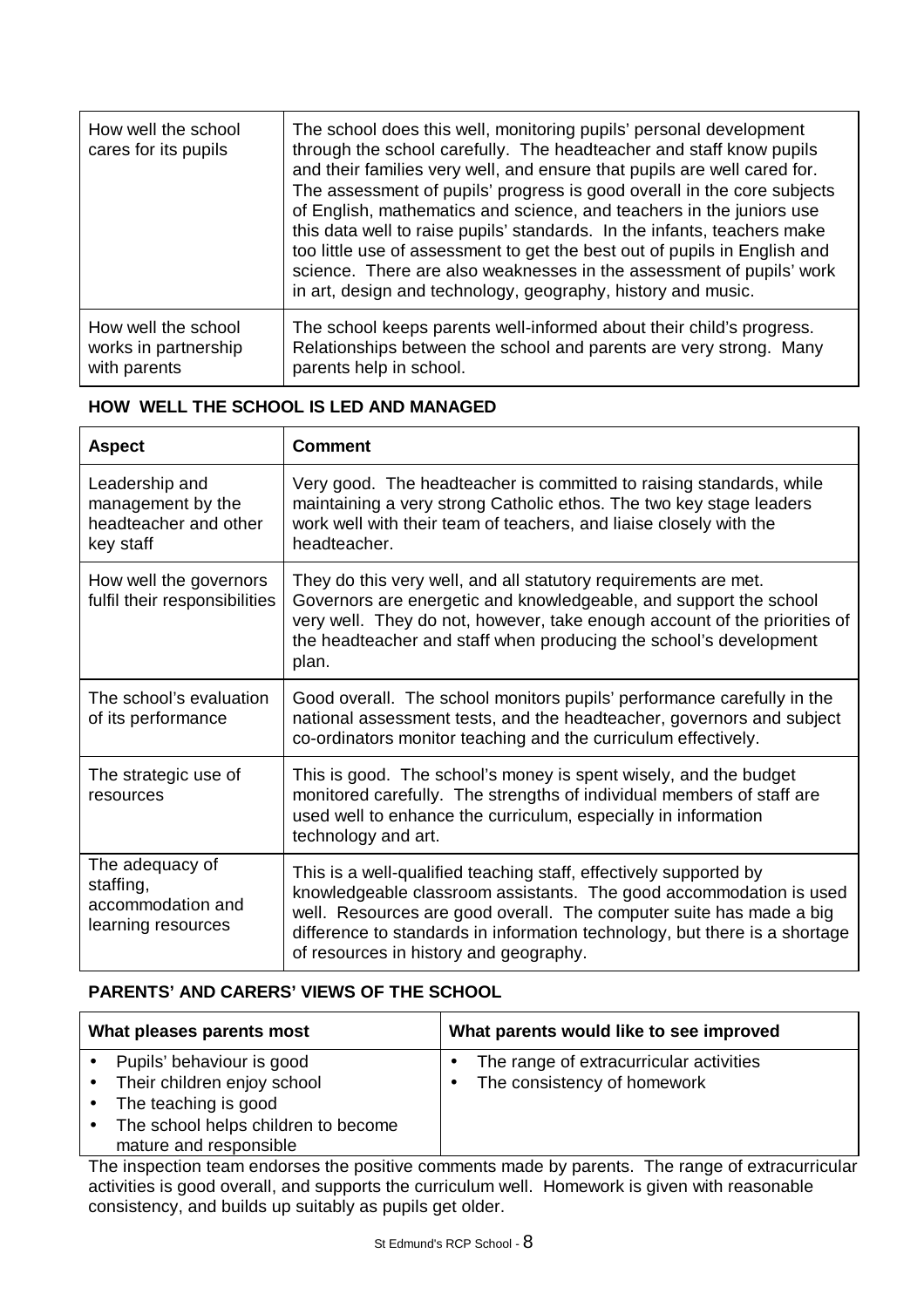**PART B: COMMENTARY HOW HIG**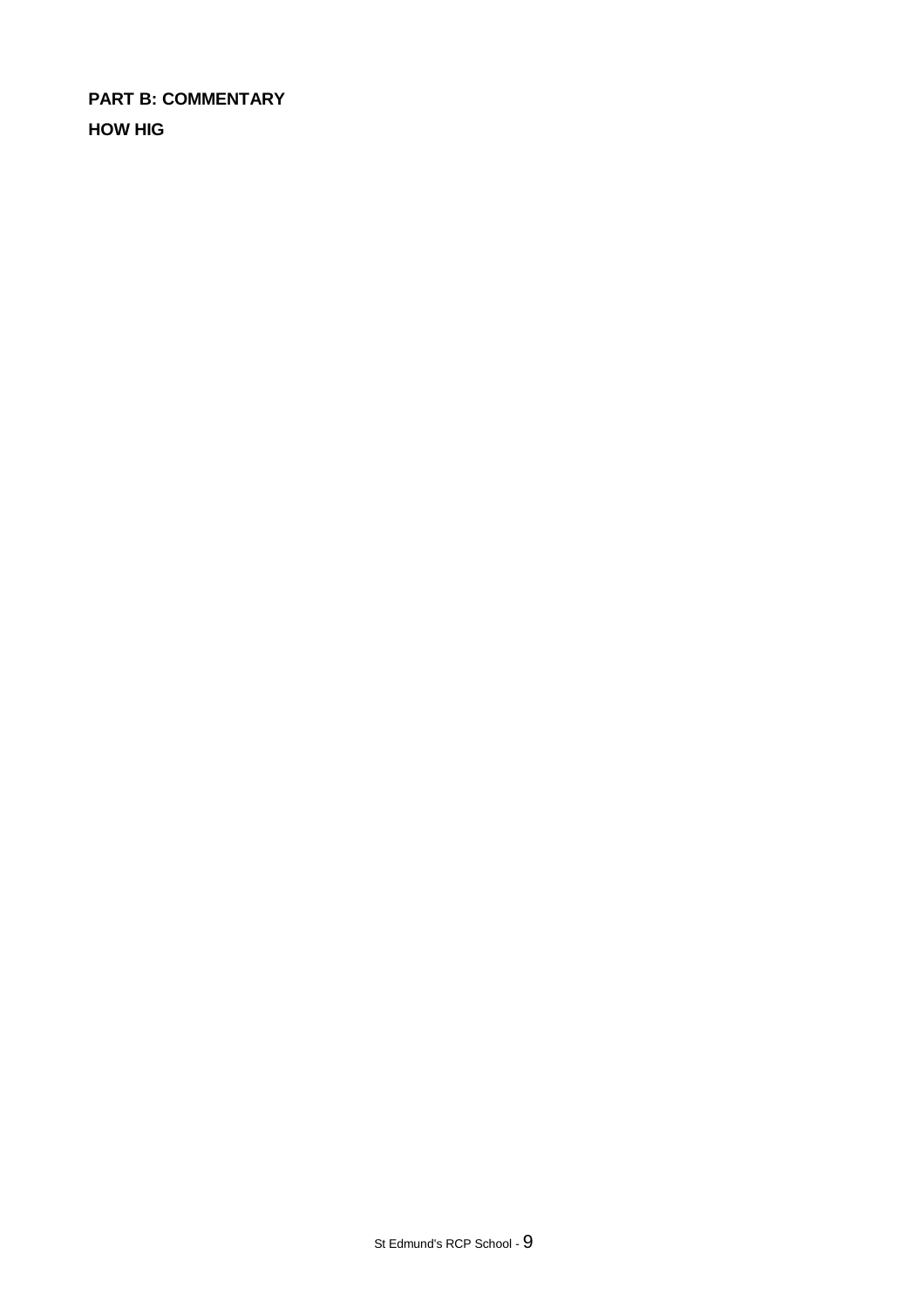# **H ARE STANDARDS?**

### **The school's results and achievements**

1. The school's national end of Key Stage 2 tests in 1999 show that, compared with all schools, standards were well above average in English and mathematics, and above average in science. These results are a considerable improvement compared with the previous OFSTED inspection, when standards were above average in English and mathematics, and average in science. Compared with similar schools, standards in 1999 were above average in English and mathematics, and average in science.

2. The percentage of pupils attaining higher than the expected standard was well above the national average in English, and above average in mathematics and science. Compared with similar schools, these figures are above average in English, and average in mathematics and science.

3. When the averages of the school's end of Key Stage 2 test results for 1999 are compared with those reached by the pupils in 1996, 1997 and 1998, they show an improving trend in standards which is broadly in line with the national trend, and static trends in mathematics and science. There is no significant difference in the standards attained by boys and girls.

4. The school has set appropriately challenging targets for 78 per cent of its pupils to reach, or exceed, the expected level in the national end of Key Stage 2 tests in English in the Year 2000, and for 81 per cent of pupils to meet or exceed this level in mathematics. These targets are lower than the standards attained by last year's pupils, but reflect the higher number of pupils with special educational needs this year. The, as yet unverified, results for this year indicate that the school has met these targets.

5. The findings of the inspection are that pupils In Year 6 attain standards well above those found in most schools in science and mathematics, including numeracy, and above average standards in all aspects of English, including literacy. The current Year 6 is therefore performing at the same level as last year's group in mathematics, better in science, but worse in English because of the significant proportion of pupils with special educational needs who have reading and writing difficulties. Nevertheless, given pupils' average standards on entry to the school, these achievements show how successful the school is at teaching pupils the basic skills of reading, writing, mathematics and scientific enquiry.

6. In English, by the age of 11, the pupils ask good questions which build upon the contributions of others, and most speak clearly and confidently. They are interested in books, read with enjoyment, and predict what will happen next in stories. They write effectively for a wide range of purposes and readers, but standards of spelling and punctuation are relatively weak, and pupils' presentation is often slapdash. In mathematics, by the end of Key Stage 2, many pupils have very good strategies for problem solving, and have a thorough knowledge of multiplication tables up to ten. They work confidently with fractions and decimal, and have a good understanding of three-dimensional shapes. By the age of 11, in science, pupils use resources they are given for experimental work well, and are beginning to devise their own experiments. They produce good descriptions of the functions of some important human organs, classify materials accurately as solids, liquids or gases and use symbols appropriately to draw an electrical circuit.

7. By Year 6, pupils' work is above that found in most schools in information technology, art, design and technology, history and physical education. In music and geography, their work is similar to that found in most schools. Since the previous OFSTED inspection, pupils' work, by the time they leave, has improved in art, design and technology and history, but is not as good in music.

8. In information technology, the pupils have good word processing skills, and use spreadsheets confidently. In art, they show a good capability to experiment with different skills and techniques and use tools and materials effectively and safely. In design and technology, they evaluate their work well as it develops, considering the purposes for which it is intended.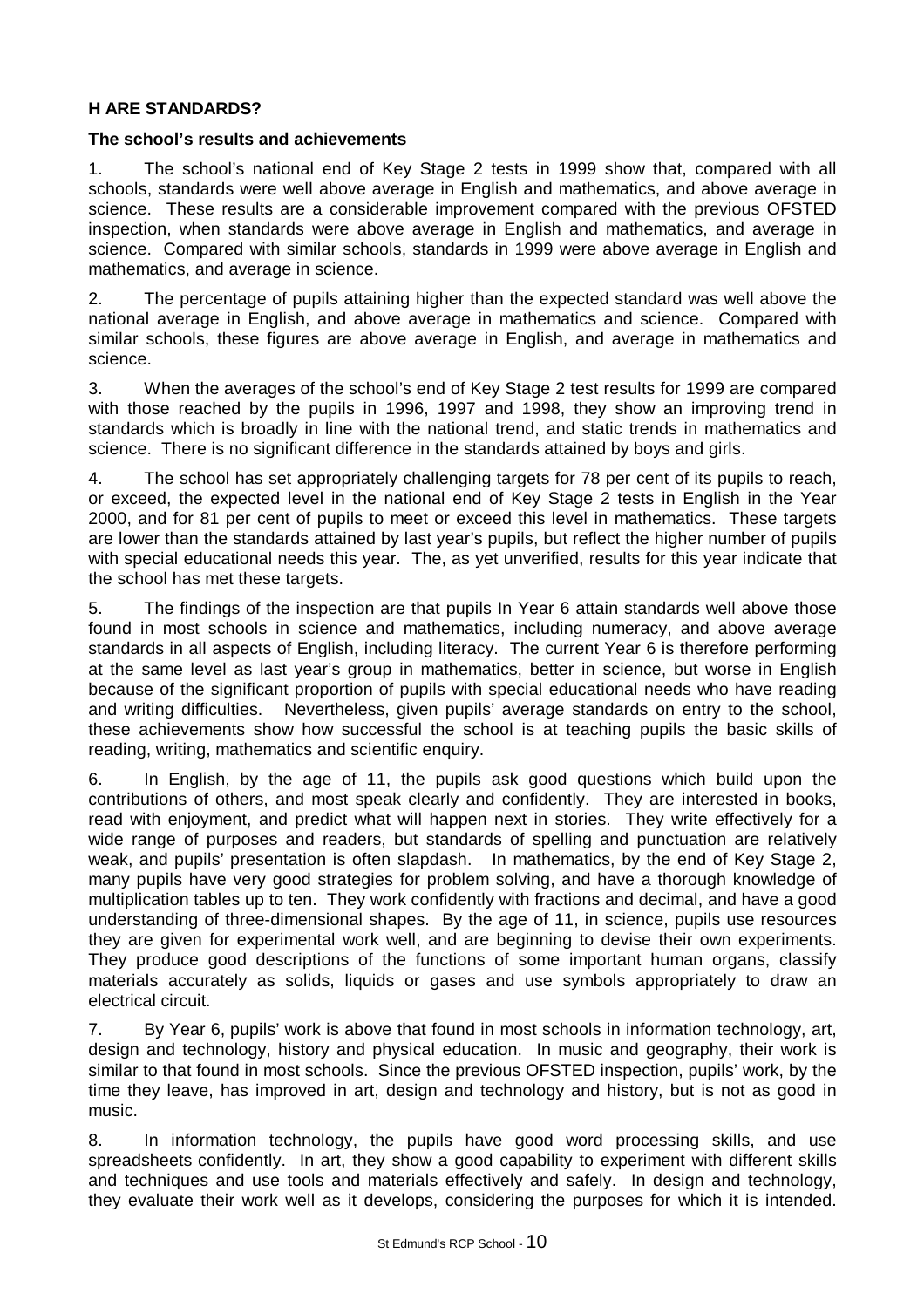When making models, they produce good step-by-step plans, and demonstrate increasing accuracy, with attention to the quality of finish and function. In geography, their work on the local environment shows a sound geographical understanding, but their map work is weak. In history, pupils have a good knowledge of the past, and write well about conditions in Victorian Britain. In music, Year 6 pupils have a sound idea of tempo and mood when appraising pieces, and a significant number sing and play instruments to a high standard. In physical education, pupils have a good level of fitness, and play games particularly well.

9. In Year 2, when the averages of the school's 1999 national assessment tests are compared with those of all schools, they show that standards were above average in reading and well above in writing and mathematics. When the average of this data is compared with similar schools, standards are average in reading, and above in writing and mathematics.

10. When the end of Key Stage 1 test results for the school in reading and mathematics are compared with the previous three years, they show a good rise in standards, at a higher rate than the national trend.

11. The findings of the inspection are that, in the current Year 2, standards are average in speaking and listening, below average in reading, and well below average in writing. They are above average in mathematics, and average in science.

12. These pupils entered school with weak literacy skills, and, whilst they have made sound progress during the key stage, many fail to achieve the national standard in reading and writing. They listen well to stories, and respond appropriately. A few pupils read accurately and with confidence, but, for many, new words are difficult to work out. Their library skills are also weak, because of the shortage of opportunities the school provides for them to search for books in a well-organised library. In writing, pupils use interesting words well, but their spelling and punctuation are well below average. Pupils fare better in mathematics, where their attainment is above average. They add and subtract quickly in their head, and tell the time accurately. They collect data well, and produce clearly labelled graphs of their results.

13. By Year 2, in science, pupils have a sound understanding of how to sort materials according to their properties and recognise and name a number of sources of light and sound. Pupils conduct simple experiments with average skill, but their written work is often poor.

14. In other subjects by Year 2, pupils' work is above the standards found in most schools in physical education, art and design and technology, and similar to that found in most schools in history, geography, information technology and music. In art, pupils paint, weave and print well to produce exciting pictures. In design and technology, their designs are imaginative, and they use tools with good, safe skills. In information technology, the pupils show average word processing skills, and use the mouse and keyboard confidently. They link their work well to mathematical activities, and create accurate graphs on the computer. In physical education, pupils have good gymnastic skills, and show interesting ideas as they produce good sequences of movements.

15. Pupils do well at this school, and make good progress. From their starting point at average national standards, they attain above average standards by the time they leave the school in nearly all subjects. The strong focus on the teaching of the basic skills of literacy and numeracy is successful in giving pupils confidence to read challenging material in all subjects, produce interesting poems and stories in literacy lessons and work out complex mathematical problems. In science, teachers' demanding questions encourage pupils to think scientifically, and this helps them to attack new experimental work with confidence.

16. Higher achieving pupils achieve very good standards by Year 6, particularly in English, mathematics and science. They are extended by good opportunities to deepen their knowledge, particularly as they reach Years 5 and 6. They respond well to the lessons provided for them, and learn to research their work in English and mathematics. The high proportion of pupils who attain above national standards in the national assessment tests by Year 6 shows how successful the school is in extending them. Whilst progress is steady in the infants, and good in mathematics, pupils' achievement in reading and writing is too low. Teachers make too little use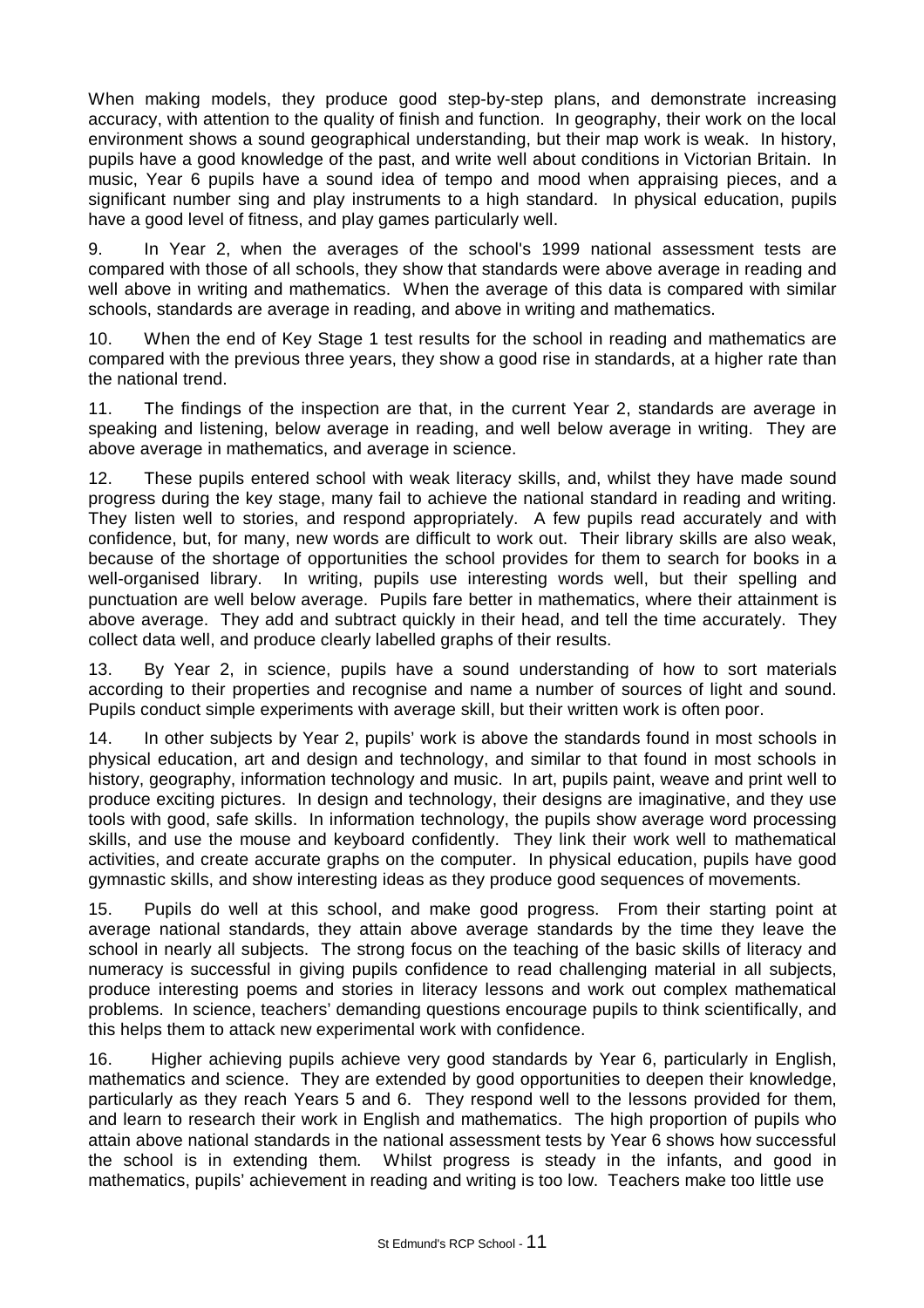of assessments to show which pupils are struggling, and in what particular areas of their English work they are weakest. Consequently, many pupils have not mastered the basic skills of reading by Year 2, and their writing is often brief and full of errors. In mathematics, pupils' achievement is good by Year 2 because they have lots of practice in the basic skills of number, and teachers' assessment of their progress shows clearly how well they are doing.

17. Pupils with special educational needs attain appropriate standards in relation to their previous attainment. A number of pupils who receive support which is well targeted to their needs, and whose individual education plans have clear, realistic targets, make good progress. This includes those pupils on the register who receive support through the effective implementation of the Additional Literacy Support programme. Pupils who receive support from the Advisory Service for the Education of Travellers attain appropriate standards. Pupils with English as an additional language make good progress, and quickly gain confidence in their use and understanding of English.

18. Children under five make good progress and, by the age of five, meet the nationally recommended objectives for very young children in all the areas of learning. In their personal and social development and in mathematics, most children exceed the expected standards by the age of five. In their language and literacy, physical and creative development and in their knowledge and understanding of the world, the children meet the standards expected of them by five.

# **Pupils' attitudes, values and personal development**

19. Pupils' attitudes to the school are very good. They show positive, caring behaviour, and respect each other's feelings and differences. The Catholic ethos is very strong. Pupils enjoy school; they are keen to learn and work at a good pace. They show a pride in their finished work, and are keen to show visitors their achievements. The presentation of many pupils' work is, however, untidy.

20. Pupils have a good understanding of right and wrong. They are always positive, keen to volunteer and work well in groups. There is good teamwork and pupils help each other. In a Year 6 lesson on numeracy, pairs of pupils were working collaboratively to explore percentages and decimals, and the high quality of their work showed how much they had gained from working with each other. Pupils know the rules and the reason for them. When asked about whether rules were really needed, they replied that without rules, "… it would not be a nice place, with arguing and fighting and teachers getting cross". Pupils are friendly, polite and courteous to each other, teachers and visitors. Teachers are keen to show how interested they are in their pupils, and the pupils respond very well. Pupils play well together in the playground using the different games and equipment which are available. They appreciate their well-maintained school, which is free from litter or graffiti.

21. Overall, pupils' behaviour is good, but there are, nevertheless, some problems. In most lessons, pupils' attitudes and behaviour are very good, but the behaviour of some Year 3 pupils is unsatisfactory; they are noisy and unresponsive to the teacher, and this slows down lessons and restricts learning. The school has worked hard to improve standards of behaviour, and they have improved since the previous report, when behaviour was described as 'generally satisfactory but too noisy with poor behaviour in classes'. Most pupils respond well to the school's strategies to encourage good behaviour, and show great pride when they are praised, or awarded stickers given out by lunchtime supervisors. There has been one fixed period exclusion this year.

22. The personal development of pupils is very good. They are well encouraged to extend their knowledge and understanding of the world and of themselves. They are keen to take advantage of opportunities to act as monitors, take dinner registers and put away equipment. Older pupils help younger ones by reading with them and looking after them in the playground. In classes, most pupils listen carefully and wait politely for their turn to answer. They work well both in groups and independently. There is a school council with elected representatives, and pupils undertake these duties conscientiously and with pride. Pupils in Year 6 show a good sense of responsibility as they act as prefects, look after the reception area at lunchtime, answer the telephone and welcome visitors. They do this very competently. Pupils are involved in editing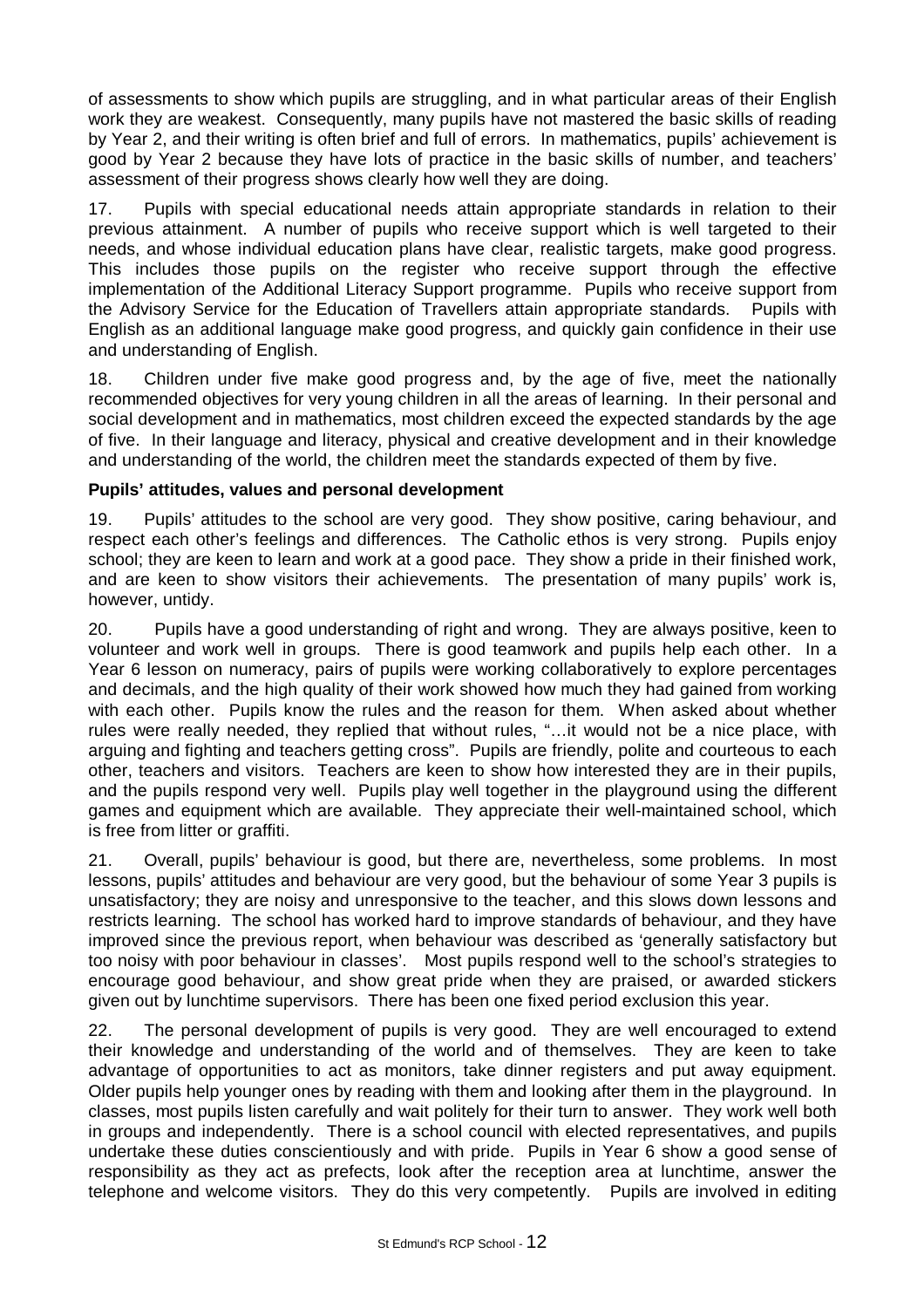and preparing the termly school newsletter, and many contribute interesting articles. Pupils are keen to raise funds to help people from all over the world. Donations include those to a local Hospice, the British Heart Foundation, The British Legion Poppy Day and victims of the recent floods in Mozambique. The pupils have initiated a petition to support peace in the world. They respect the values and beliefs of others, and recognise that there are many different kinds of faiths and cultures.

23. Relationships in the school are very good; staff know pupils and their families well. All members of the school are relaxed and at ease with each other in a very sociable atmosphere. Pupils respond well to the learning support assistants and to the lunchtime supervisors. In discussion, they are very confident and articulate. They feel that they get very good support from their teachers, and that school is a friendly place.

24. During the inspection there was no evidence of any bullying or racial incidents.

25. Children under five settle quickly into the school routines. The children are very friendly and their behaviour is very good. They have a positive approach to their learning activities, grow in confidence and quickly become independent. When working together, they co-operate well and support one another in their learning.

26. The attendance rate at the school in the year 1998/1999 was good; it was well above the national average at 94.8 per cent. Unauthorised attendance at 0.1per cent was below the national average. Pupils arrive punctually at school and at lessons and this, together with the high levels of attendance, has a good effect on standards. There is little difference from the previous inspection.

# **HOW WELL ARE PUPILS TAUGHT?**

27. The quality of teaching is good overall, and promotes pupils' learning well. During the inspection, 51 lessons or parts of lessons were seen. The quality of teaching was very good or excellent in nearly a third of lessons and good or better in three-quarters. Only one lesson was unsatisfactory. Parents believe that the quality of teaching is good, and the figures show a significant improvement from the previous OFSTED inspection when one fifth of lessons were unsatisfactory, and teaching had 'unacceptable inconsistencies'.

28. The quality of teaching for children under five is good, because the staff are experienced and have a sound knowledge of how young children learn. All lessons were at least good, and half very good. The early years class has well organised routines so children quickly feel secure and happily become independent in their activities. Planning is good and is carefully matched to the recommended areas of learning for these children. The daily activities are well prepared and the good range of resources available is effectively used to stimulate interest and participation. There is a good balance between teacher directed and child initiated activities. The teacher and nursery nurse work very closely together to plan and teach the curriculum for the children and to ensure that there is a range of stimulating activities. They listen with interest to what the children have to say and, through careful questioning, develop their language skills. They are very skilled at developing warm relationships with both the children and their parents. Consequently, the children successfully develop very good attitudes to learning and, when they transfer to full-time education, they respond quickly and are eager to learn. There is good quality teaching in the more formal aspects of literacy and mathematics and sensitivity towards children's needs in other areas of learning.

29. In the infants, the quality of teaching and learning is generally good overall, with well over half the lessons at least good, and nearly one in five very good; none was unsatisfactory. The quality of teaching is good in mathematics and science, and satisfactory in all other subjects except information technology and history, where it was not possible to make a judgement. Teachers show a very secure knowledge of the subjects they teach, and all make lessons interesting, so that pupils enjoy learning. Their direct teaching works well, and promotes pupils' learning of new skills effectively. Their management of pupils' behaviour is very good, because they have high expectations of how pupils should act, and this helps pupils get the most out of their time in school. Planning of lessons is good, and provides all pupils with an appropriate level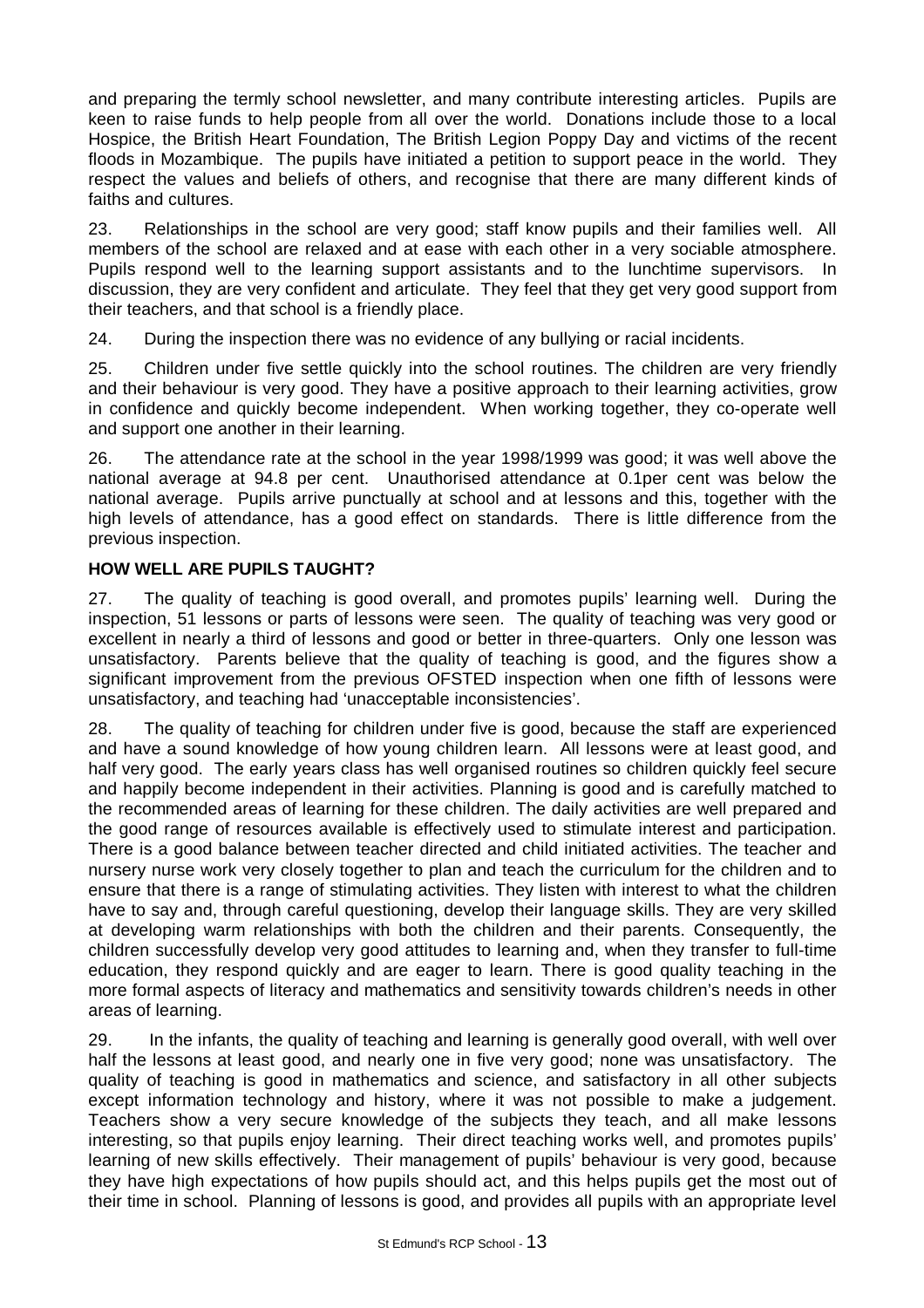of challenge. The teaching of mathematics is particularly good, particularly in the basic skills of numeracy. The strengths of the teaching were exemplified in a mathematics lesson, where pupils were highly motivated by the teacher's quick fire mental mathematics session at the start. She built on their enthusiasm by requiring them to come up with different ways of solving problems, asking "… and who worked it out differently?" This made pupils search their minds for alternative strategies, and ensured that all developed a deep understanding of the subject.

30. In the juniors, the quality of teaching and learning is good, and often very good, and helps to explain why pupils do so well in the national assessment tests in Year 6. Three lessons were excellent, well over a third of lessons were at least very good and more than eight out of ten good or better. One lesson was unsatisfactory. Teaching is very good in science and information technology, good in English, mathematics and geography and satisfactory in art, music and physical education. Not enough teaching was seen in history and design and technology to make a judgement.

31. Lessons are very well planned to ensure that all pupils can learn at their own pace. The teaching in Year 6 is consistently of a high quality. A fundamental strength in the quality of teaching is the way that the basic skills of literacy and numeracy are taught. These lessons have a brisk pace, and have a sharp focus on specific skills that pupils learn quickly, and then apply to follow-up tasks. In a Year 6 lesson, for example, the teacher wanted pupils to be able to write a report following work done in science on the preservation of woodlands. Recognising that pupils would need good skills in using reference books, the teacher began with a dictionary game, which quickly got pupils familiar with looking for new words. Using questions skilfully to assess pupils' understanding, the teacher was able to swiftly fill gaps in their understanding, and then let them write their reports. Because of the teacher's careful preparation, pupils moved smoothly through the lesson, and were very well equipped to write reports of high quality.

32. Teachers generally manage pupils' behaviour well, but occasionally Year 3 pupils are rowdy, and slow to settle. This means that some lessons move slowly, and are punctuated with constant reminders for pupils not to call out, and to do their work.

33. Throughout the school, the quality of teachers' marking is variable, and whilst most is helpful to the pupil, too much is just ticks, or congratulatory comments. A few parents feel that there is either too much, or too little, homework, but the inspectors found that teachers provide appropriate levels of homework to support work done in class.

34. The quality of teaching and learning for pupils with special educational needs is satisfactory. However where teaching is well focused on pupils' needs and the targets on pupils' individual education plans are clear, precise and realistic, the quality of teaching is good. In Key Stage 2, because the planning and teaching were so effective, three pupils required no further support and four required less support during the year. This represents a good improvement since the last inspection when pupils were judged to make slow progress. In order to ensure that provision is consistently good, the co-ordinator for pupils with special educational needs has recognised, as a priority, the need for further training in the quality of pupils' individual targets. Learning support assistants and the co-ordinator for special educational needs provide good support in lessons, in small group work and work with individual pupils. This support has been particularly effective in the teaching of the Additional Literacy Support programme which includes Years 3, 4 and 5. There is good formal and informal liaison between class teachers and learning support assistants, and there is good use of monitoring notebooks, which are used effectively as regular tools of assessment. Pupils who receive support from the Advisory Service for the Education of Travellers make good progress when they are in school, because their needs are clearly identified, and the support from the visiting learning support assistant and the class teachers is well focused on their needs. Pupils with English as an additional language benefit from good specialist support from the Local Education Authority's specialist service, and profit from the good structure of the literacy hour. As a result, they make good progress in their use and understanding of English, and are able to achieve at least average standards in their work in all subjects.

# **HOW GOOD ARE THE CURRICULAR AND OTHER OPPORTUNITIES OFFERED TO PUPILS?**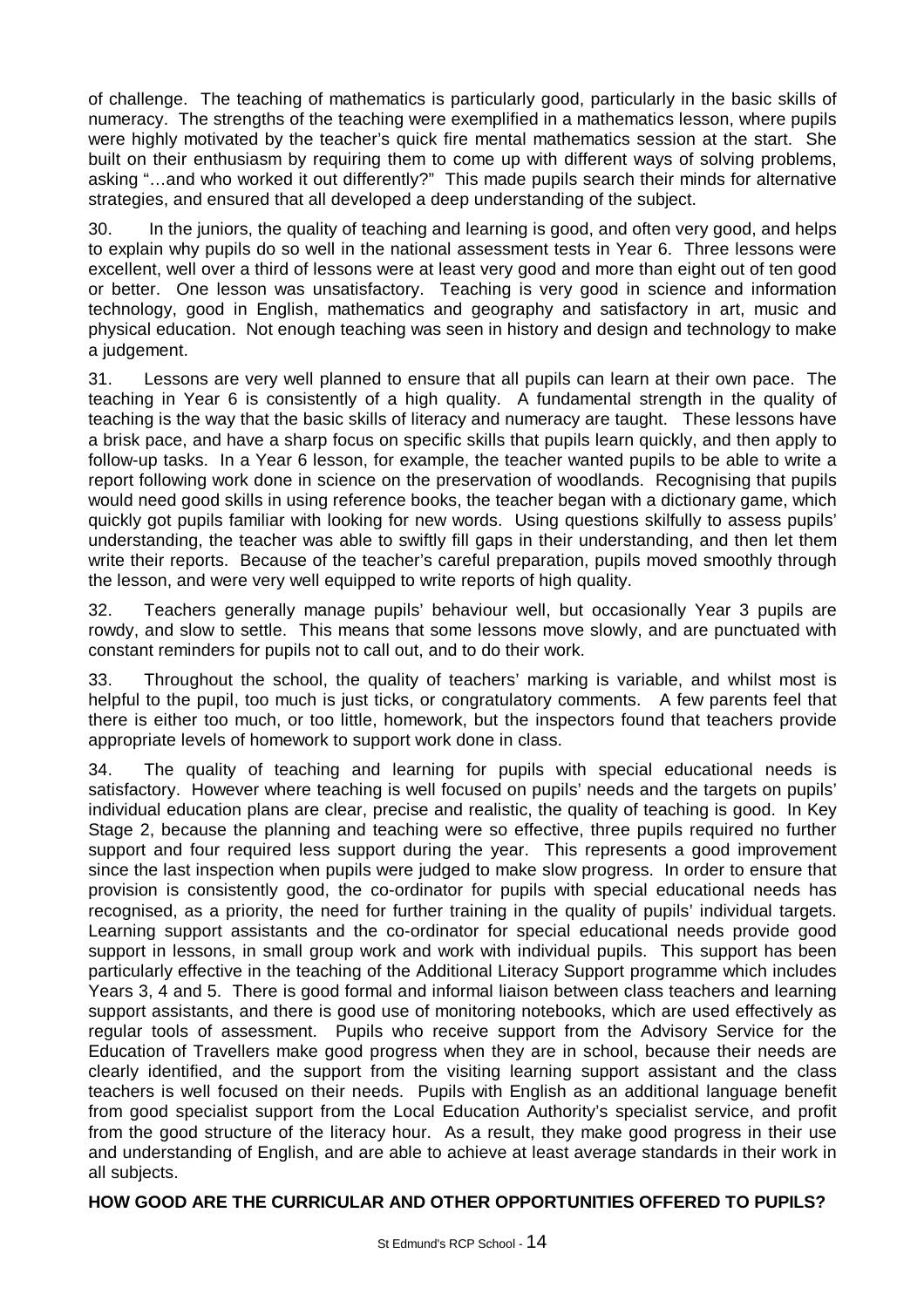35. The school provides a good curriculum, which is relevant to the needs of all the pupils. The previous inspection found that there was insufficient provision for information technology and for design and technology. Both these subjects are now adequately provided for. Indeed, information technology is used well to support learning right across the curriculum, for example, in history in Year 6 and in mathematics in Key Stage 1. Statutory requirements are met for all subjects. Total weekly teaching time is above the nationally recommended minimum at both key stages. The pupils are receiving a wide range of good learning opportunities, including swimming at Key Stage 2, outdoor and adventurous activities during a Year 6 residential visit and opportunities for instrumental music tuition. There is an appropriate emphasis on the teaching of English and mathematics. The school is implementing the National Literacy Strategy satisfactorily. Its implementation of the National Numeracy Strategy is proving very effective and this is having a positive impact on standards in mathematics at both key stages.

36. The school has made a good response to a key issue of the previous inspection, which was to improve long term planning of the curriculum by developing schemes of work for all subjects, and by improving systems for ensuring a progressive development of skills. Clear policies and schemes of work for all subjects, some incorporating guidelines from the Qualifications and Curriculum Authority, are now in place, and these are proving successful in promoting at least average standards of work in all subjects. The school is about to develop a scheme of work for the dance aspect of physical education. Work in subjects such as history, geography and design and technology is done on a two-year cycle so that the pupils have the opportunity to cover the necessary programmes of study. There is still a lack of guidance, however, on ensuring the development of pupils' mapping skills in geography. The teachers plan carefully for the work which the pupils will cover each half term and each week.

37. Provision for extracurricular activities is good, which reflects the findings of the previous inspection. A number of parents feel that there is an insufficient range of activities outside lessons. Whilst it is true that there are no after school clubs on offer to the pupils in Key Stage 1, younger pupils do have the opportunity to go on a good number of visits to places such as Didcot Railway Centre, Appleton Farm, Bekonscot Model Village and the Cotswold Wildlife Park. Key Stage 2 pupils participate in clubs for football, netball, cricket, country dancing and chess. About 45 pupils attend a drama club and there is a school choir, which recently performed well in front of 50,000 people at the Oxford Millennium Festival. The pupils can pay to attend woodwind and French clubs. The school often does well in sporting competitions. Footballers from Year 4 recently won a competition in front of over 5000 people at Oxford United's ground. Last year, the school won the Vale of White Horse Primary Schools Indoor five-a-side Football Tournament and the Carslaw Cup, and the year before, the school won the girls' district athletics championships. Last term, the school's hockey team reached the semi-final of a local tournament. The pupils in Key Stage 2 also have the opportunity to enhance their learning through worthwhile visits to places such as Wittenham Nature Reserve, Wytham Woods, Legoland and museums in Oxford. Year 6 pupils have the benefit of a residential visit to Kilvrough Manor in South Wales. The teachers also enrich their curriculum by making use of the knowledge and expertise of visitors, including an astronomer, the Mayor and the emergency services.

38. The school makes good provision for the pupils' personal, social and health education and this reflects the findings of the previous inspection. This aspect of the curriculum is managed effectively by the religious education co-ordinator. Sex education is taught through the school's Education for Christian Love and Living Policy. Questions are answered honestly and openly as they arise, with due regard to the pupils' ages. Formal sex education is offered to Year 6 pupils in the summer term. There is no written drugs education policy in place, but, in practice, appropriate attention is paid to the dangers of drug misuse in science lessons and on other occasions as they present themselves. The necessity of maintaining a healthy diet and lifestyle is also taught as part of science.

39. Curricular provision for pupils with special educational needs is good overall, and has greatly improved from the previous OFSTED inspection, when it was unsatisfactory, and poorly managed. There is good provision made for pupils' literacy support through the Additional Literacy Support programme, and in classes where learning support assistants work with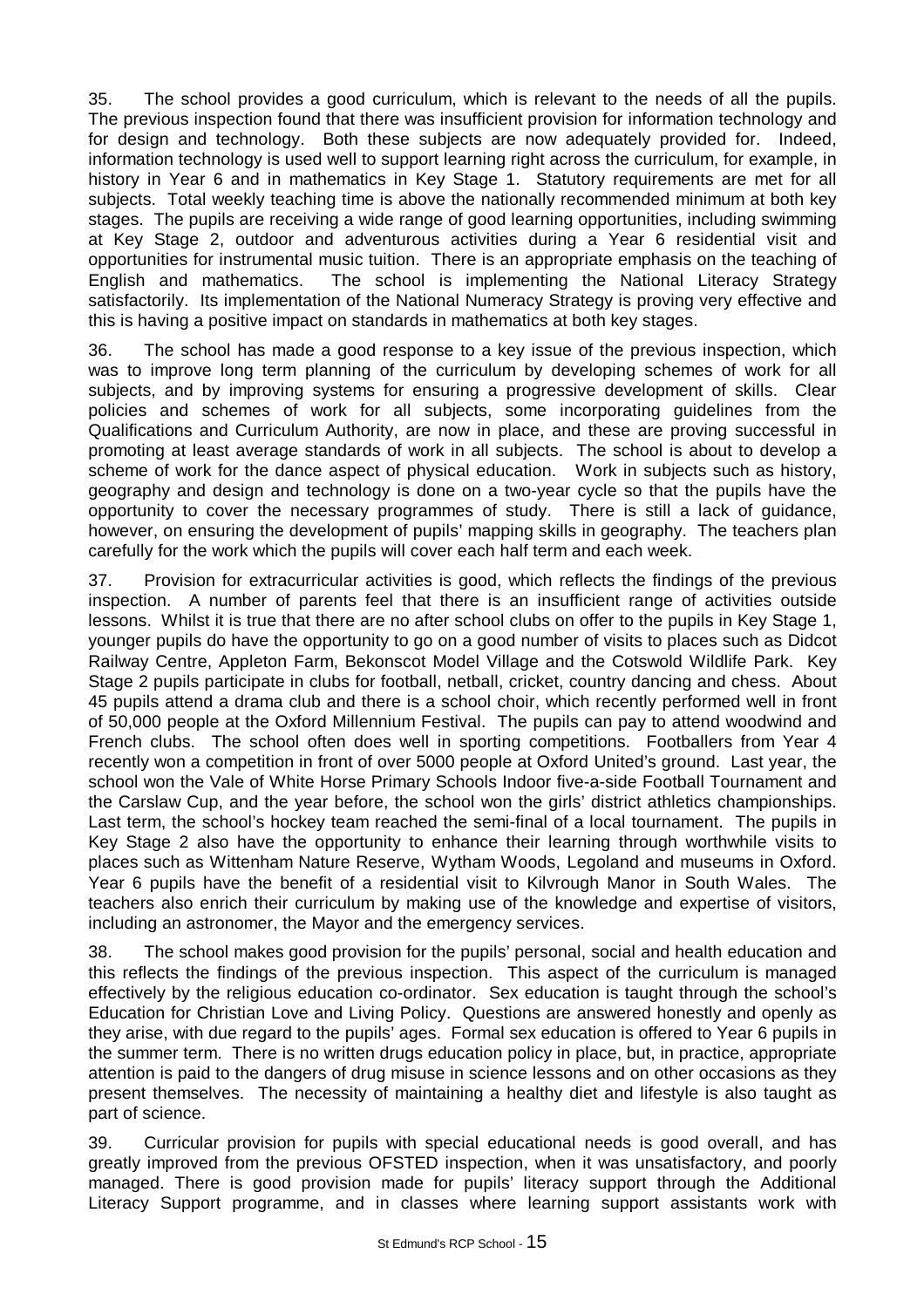individual pupils or with small groups. In classes where individual education plan targets are well thought out and challenging for the pupils, provision is particularly good. They include literacy, numeracy and behavioural targets. However, in some classes, the targets are not sufficiently precise, nor well matched enough to pupils' needs, and these factors limit pupils' progress. Learning support assistants carry out activities planned by the teachers very effectively, and keep careful and appropriate records of pupils' progress. Learning support assistants and teachers and the co-ordinator for special educational needs work well together.

40. Curricular provision for children aged under five is sound. The planning for the children is appropriate and takes full account of the recommended Desirable Learning Outcomes. A strong emphasis is placed on providing first-hand experiences of quality. There is very good provision for personal and social development. This is a strength of the early years class which prepares children well for full-time education. More focused teaching, linked to literacy and numeracy is carefully planned for and is introduced appropriately to the children.

41. Provision for the pupils' spiritual, moral, social and cultural development is very good. The previous inspection found that this provision was good and was a strength of the school. This remains very much the case.

42. Provision for the pupils' spiritual development is very good. A clear mission statement emphasises the school's role in providing an education based on a Christian ethos and in providing a welcoming community. In this, the school is very successful. A sense of spirituality and prayerfulness is developed in all classrooms, in acts of collective worship and in a weekly liturgy, celebrated with the community. During a leavers' mass observed during the inspection, Year 6 pupils read out prayers which they had written themselves. In the most recent Newsdesk, these pupils had written about their hopes and wishes for the new millennium. Throughout the school, the pupils write prayers of their own and thanks to God for his care and protection. A Year 1 / 2 registration period began with the lighting of a candle, reflection on the day ahead and a morning prayer. Pupils with special educational needs have talked about emotions, such as anger and sadness. In many lessons, the teachers encourage the pupils to develop a sense of awe and wonder in learning. In an information technology lesson, for example, Year 1 / 2 pupils showed real excitement in generating images of Joseph's coat of many colours. Year 4 pupils did the same during a lesson on electrical circuits, especially when some realised that the missing ingredient was a battery! The following day, this was used in assembly as an example of learning from our mistakes.

43. Provision for the pupils' moral development is very good. The previous inspection found this to be sound. The school's mission statement emphasises a whole-school approach to the promotion of positive attitudes and behaviour and parents appreciate the values and attitudes which the school seeks to develop in their children. A clear behaviour policy lists the school's rules and its policy towards bullying. Good behaviour and effort are rewarded through a system of good work certificates, house points, stickers and 'worker of the week' certificates which are celebrated during assemblies. The pupils contribute to the making of classroom rules, which are then displayed prominently. The teachers provide good role models for the pupils, and instil in them a strong sense of right and wrong. Midday supervisors award 'playground certificates' for sensible behaviour at lunchtime, and these are proving effective in creating a calm and happy atmosphere. Issues of morality, for example, child labour in Victorian times, are often discussed in lessons, and Year 4 pupils have written some effective stories with a moral theme.

44. Provision for the pupils' social development is very good. The previous inspection found this to be good. Parents feel that the school is successful in helping their children to mature and become responsible. The teachers offer older pupils many opportunities to show responsibility by undertaking a variety of tasks which help the school day run more smoothly. One governor maintains that when he rings the school at lunchtime, he is unsure whether it is a teacher or an older pupil answering the telephone. Prefects, house captains and class representatives on the school council have the opportunity to take part in decision making and to develop important social skills. Older pupils show a real sense of care and responsibility towards the younger children. The pupils develop very good social skills in school productions, extracurricular activities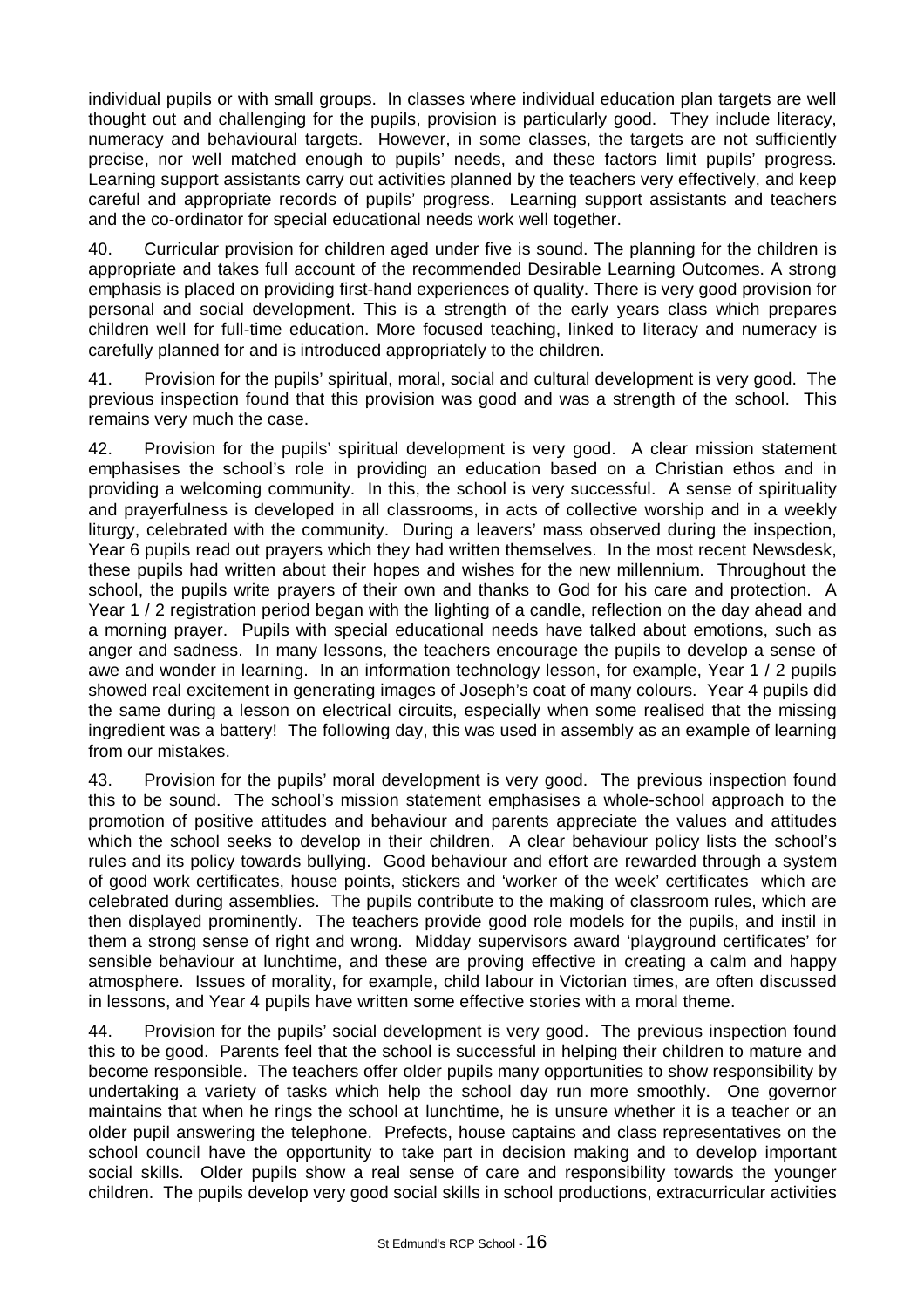and in the dining hall. In geography lessons, pupils in Years 5 and 6 are encouraged to develop a responsible attitude towards issues of environmental pollution and the need for conservation of areas such as the tropical rain forests. They develop good communication skills by conducting a survey of facilities and transport in Abingdon. Each class takes part in a litter-picking rota. The pupils are encouraged to think of people less fortunate than themselves by supporting a variety of local and national charities. In many lessons, such as mathematics, science and physical education, the teachers encourage the pupils to develop good social skills by working cooperatively to tackle investigations and to become good team players.

45. Provision for the pupils' cultural development is good, which reflects the findings of the previous inspection. In history lessons and through visits to museums, the pupils learn about the legacy of the Vikings, the Tudors and the Victorians and how the culture of Britain as we know it today has evolved. They learn of the changes in society since the last World War. In art, the pupils become familiar with the works of painters such as Matisse, Rousseau, Klee and Mondrian, and in music they have the opportunity to appreciate the works of composers such as Holst, Wagner, Erin Copeland and the contribution of jazz to musical culture. The school encourages a love of literature, through book weeks, a book character day and a visit by Year 6 to see 'A Midsummer Night's Dream' at the cinema. The pupils are made aware of the diversity of faiths and cultures which exist throughout the world. Reception children have benefited from the opportunity to sample Malaysian cooking and they have celebrated the Chinese New Year. Pupils in Years 1 and 2 can read some 'books from around the world' and they can follow the world-wide travels of Barnaby Bear. Older pupils learn about some of the world's major religions and the culture of India. There are some books in French in the Key Stage 2 library and pupils can pay to participate in a French club. Older pupils have drawn some very effective 'faces from around the world', but, overall, there is insufficient emphasis on non-western art. There is also limited provision for the pupils to appreciate music from other cultures.

46. The school has very good links with the local community. Each week, family and friends are invited into masses and assemblies, and tea and coffee is served afterwards. They are also invited to other events, such as concerts and sports day. There is very good support from the governing body. At the Year 6 leavers' assembly, which was taken by the priest and Year 6 pupils, there were 35 parishioners and families in attendance. Student teachers, pupils on work experience and child-care students are welcomed into school. A bulletin of school events is displayed in the parish each term, and the chairman of the parents' association ensures that the local community is aware of the school's activities. A parent governor is actively involved in seeking sponsorship from business for the new play area for children aged under five.

47. The school enjoys good, effective links with other schools. Most pupils transfer to three local comprehensive secondary schools, and relationships with these are good. Teachers and pupils exchange useful visits, and there is a meeting for parents. Curricular and personal information is passed on, as well as annual reports and test results. These strong links help to prepare pupils well for transfer to their new schools.

**HOW WELL DOES THE SCHOOL CARE FOR ITS PUPILS?**The school provides good care for its pupils. They receive good support and work in a safe, friendly environment. The school's mission statement aims to develop the full academic, social and physical potential of all pupils through love, respect and care for others. The procedures for monitoring and promoting suitable behaviour are good. A detailed and effective policy gives clear outlines of expectations which pupils understand and which are also shared with parents. Pupils who have difficulty in keeping to the rules are offered useful strategies to help them manage their behaviour. The school does not tolerate bullying, and is constantly vigilant in order to prevent any form of harassment.

49. The care and support of pupils with special educational needs are good. Teachers and learning support assistants know the pupils they work with well. The whole school ethos is well reflected in the way it ensures that pupils with special educational needs have opportunities to take part in all school activities. Their contributions are valued highly, and their achievements are well recognised. This is particularly true for those pupils who have statements of special educational need, and ensures that these pupils make good progress. There are good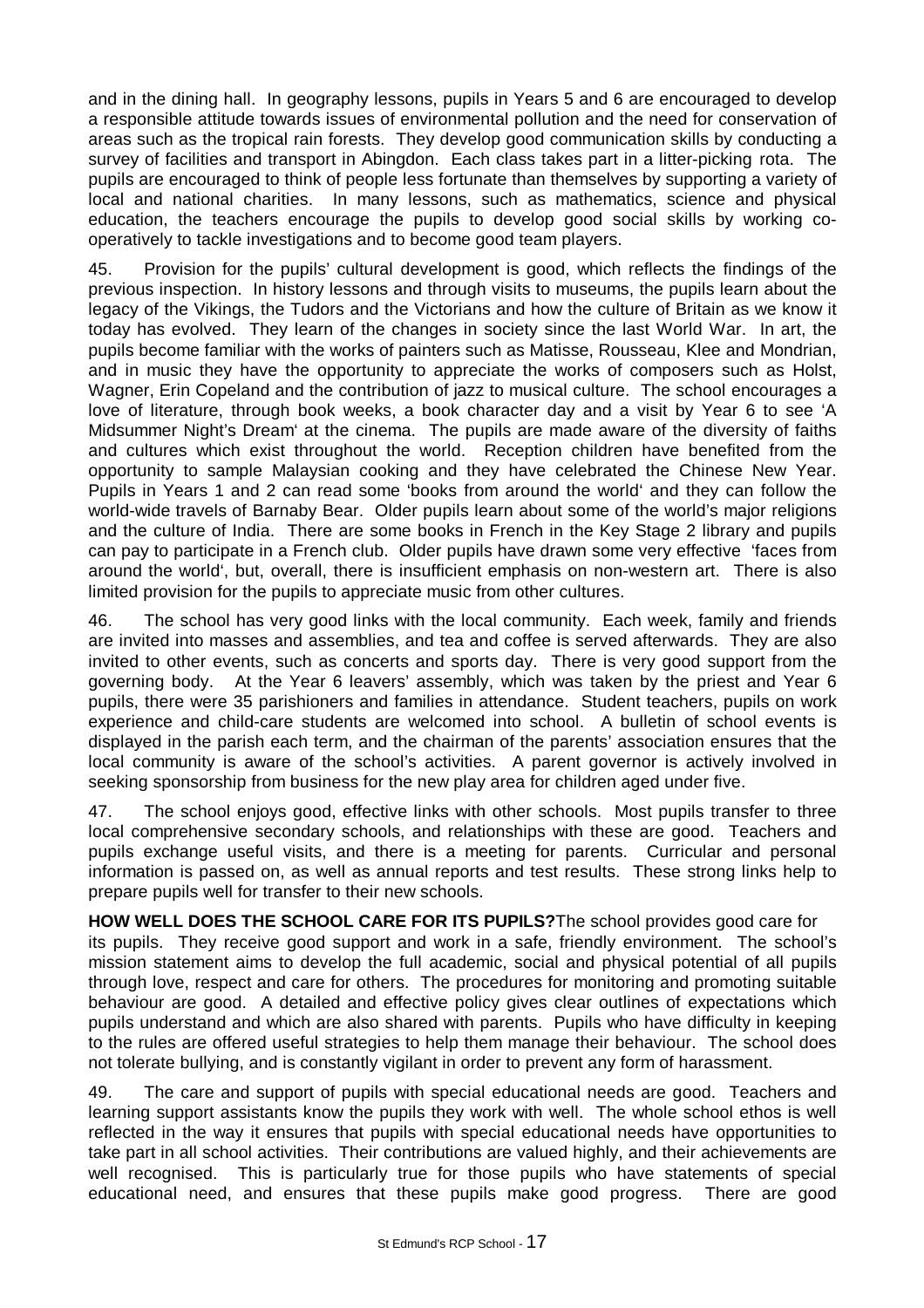procedures for the identification of pupils with special educational needs, and this represents a significant improvement from the previous OFSTED inspection, when these were poor. Pupils' needs are quickly identified when they enter the school, and appropriate arrangements are made for the regular review of their progress. There is good liaison with outside agencies, which provide support. Good records are kept of pupils' progress in relation to their targets. Although most teachers use this information to ensure that class activities are well matched to the pupils' needs, this is not consistent in all classes.

50. The school has adopted a comprehensive policy to promote health and safety, with regular risk assessment to ensure the well-being of all its pupils. The headteacher is the responsible officer. Health and safety education is good, and makes pupils aware of personal hygiene and the need to be safety conscious.

51. Procedures relating to child protection are in place and the headteacher is the responsible officer. At present, however, there is no one to deputise for him if he is not there. Random fire drills are held each half term, and equipment is regularly maintained. Electrical equipment is checked regularly, and suitable records kept. There is adequate first aid equipment. All staff have been well-trained, and any incidents are recorded appropriately and parents notified.

52. Procedures for assessing the pupils' attainment and progress are generally good. The previous inspection report was critical in this respect, and found that assessment was variable and was used insufficiently to inform planning. A key issue was to develop effective assessment and recording systems. Good progress has, therefore, been made to address these criticisms. Assessment procedures are managed effectively by the two key stage co-ordinators. A clear assessment policy, which was reviewed last year, outlines the particular focus of assessment in each year. Arrangements for end of key stage national tests meet statutory requirements. Pupils in Years 3, 4 and 5 take optional national test papers, in order to assess progress. Reading tests and commercially produced tests are also used throughout the school to assess attainment. The teachers incorporate opportunities for assessment into their planning for each half term and for each week. There are still, however, some subjects where assessment is not fully developed, notably in art, design and technology, geography, history and music, and these shortcomings limit pupils' progress in these subjects.

53. The school has begun to make much more use of assessment data to plan the next steps in the pupils' learning than was evident in the previous OFSTED inspection. The results of national tests are carefully analysed to highlight areas of relative weakness in performance and to plan accordingly to provide additional academic support as necessary. Teachers make good use of assessment to plan subsequent work in English and science at Key Stage 2 and in mathematics in both key stages. However, assessment is not being used sufficiently to inform planning in English and science in the mixed age classes in Key Stage 1. Here, there is insufficient focus on what is expected of the pupils to achieve in terms of the higher National Curriculum levels of attainment. As a result, standards in reading and writing in particular are too low. The school has developed useful collections of pupils' work at agreed National Curriculum levels of attainment in mathematics, English, science and information technology, in order to help the teachers in the accuracy and consistency of their assessments. In the 1999 national tests, whilst most of the assessments made by teachers were fairly accurate, there were examples, such as English at Key Stage 2 and mathematics at Key Stage 1, where there were discrepancies between what the teachers predicted pupils would attain and what they did, in fact, achieve.

54. The previous inspection found that the school had no marking policy. This has now been addressed. A clear policy emphasises positive marking and the need to make marking helpful for the pupils. Nevertheless, its implementation is variable. There are examples of very good marking. The Year 6 teacher, for example, made comments in her marking such as "What would be the benefit of educating the children ?" in history, and, in mathematics, "If you don't draw the columns neatly, you cannot read the graph accurately". Too often, however, pupils' work is just ticked, or has a congratulatory comment added, even if the standard is not as high as it should be.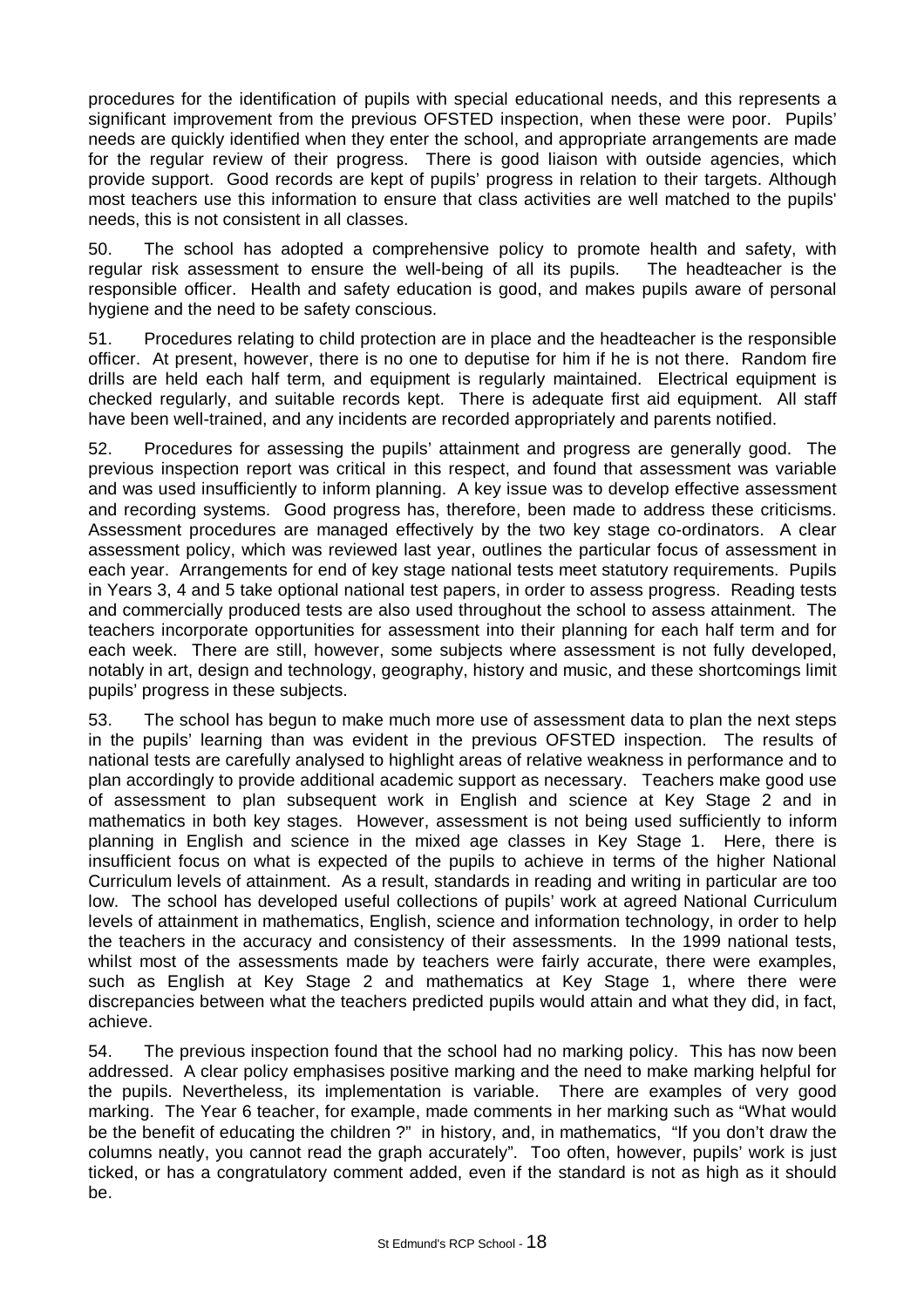55. The teachers use plenary sessions well to assess what the pupils have learnt during the lessons, to clarify misunderstandings and to consolidate learning. Some teachers try to involve the pupils in self-assessment, and this is good practice. In Year 4, for example, the teacher asked the pupils if they thought their work deserved a house point, and the pupils were very responsible in making their decision.

56. Assessment and record keeping procedures in the early years class for children aged under five are good. Everyday observations of the children at work and play, within each area of learning are well established and documented. Consequently, the teacher has a clear overview of the curriculum, and can see clearly how well children are progressing. A good record of children's work is kept to show and monitor their progress.

57. The procedures for monitoring pupils' personal development are very good. Teaching and non-teaching staff know the pupils well. Each pupil has a useful 'Personal and Social Skills Sheet', on which the teachers record clearly and simply the progress being made in developing the skills of listening, co-operating, sharing, decision making and originality. Individual half-termly targets for improvement often include personal development skills. Pupils who need support for their special educational needs benefit from mostly good individual plans, with clear targets for them to achieve. Their progress is reviewed regularly, and appropriate new targets set. The school monitors different groups of pupils well. As an example, some years ago, it was clear that one year group was performing particularly poorly, and the school set in motion a valuable 'tracking' system. This involved monitoring pupils' assessment scores over four years, and providing extra support for any weaknesses found. This worked well, and the pupils improved significantly over the monitoring period. There are very good procedures for monitoring attendance. Registers are accurately maintained, and parents are contacted quickly if their child is absent.

58. Since the previous report, the good degree of care for pupils remains as strong, and some areas have improved significantly. The behaviour policy is applied more consistently than it was before, and the monitoring of pupils' personal development and of those with behaviour problems has improved; it was unsatisfactory, and is now good.

59. Induction procedures for children aged under five are appropriate. Parents are invited to meet with the early years teacher, the headteacher and the school nurse where they have the opportunity to hear about the learning their child will experience and receive the school's Prospectus. There is no booklet specific to the provision for children aged under five in school or guidelines on what they can do at home to help. Twice yearly parent/teacher meetings are held. One after the first half term of starting school to share the results of the assessments of the children made on their entry to the school and one at the end of the children's time in the early years class when parents receive a written report of their child's progress. There is constant daily communication between the early years staff and parents.

# **HOW WELL DOES THE SCHOOL WORK IN PARTNERSHIP WITH PARENTS?**

60. The school works very well in partnership with parents, and has high expectations that parents will support their children's learning to ensure that they achieve high standards. Parents are very appreciative of the dedication and commitment of the staff, of the class teachers' involvement with their children and of the very good relationships within the school. They feel that staff are very approachable. These high standards have been maintained since the previous inspection. Parents are always made to feel welcome in school, and many help on a regular basis, particularly with reading, sewing and cooking. Working parties give practical help with activities such as painting and pruning trees. A very active Parents' Association raises considerable sums of money, which the school uses well, and which includes subsidies for the Year 6 residential visits.

61. Parents of pupils with special educational needs are involved well with their child's support. They are informed as soon as the school has concerns and they are consulted in all procedures. They have indicated their appreciation of the school's support and the encouragement which the school gives them to be involved in their child's care. Parents of pupils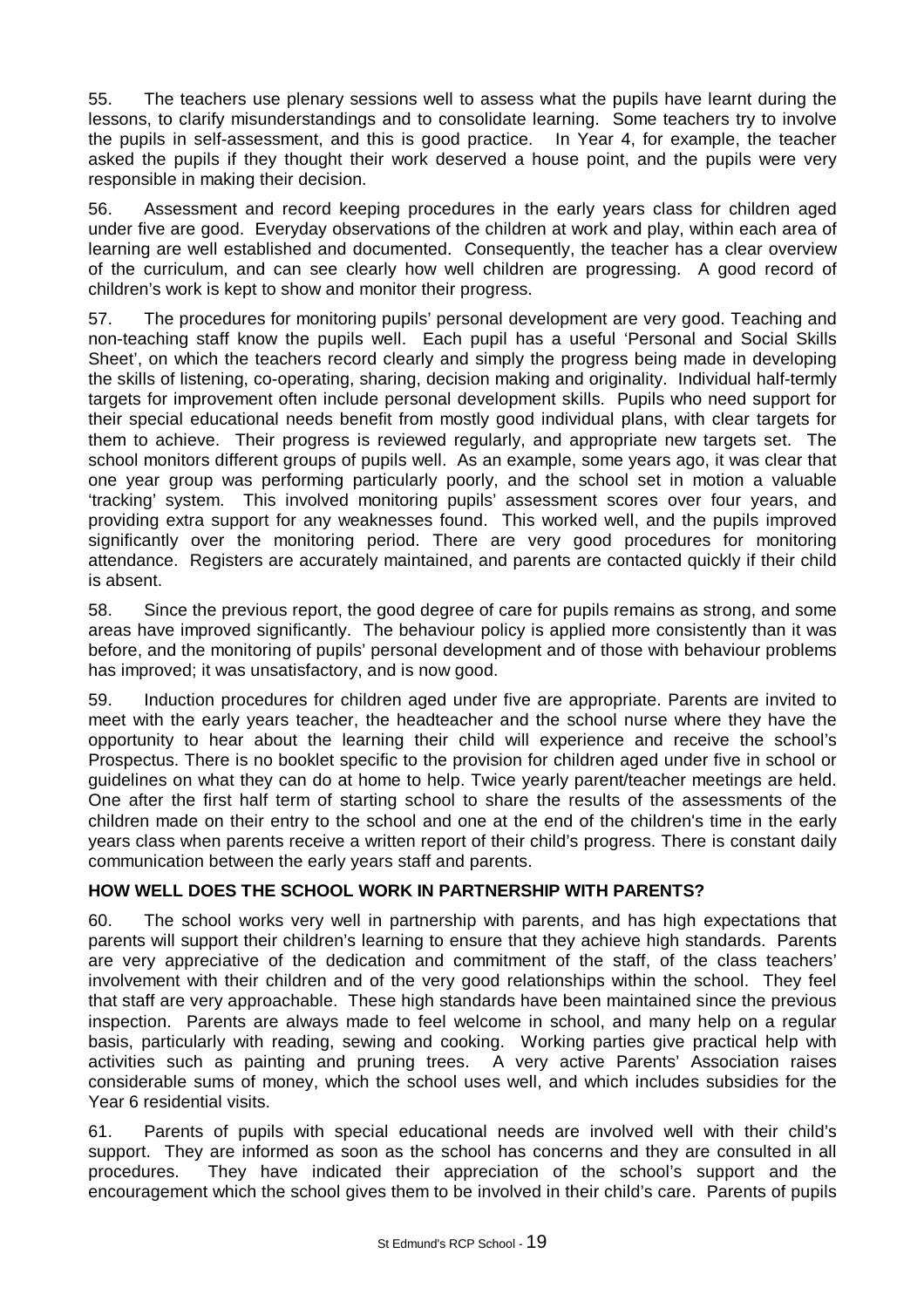who receive support from the Advisory Service for the Education of Travellers have good liaison with the school and the Advisory Service.

62. The quality of information provided for parents is very good, with regular, informative newsletters and a school newspaper, which is an effective line of communication for pupils and parents. There are two parents' consultation evenings and an evening of curricular information, which was very well attended. Annual written reports are of good quality. They meet statutory requirements, but some parents would like more targets for their child to aim towards, and more information on the levels at which their children are working. The prospectus and governors' Annual Report to parents are clear and informative, but they lack required information on attendance statistics.

63. The parents' questionnaires, parents at the meeting and those who spoke to inspectors in school showed very high levels of satisfaction with the school. They were very happy and supportive of the school, and of the good progress, which their children make. A small number of parents were concerned about homework, but the inspectors found that the provision of homework supports pupils' learning satisfactorily. The parent governors play an active role on the governing body and support the school very effectively.

64. Parents act as class representatives and provide vital links between home and school. The school has an 'open door' policy which parents welcome. In addition, each Friday after school, teachers are available for informal discussion. There is a home school agreement, with clear expectations outlined and a reading record book.

65. Parents are invited to share in weekly masses, assemblies and other school events. In association with the local college of further education, the school has arranged computer lessons in school for adult beginners, leading to a qualification and certificate.

66. There is little significant difference from the previous report in the school's very good partnership with parents.

# **HOW WELL IS THE SCHOOL LED AND MANAGED?**

67. The school benefits from good leadership. Parents speak very highly of the management of the school, and the way the headteacher has helped to create a happy and purposeful environment. The headteacher has high expectations of teachers and pupils, and these are clearly communicated. His firm, but caring, style enables him to meet the school's aims of expecting high standards of work and behaviour within a deeply spiritual ethos. That is a fundamental reason why this school is so successful.

68. The leadership has made a good response to the weaknesses identified in the previous inspection, and works to a well-structured action plan. Schemes of work are now in place, and they are of good quality. The provision for pupils with special educational needs has improved significantly, and is managed well by the co-ordinator. The co-ordinator is a full time class teacher who carries out her responsibilities effectively and efficiently. The school now has good systems and procedures for managing the support given to pupils with special educational needs and for monitoring its effectiveness. The school fully meets the requirements of the Code of Practice for special educational needs. There is a designated governor for special educational needs, who has a very good involvement in the work of the school. This governor monitors all aspects of the school's provision, including the interviewing of parents and pupils.

69. The monitoring of teaching is now good, and has helped to improve teachers' work. The school's assessment procedures are generally good, but there are still some problems in Key Stage 1 where pupils' work is assessed methodically, but not enough is done with the information gained, particularly to raise standards in reading and writing. The school has worked hard to improve the provision for information technology, and this is now good.

70. The school's monitoring of the quality of teaching works well because it involves the headteacher, governors and co-ordinators working in partnership. The teaching of different subjects is monitored rigorously by co-ordinators and the headteacher for the quality of teaching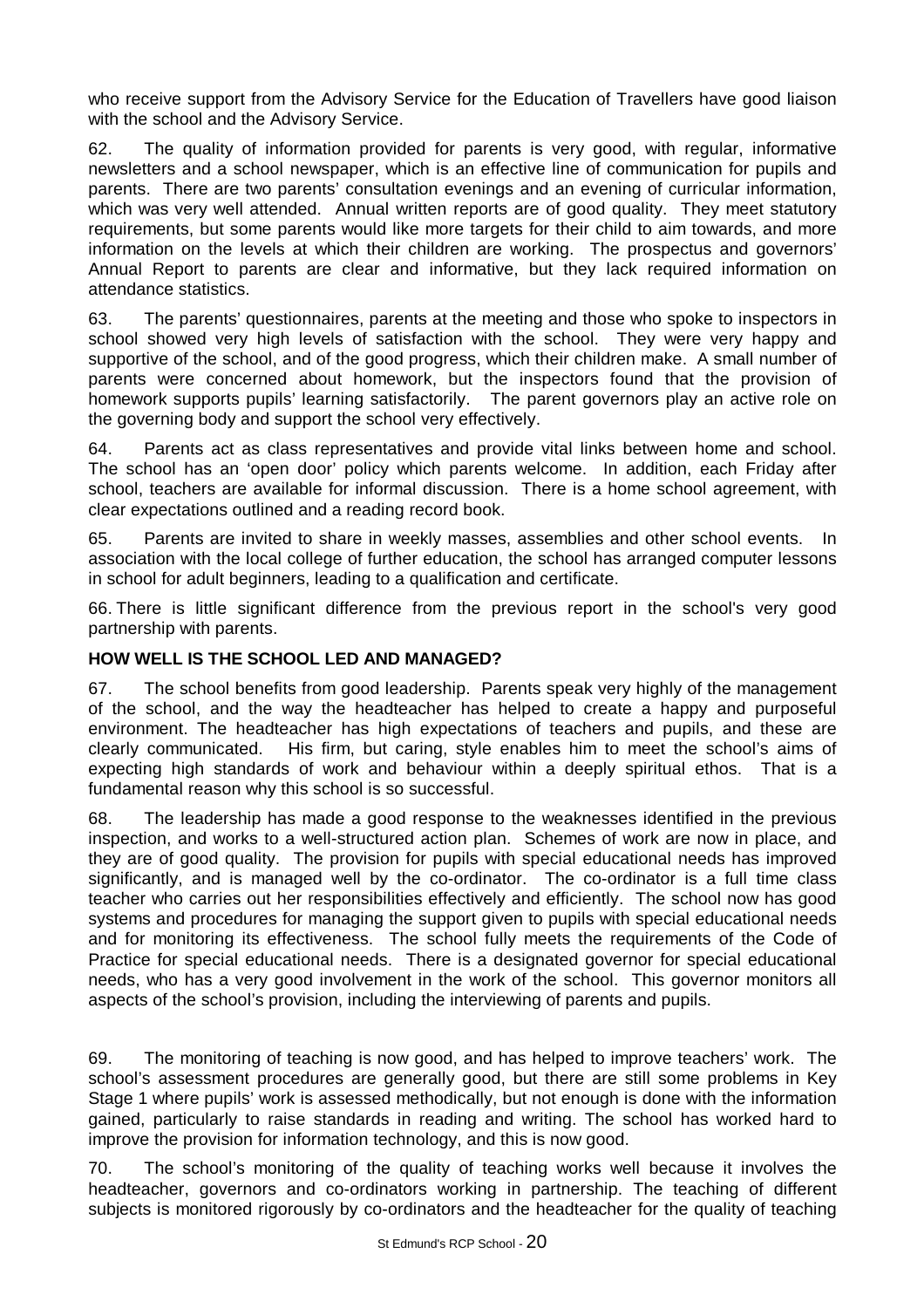and learning, and by governors for the extent to which it meets the requirements of the subject's policy. In this way, teachers benefit from useful individual feedback, the whole staff gain an insight into the teaching of the subject through the school, and the headteacher and governors see the 'big picture'. The usefulness of this process is illustrated by the high quality of the teaching and learning, and the good structure of the curriculum.

71. The leadership of the school reacts well to any shortcomings found in pupils' work. The headteacher, co-ordinators and governors monitor samples of pupils' work to see if any subjects are weaker than others, or if any groups of pupils are struggling with the work. When, for example, a particular year group was performing poorly some years ago, the school tracked their progress carefully for four years. Extra work to improve their reading was provided, and this raised their standards significantly. A similar programme is to begin next term for the current Year 2. At Key Stage 2, the analysis of pupils' results in the annual assessment tests for pupils in Years 3, 4 and 5 revealed weaknesses in their numeracy skills. Consequently, the school provided more mental mathematics work, and pupils' scores in subsequent tests showed a good improvement.

72. The problem of boys performing worse than girls in reading was addressed by inviting soldiers and policemen into school to read with pupils, and boys showed a much greater enthusiasm for reading than before. This initiative ran alongside a 'reading challenge' for all pupils which gave rewards of small prizes for reading a quantity of books over a set period. Over 100 pupils read the maximum number of books, and their reading improved markedly as a result.

73. The 'flat' management system employed by the school, having no deputy headteacher but two key stage leaders works well. The key stage leaders co-ordinate the curricular planning effectively so that it builds on pupils' knowledge year by year, and ensures a full coverage of the National Curriculum. Subject co-ordinators provide good support to other staff, by ensuring that schemes of work are in place, and providing helpful advice on teaching and learning. The temporary situation of one teacher managing both literacy and numeracy is, however, unsatisfactory, and places too great a burden upon one member of staff.

76. The governors give very good support, and are much in evidence around the school. They analyse all policies rigorously, and use their considerable skills and enthusiasm to help improve the school's provision. Their committees work well because each has clear terms of reference, which provide detailed expectations of their roles. Governors substantially meet the statutory requirements for the teaching of the curriculum and the welfare of pupils, but there are minor omissions in the school's prospectus and the governors' Annual Report to parents.

77. There is a sound number of well-qualified teachers to meet the demands of the curriculum. The school has a good mix of new and experienced teachers. Individual teachers' expertise is used well to provide informed teaching of information technology, art and physical education to different classes. This system works well. New teachers to the school benefit from good induction procedures, which include a mentor to provide guidance and support.

78. The school has effective systems for assisting in the training of student teachers. Members of staff give advice on lesson plans, and observe students teaching. A teacher acts as a mentor, and students find this support valuable.

79. The school has good arrangements for the appraisal of teachers. Each member of staff meets with the headteacher to agree on targets for the year ahead, and discuss training needs. This system is an effective way of improving teachers' skills, and identifying any common needs of the whole staff. Last year, for example, it turned out that a number of co-ordinators felt that they needed more guidance on their role, and so, in this area of their work, all staff benefited from training.

80. There are sufficient support staff, who make a big contribution to the school's work, particularly with pupils with special educational needs. They work closely with teachers, and make a significant difference to the quality of teaching and learning. Some lessons, however, take place without this support, and this means that pupils have to wait to be helped. The school has identified the need to increase the number of support assistants.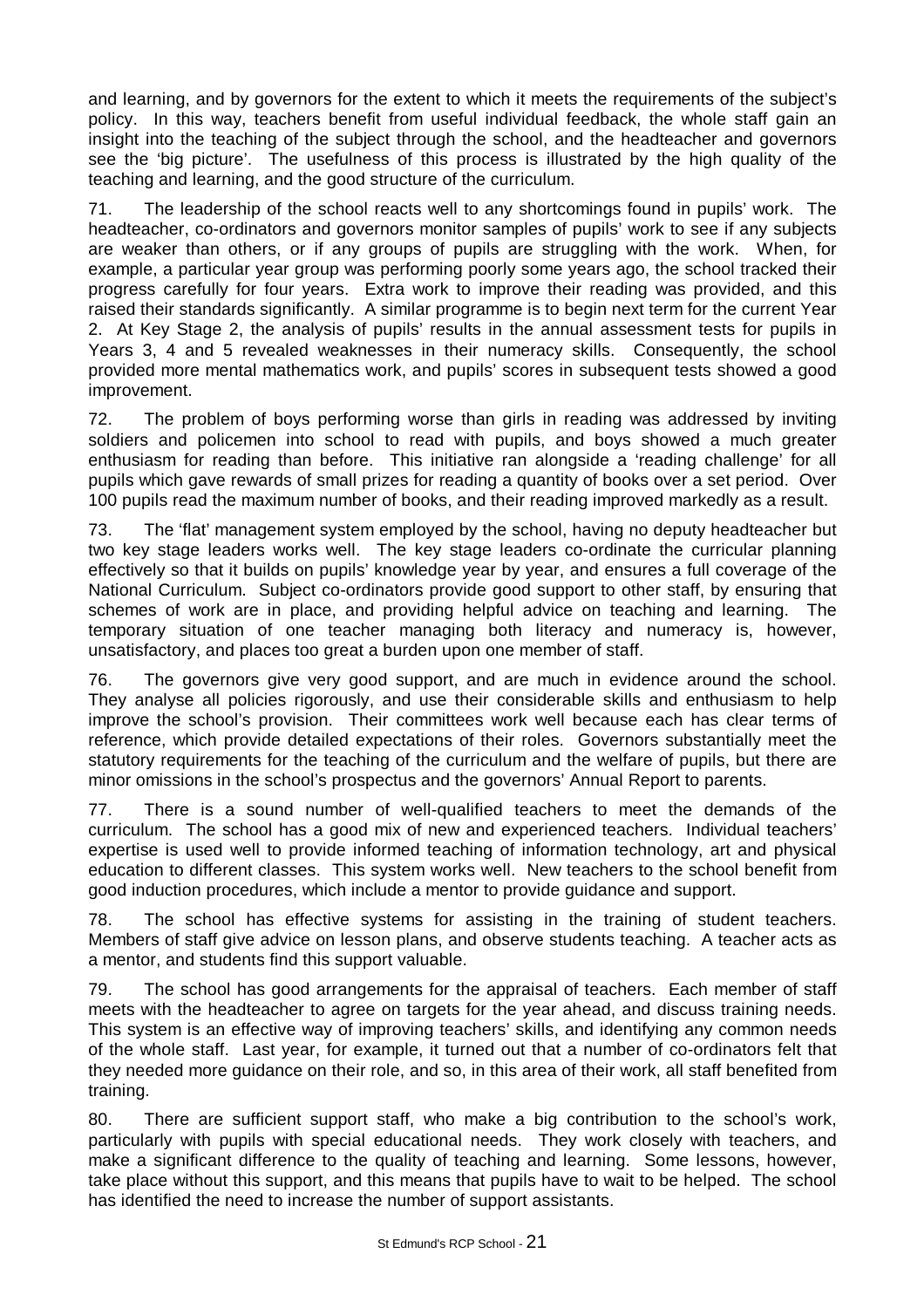81. The school benefits from the expertise of peripatetic music specialists. They take pupils for individual and group lessons, and have helped a significant number to attain high standards in their playing. A disadvantage of this system, however, is the withdrawal of pupils from lessons for this tuition. There is nothing in teachers' planning to enable pupils to cover the ground lost during their absence and when the pupils return to lessons they have missed important work.

82. The accommodation supports the teaching of the curriculum well. Most rooms are large and bright, and allow pupils to move around easily. There are good, specialist rooms for music and pupils with special educational needs, and an excellent information technology suite, which is having a good effect on pupils' standards. The library area for pupils in the infants, however, is badly organised, and hinders the development of their library skills.

83. The school has good resources overall to support teaching and learning, and teachers use them well. Resources are very good in information technology, and good in English, science, art and design and technology. Resources are inadequate in geography, where there are too few books, maps and photographs, and in history, where there is a shortage of books and historical materials.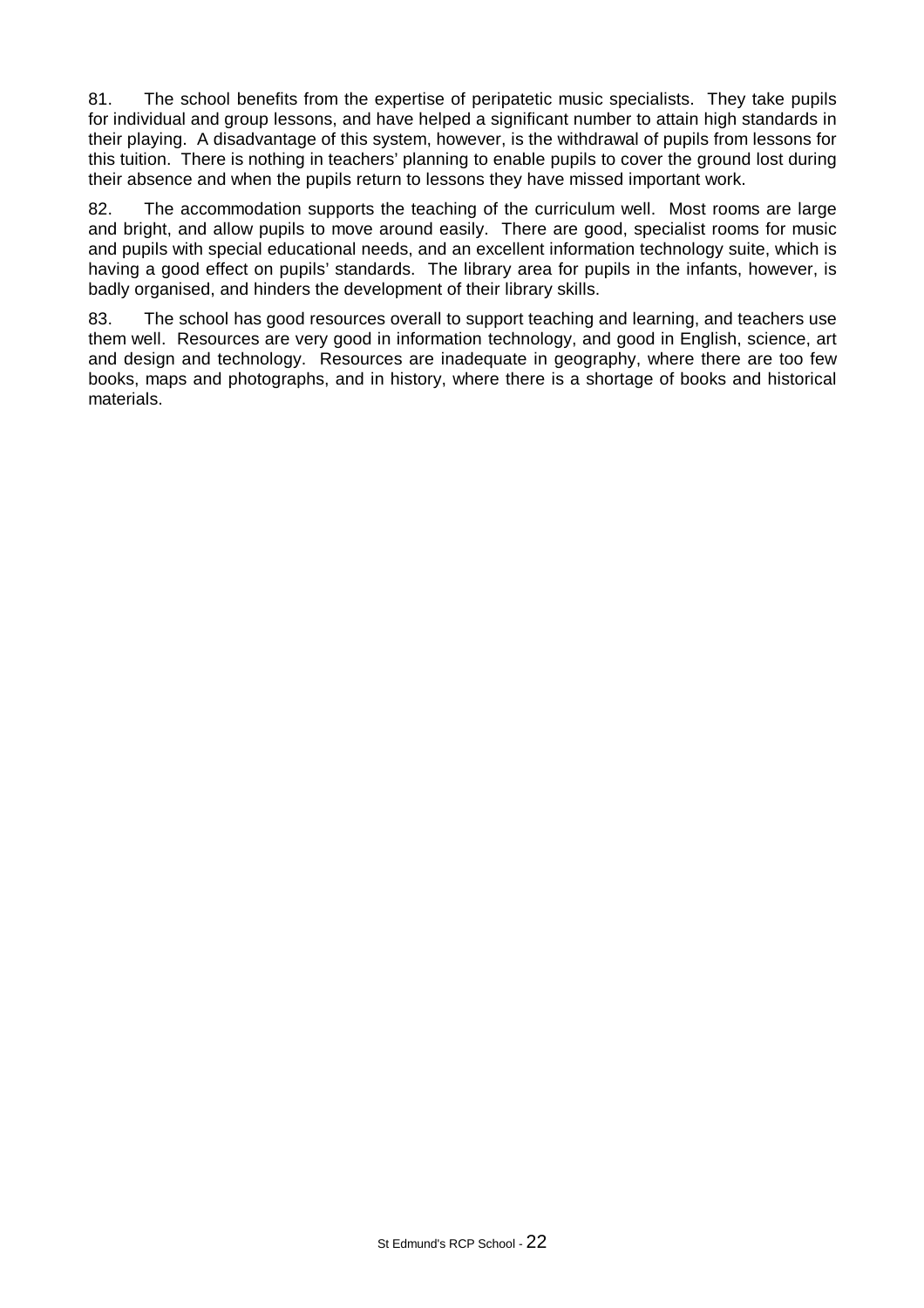# WHAT SHOULD THE SCHOOL DO TO IMPROVE FURTHER?

84. In order to continue to raise standards, the headteacher, governing body and staff should:

- **Raise standards in the infants, particularly in science, reading and writing, by using assessment more effectively to identify clearly how pupils are progressing and their attainment on entry to the school.** (paragraphs 16, 53, 117, 132)
- **Ensure that the school's development plan is written so that the priorities of the headteacher and staff are taken into account.** (paragraph 75) and
- **Improve the resources in history and geography.** (paragraphs 83, 148, 153)

### **OTHER ISSUES WHICH SHOULD BE CONSIDERED BY THE SCHOOL**

Improve the consistency of teachers' marking, so that it is clear to pupils how they can do better. (paragraphs 33, 54, 116)

Develop assessment procedures for all subjects. (paragraphs 52, 138, 143, 148, 153, 164)

Place greater emphasis on the presentation of pupils' work. (paragraphs 19, 121, 132).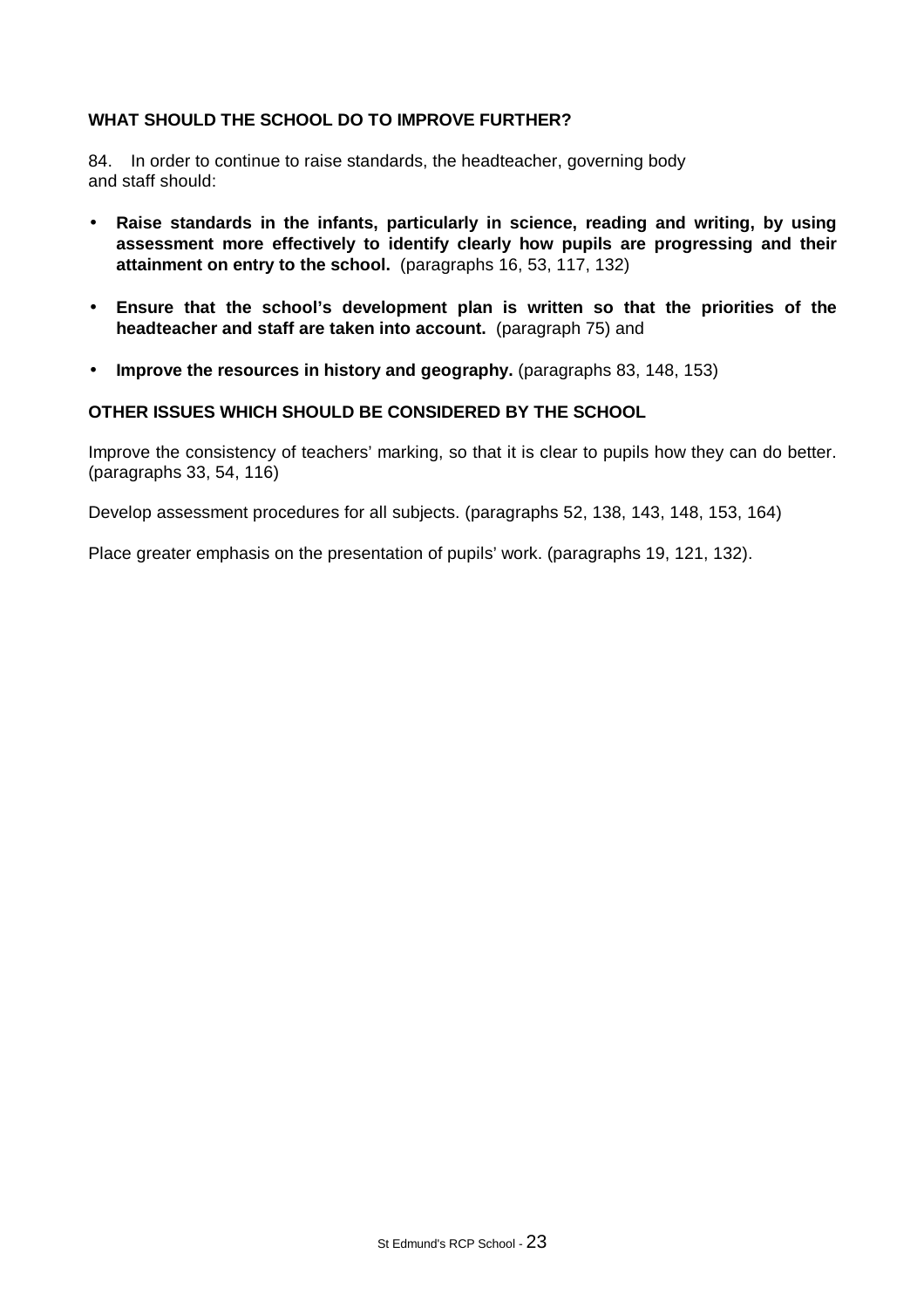# **PART C: SCHOOL DATA AND INDICATORS**

## *Summary of the sources of evidence for the inspection*

Number of lessons observed

Number of discussions with staff, governors, other adults and pupils

| 51 |  |
|----|--|
| 48 |  |

### *Summary of teaching observed during the inspection*

| Excellent | Very good | Good | Satisfactory | Unsatisfactory | Poor | Very Poor |
|-----------|-----------|------|--------------|----------------|------|-----------|
|           | つに<br>دے  | 45   | ົ<br>--      |                |      |           |

*The table gives the percentage of teaching observed in each of the seven categories used to make judgements about lessons.*

### *Information about the school's pupils*

| Pupils on the school's roll                                      | Nurserv | YR-Y6 |
|------------------------------------------------------------------|---------|-------|
| Number of pupils on the school's roll (FTE for part-time pupils) |         | 236   |
| Number of full-time pupils eligible for free school meals        |         | 10    |

*FTE means full-time equivalent.*

| Special educational needs                                           | Nurserv | YR-Y6 |
|---------------------------------------------------------------------|---------|-------|
| Number of pupils with statements of special educational needs       |         |       |
| Number of pupils on the school's special educational needs register |         | 51    |

| English as an additional language                       | No of pupils |
|---------------------------------------------------------|--------------|
| Number of pupils with English as an additional language |              |

| Pupil mobility in the last school year                                       | No of pupils |
|------------------------------------------------------------------------------|--------------|
| Pupils who joined the school other than at the usual time of first admission |              |
| Pupils who left the school other than at the usual time of leaving           | 21           |

# *Attendance*

#### **Authorised absence Unauthorised absence**

|                           | %   |                           | %   |
|---------------------------|-----|---------------------------|-----|
| School data               | 3.5 | School data               | 0.1 |
| National comparative data | 5.4 | National comparative data | 0.5 |

*Both tables give the percentage of half days (sessions) missed through absence for the latest complete reporting year.*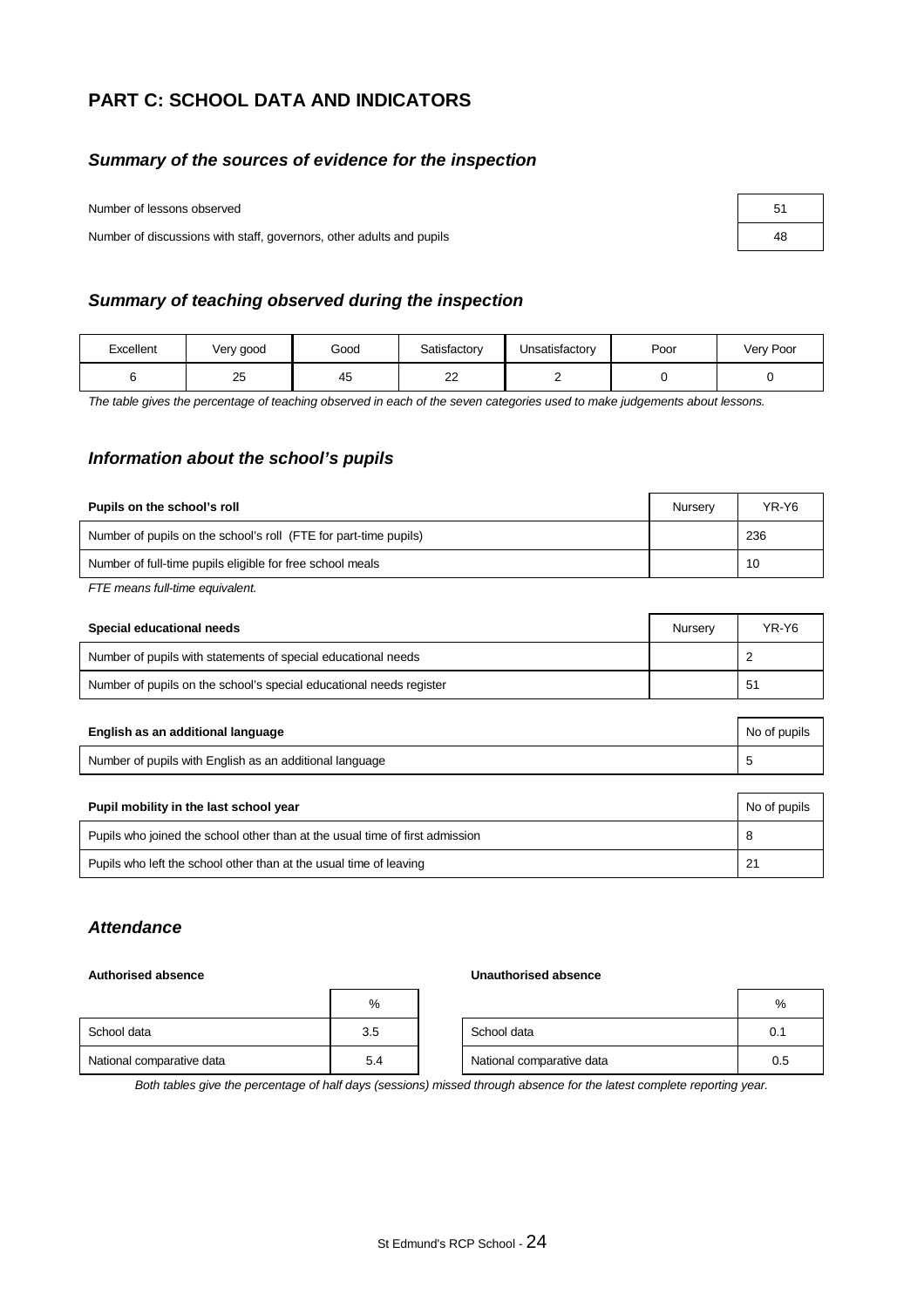# *Attainment at the end of Key Stage 1*

|                                                                                        |             |         | Year   | <b>Boys</b> | Girls   | Total              |
|----------------------------------------------------------------------------------------|-------------|---------|--------|-------------|---------|--------------------|
| Number of registered pupils in final year of Key Stage 1 for the latest reporting year |             |         | 1999   | 14          | 16      | 30                 |
|                                                                                        |             |         |        |             |         |                    |
| <b>National Curriculum Test/Task Results</b><br>Reading                                |             |         |        | Writing     |         | <b>Mathematics</b> |
| Numbers of pupils at NC level 2<br>and above                                           | <b>Boys</b> | 14      | 13     |             | 14      |                    |
|                                                                                        | Girls       | 14      | 14     |             | 14      |                    |
|                                                                                        | Total       | 28      |        | 27          |         | 28                 |
| Percentage of pupils                                                                   | School      | 93 (86) | 90(91) |             | 93 (91) |                    |
| at NC level 2 or above                                                                 | National    | 82 (80) |        | 83 (81)     | 87 (84) |                    |

| <b>Teachers' Assessments</b>                   |             | English | <b>Mathematics</b> | <b>Science</b> |
|------------------------------------------------|-------------|---------|--------------------|----------------|
| Numbers of pupils at NC level 2<br>and above   | <b>Boys</b> | 13      | 14                 | 13             |
|                                                | Girls       | 14      | 14                 | 14             |
|                                                | Total       | 27      | 28                 | 27             |
| Percentage of pupils<br>at NC level 2 or above | School      | 90(80)  | 93 (88)            | 90(88)         |
|                                                | National    | 82 (81) | 86 (85)            | 87(86)         |

*Percentages in brackets refer to the year before the latest reporting year.*

# *Attainment at the end of Key Stage 2*

|                                                                                        | Yeaı | Bovs | Girls | Tota <sub>r</sub> |
|----------------------------------------------------------------------------------------|------|------|-------|-------------------|
| Number of registered pupils in final year of Key Stage 2 for the latest reporting year | 1999 |      |       |                   |

| <b>National Curriculum Test/Task Results</b>   |             | English | <b>Mathematics</b> | <b>Science</b> |
|------------------------------------------------|-------------|---------|--------------------|----------------|
| Numbers of pupils at NC level 4<br>and above   | <b>Boys</b> | 13      | 13                 | 13             |
|                                                | Girls       | 19      | 18                 | 18             |
|                                                | Total       | 32      | 31                 | 31             |
| Percentage of pupils<br>at NC level 4 or above | School      | 94 (63) | 91 (68)            | 91 (83)        |
|                                                | National    | 70 (65) | 69 (59)            | 78 (69)        |

| <b>Teachers' Assessments</b>                   |             | English | <b>Mathematics</b> | <b>Science</b> |
|------------------------------------------------|-------------|---------|--------------------|----------------|
| Numbers of pupils at NC level 4<br>and above   | <b>Boys</b> | 9       | 13                 | 13             |
|                                                | Girls       | 16      | 19                 | 18             |
|                                                | Total       | 25      | 32                 | 31             |
| Percentage of pupils<br>at NC level 4 or above | School      | 74 (76) | 94 (71)            | 91 (68)        |
|                                                | National    | 68 (65) | 69 (65)            | 75 (72)        |

*Percentages in brackets refer to the year before the latest reporting year.*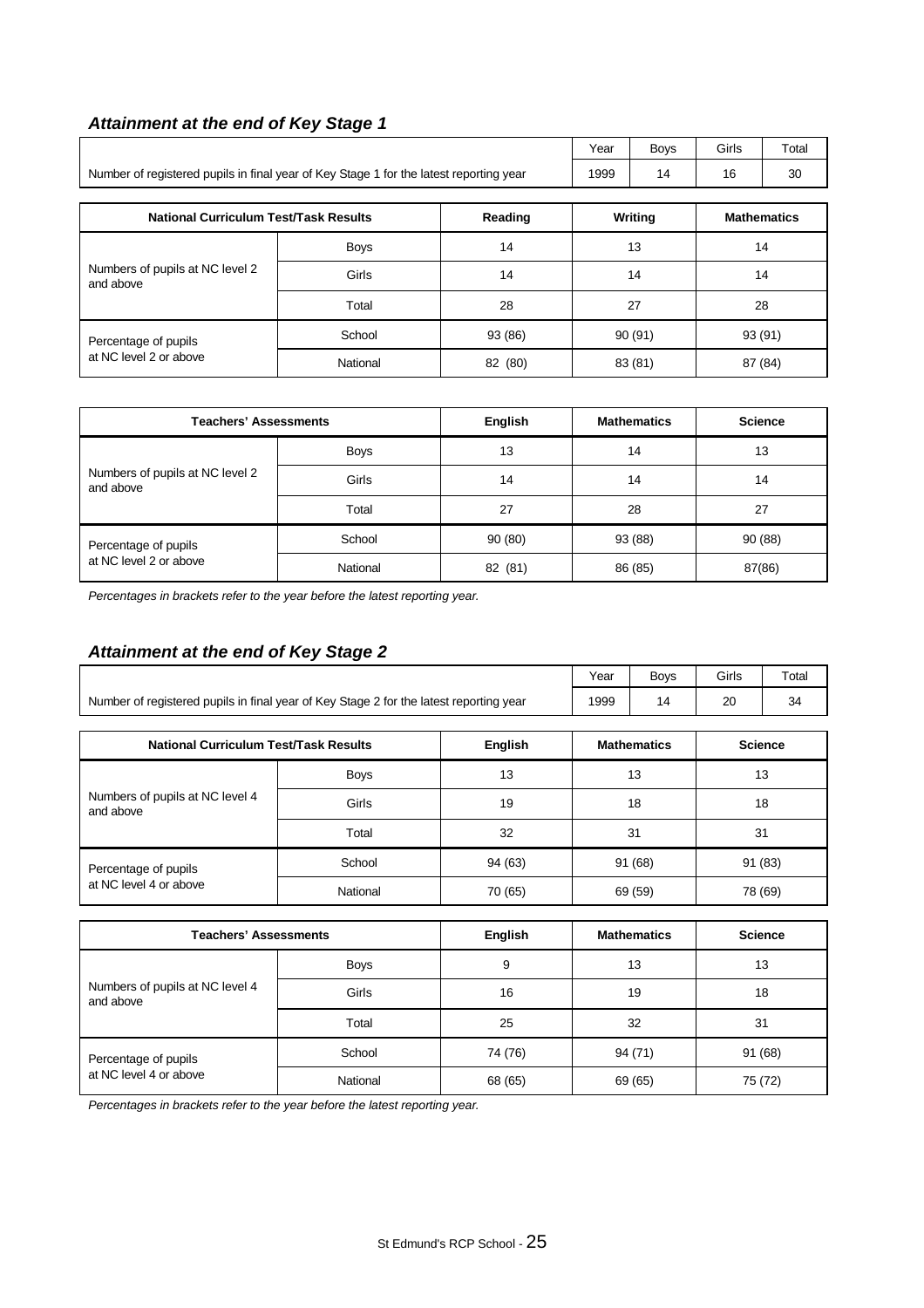|                                 | No of pupils |                              | Fixed period |          |
|---------------------------------|--------------|------------------------------|--------------|----------|
| Black - Caribbean heritage      |              | Black - Caribbean heritage   | $\Omega$     | $\Omega$ |
| Black - African heritage        |              | Black - African heritage     | 0            | $\Omega$ |
| $Black - other$                 | 3            | $Black - other$              | 0            | $\Omega$ |
| Indian                          |              | Indian                       | 0            | $\Omega$ |
| Pakistani                       |              | Pakistani                    | 0            | $\Omega$ |
| Bangladeshi                     |              | Bangladeshi                  | 0            | $\Omega$ |
| Chinese                         | 2            | Chinese                      | $\Omega$     | $\Omega$ |
| White                           | 220          | White                        |              | 0        |
| Any other minority ethnic group | 4            | Other minority ethnic groups | 0            | 0        |

### *Teachers and classes Financial information*

#### **Qualified teachers and classes: YR-Y6**

| Total number of qualified teachers (FTE) | 9.2  | Financial year | 1999 |
|------------------------------------------|------|----------------|------|
| Number of pupils per qualified teacher   | 25.6 |                |      |
| Average class size                       | 30.3 |                |      |

#### **Education support staff: YR-Y6**

| Total number of education support staff |    |
|-----------------------------------------|----|
| Total aggregate hours worked per week   | 93 |

# *Ethnic background of pupils Exclusions in the last school year*

| No of pupils |                              | Fixed period | Permanent |
|--------------|------------------------------|--------------|-----------|
|              | Black - Caribbean heritage   | 0            | 0         |
|              | Black - African heritage     | 0            | 0         |
| 3            | $Black - other$              | 0            | 0         |
|              | Indian                       | 0            | 0         |
|              | Pakistani                    | 0            | 0         |
|              | Bangladeshi                  | 0            | 0         |
| 2            | Chinese                      | 0            | 0         |
| 220          | White                        | 1            | 0         |
| 4            | Other minority ethnic groups | 0            | 0         |

*This table refers to pupils of compulsory school age only. This table gives the number of exclusions of pupils of compulsory school age, which may be different from the number of pupils excluded.*

| Financial year | 1999 |
|----------------|------|
|                |      |

| Average class size                      | 30.3 |                                            |        |
|-----------------------------------------|------|--------------------------------------------|--------|
|                                         |      | Total income                               | 383023 |
| <b>Education support staff: YR-Y6</b>   |      | Total expenditure                          | 375186 |
| Total number of education support staff | 8    | Expenditure per pupil                      | 1611   |
| Total aggregate hours worked per week   | 93   | Balance brought forward from previous year | 26440  |
|                                         |      | Balance carried forward to next year       | 34277  |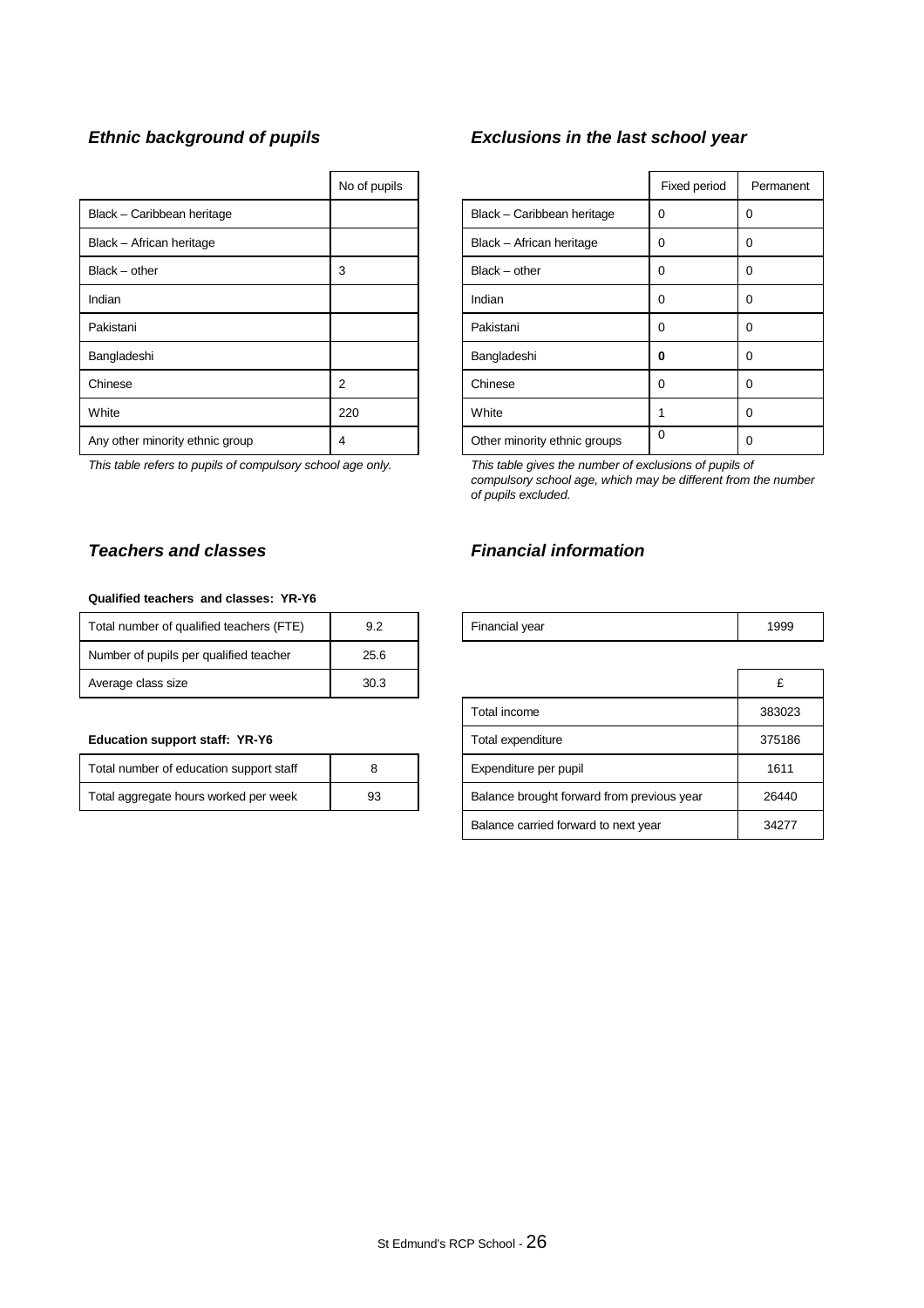# *Results of the survey of parents and carers*

#### **Questionnaire return rate**

| Number of questionnaires sent out | 263 |
|-----------------------------------|-----|
| Number of questionnaires returned | 60  |

#### **Percentage of responses in each category**

|                                                                                       | Strongly<br>agree | Tend to<br>agree | Tend to<br>disagree | Strongly<br>disagree | Don't<br>know  |
|---------------------------------------------------------------------------------------|-------------------|------------------|---------------------|----------------------|----------------|
| My child likes school.                                                                | 52                | 42               | $\overline{7}$      | $\Omega$             | $\Omega$       |
| My child is making good progress in school.                                           | 45                | 43               | 8                   | 2                    | $\overline{2}$ |
| Behaviour in the school is good.                                                      | 52                | 45               | 3                   | $\Omega$             | $\Omega$       |
| My child gets the right amount of work to do at<br>home.                              | 42                | 40               | 13                  | 5                    | $\Omega$       |
| The teaching is good.                                                                 | 42                | 50               | 3                   | 2                    | 3              |
| I am kept well informed about how my child is<br>getting on.                          | 40                | 45               | 15                  | $\Omega$             | $\mathbf 0$    |
| I would feel comfortable about approaching the<br>school with questions or a problem. | 53                | 40               | $\overline{7}$      | $\Omega$             | 0              |
| The school expects my child to work hard and<br>achieve his or her best.              | 48                | 43               | 8                   | $\Omega$             | 0              |
| The school works closely with parents.                                                | 42                | 48               | 5                   | 2                    | 3              |
| The school is well led and managed.                                                   | 43                | 43               | 8                   | $\mathbf 0$          | 5              |
| The school is helping my child become mature<br>and responsible.                      | 53                | 42               | $\overline{2}$      | 2                    | $\overline{2}$ |
| The school provides an interesting range of<br>activities outside lessons.            | 40                | 38               | 17                  | 3                    | $\overline{2}$ |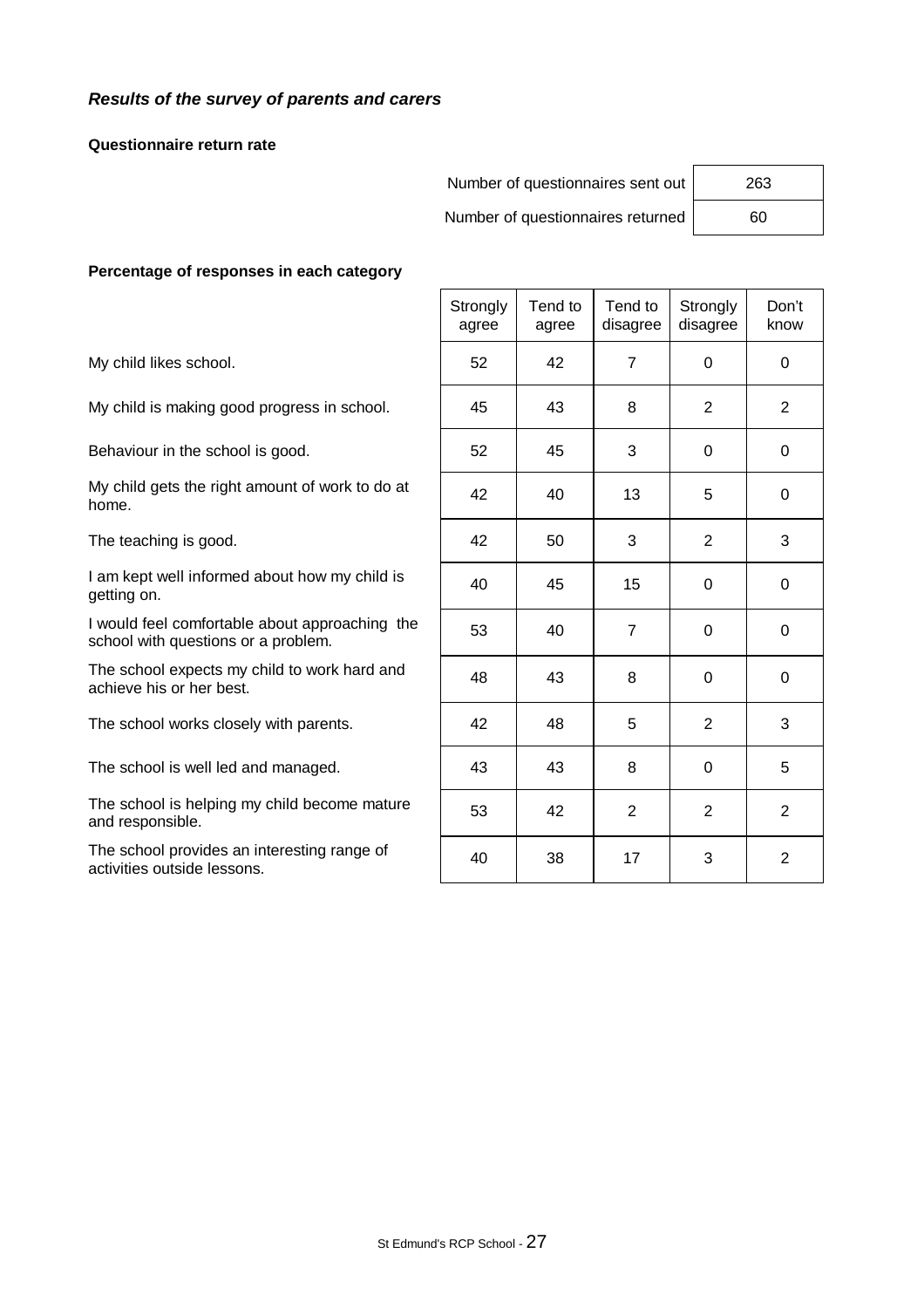# **PART D: THE STANDARDS AND QUALITY OF TEACHING IN AREAS OF THE CURRICULUM, SUBJECTS AND COURSES**

# **AREAS OF LEARNING FOR CHILDREN IN THE FOUNDATION STAGE**

86. When children aged under five enter the school, their overall attainment is average for their ages. From this starting point, the majority of children make good progress and reach the expected standards in the recommended areas of learning by the time they reach statutory school age. In mathematics and their personal and social development, most children are on course to exceed the national objectives by the age of five. In language and literacy, knowledge and understanding of the world and their creative and physical development, they are well on course to meet the standard expected of them by the age of five. Provision for children aged under five was not reported on by the school's previous OFSTED inspection.

87. The school admits children, part-time, to an early years class in the term after their fourth birthday. By their third term in school, they attend full-time. At the time of the inspection, there were 22 children aged under five in the Early years class, seven who were attending full-time and 15 part-time.

# **Personal and social development**

88. Most children are likely to reach higher standards than those found in most schools by the time they are five years old. Personal and social development is strongly promoted, which has a positive impact on their learning. The well-organised procedures and caring nature of the provision allow all children to feel secure and to grow in confidence. Children come into the classroom happily and respond positively to the activities. They quickly become independent, settle to tasks well and after physical education lessons dress themselves promptly without any fuss. All adults use praise and encouragement effectively. They motivate the children to learn and are good at encouraging the children to try. Consequently, the children are self-confident, mix well with other children and behave well. They join in whole-school assemblies readily, and listen carefully throughout. The provision for free play is good and enhances the children's cooperation with others. By the time the children are five, they work and play well as part of a group, settle to tasks quickly and are able to concentrate for increasing periods of time. For example, a group of children were engrossed in manipulating re-cycled materials to make models and in making decisions about how to join the materials. In group activities with an adult, they are eager to answer questions, try hard to succeed and carry out instructions carefully and conscientiously. Children are eager to explore new learning, enjoy their work and, by the age of five, have mature attitudes to learning.

89. The quality of teaching and the quality of learning are good in this area. Opportunities are exploited to the full to promote the children's personal and social development and the children respond positively. A strength of the teaching is the development of children's personal independence. The teacher and nursery nurse develop very good relationships with the children and set very good examples of respect towards each other, the children and their parents which the children follow. Children are encouraged to be kind and helpful towards others and to consider the impact of their actions on others, both at work and at play times. A wide range of experiences is provided for them to develop an awareness of caring for others, such as inviting a mother in to bath her baby and visits by a doctor and nurse to talk about their work. The staff also make good use of special occasions, such as the children's birthdays, to allow time for them to reflect on their previous experiences.

# **Language and literacy**

90. Children make good progress in the development of language and early literacy skills and, by the age of five, reach the levels expected for their age. They are provided with a wide range of purposeful practical activities to support the development of language and literacy. Teachers provide many opportunities for children to talk with an adult whilst they undertake their activities and actively seek to extend their vocabulary. Children understand and use a wide vocabulary, and, by the age of five, show confidence in talking. For instance, when talking about the cakes they made, they go through the ingredients and method and use vocabulary such as, 'creamy',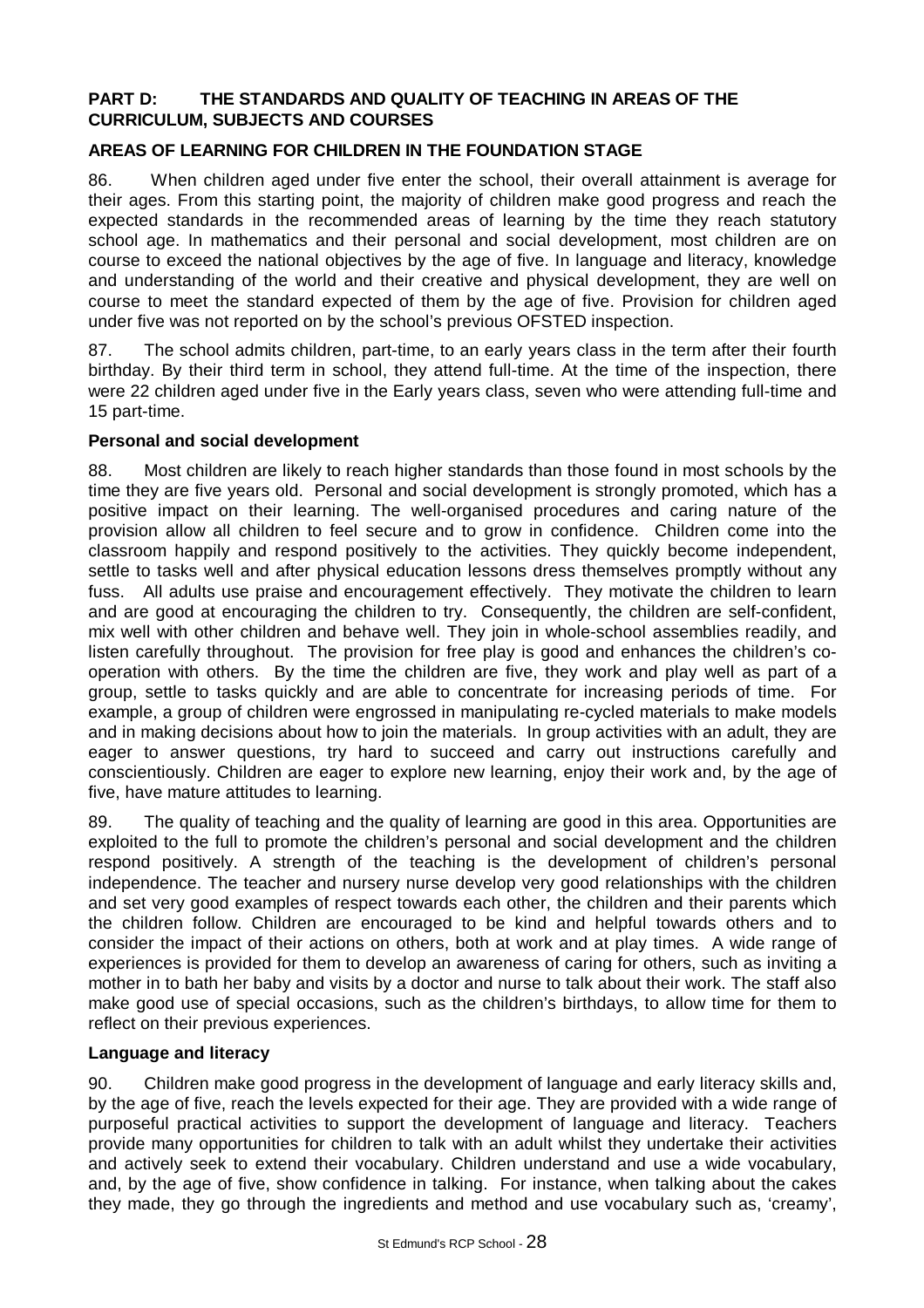'squidgy' and 'hot from the oven but firm and brown' to describe the cakes before and after being cooked. They participate eagerly in discussions and learn how to listen attentively to others. Children enjoy sharing books with an adult, and listen to stories with great pleasure. They join in with the story, and recognise phrases, such as, 'could not', 'would not', 'house', 'mouse' and 'anywhere' in the book 'Green Eggs and Ham'. By the age of five, most children know that words and pictures carry meaning and some read on sight a few familiar words in simple text. They associate sounds with written letters and many of the older children are beginning to use their phonic knowledge well to write simple regular words such as ten, bun, sun and gun. Progress in writing is sound, and, by five, children are fully aware of the purpose of writing. Nearly all make good attempts to communicate meaning through simple words and phrases when writing 'letters' to their friends, for example, or 'writing' out a recipe for cakes they have made. They write their own names clearly and accurately, and label their drawings of flowering plants. Most children learn to form recognisable letters, many of which are correctly formed, by the time they are five.

91. The quality of teaching and the quality of learning are good in language and literacy. Teachers understand the importance of language development and use a wide range of strategies to extend the children's learning. The 'writing table' is available for children to use freely, and role-play is often used to promote their writing skills. The literacy work is well structured, and the opportunity to work in small groups with the teacher is a frequent and useful part of the routine. The staff use the shared writing and reading times well to promote the children's skills. The teaching of reading is well structured, from sharing books, to the more formal introduction to reading and phonic practice. Appropriate computer programs, when the children have to identify a letter and match it to the correct object, help to reinforce the children's understanding of the initial sounds in words. The teaching of writing is made meaningful by connecting it to the planned activities, such as after cooking, or in labelling their drawings of plants.

# **Mathematics**

92. Children make good progress in mathematics, and most are on course to higher standards than those found in most schools by the age of five. This is largely due to the high quality of the teaching and to the good opportunities provided for children to participate in a range of practical mathematical activities over a period of time. Children recognise and count numbers to 20 with good skills, and write them correctly. A few have sufficient knowledge of number operations to add three numbers when throwing dice, and are beginning to understand that the position of a digit signifies its value. When threading beads or putting pegs into a pegboard, the children are challenged to complete the task within a set time and they learn about the passage of time. They use mathematical names for 'flat' two-dimensional shapes, and show a good awareness of the properties of position and movement as they fit together plastic shapes to create pictures.

93. The quality of teaching and the quality of learning are good in this area. The teacher's knowledge and understanding of the needs of these young children ensure that there is an appropriate variety of practical activities before working on a more formal curriculum. The work is planned well and the tasks provided for the children clearly promote their numeracy skills. Both the class teacher and nursery nurse encourage the children's mathematical development by intervening in the children's play, and asking questions such as, "Can you make a long thin shape with the dough?" or "Do the shapes fit together?" to promote discussion. The experiences provided for the children are enjoyable and meaningful, and build well from what they know, understand and are able to do.

# **Knowledge and understanding of the world**

94. The children come to school with a varied knowledge and understanding of the world around them. They make good progress in most aspects of this area of learning, and are generally meeting the standards expected of them by the age of five. Taking the themes such as 'Transport', 'Materials', 'Growing' or 'Myself', all activities are planned to enable children to explore aspects of the environment and to relate the work to their own experiences. The children observe and care for living things, such as worms, African snails, stick insects and plants. They grow sunflowers from seed, measure their growth with reasonable accuracy and draw and label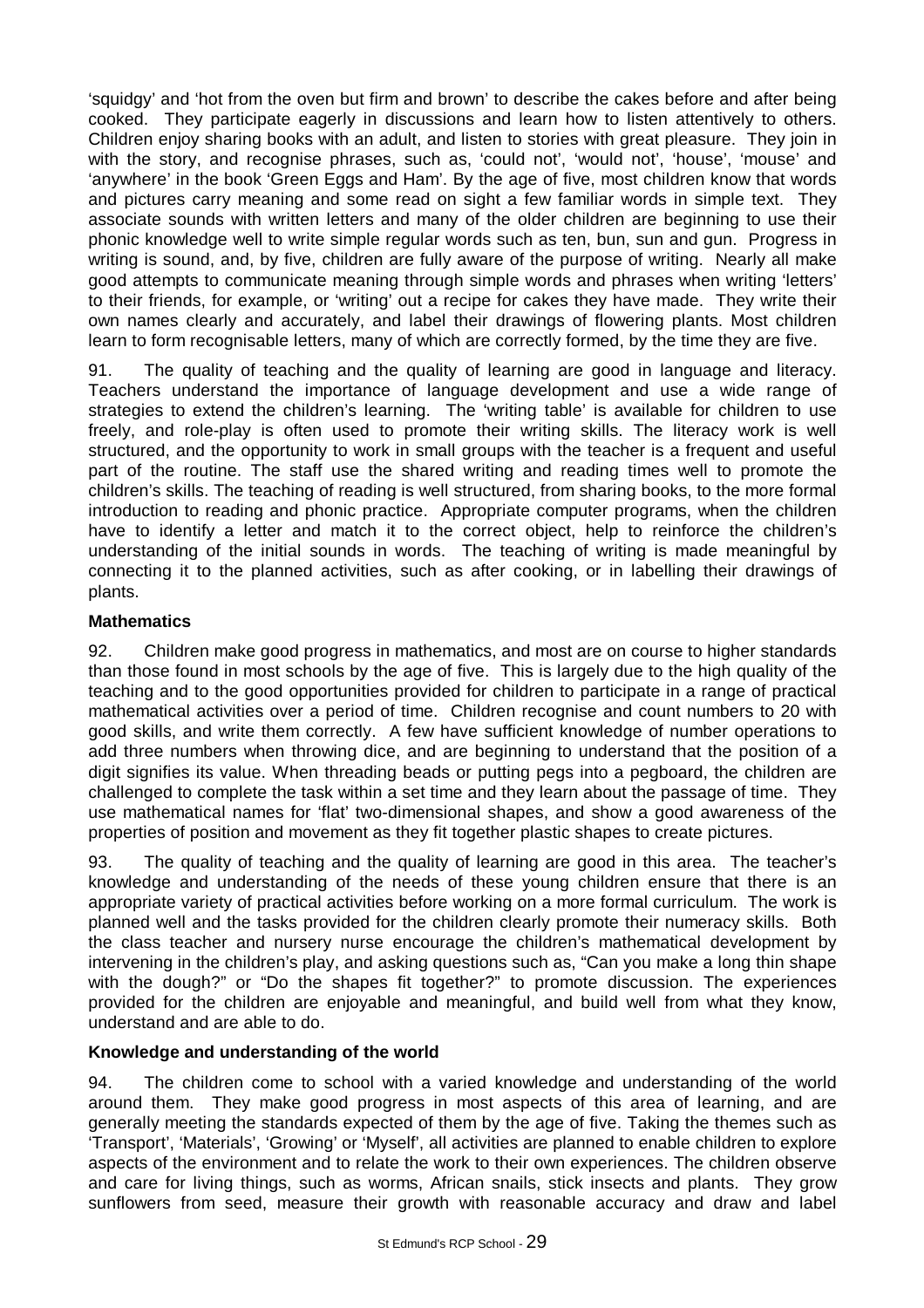pictures of what happens to the plants over time. They explore and work with a range of materials for weaving, making models and building. Their skills in model making are well developed.

95. They draw on their own experiences to help generate ideas, select materials for themselves and use sticky tape, glue, paper clips and tags effectively to join them together. Their models of such items as a helicopter, lighthouse and the 'boxes' based around the book of 'Ben's Box' are finished to a high standard. Through the opportunity to observe the building of a new house near to the school, the children learn that materials are chosen for specific purposes and have the practical experience of building with house bricks, by using the correct tools and materials for the job. Children learn about the past through stories of such events as the Great Fire of London, and through the tales of their parents and grandparents who are invited in to share their past memories. The staff make appropriate use of visits to places of interest, such as Didcot Railway Centre and Beconscot Model Village to provide children with a range of suitable experiences, and give them the opportunity to gain an awareness of places beyond their own locality. They enjoy using the computer and use the mouse carefully to click on items on screen to identify the shape and sound of letters they see. Children produce good descriptions of significant events in their lives, such as their birthdays, and know of certain religious practices in their own lives. They gain awareness of the cultures and beliefs of others by learning about the celebration of the Chinese New Year and the Hindu festival of Diwali.

96. Overall, the quality of teaching and the quality of learning are good as seen in the range of well planned experiences that are relevant to the children in the world around them.

# **Physical development**

97. Most children are on course to meet the recommended standards with regard to their physical development by the time they are five. They use a range of tools with average skill, including scissors, glue sticks and fine paint brushes. They cut card and paper carefully when modelling, manipulate materials such as clay to make well-formed pots and use tools creatively to make patterns in the clay. There are appropriate opportunities for physical movement, both in the outside area and in the hall. They move around with reasonable agility, showing a satisfactory awareness of space and of each other. Outside, children use scooters and equipment requiring pushing and pulling with increasing control. They run, skip and jump with reasonable coordination and improve their performance by repeating some actions.

98. The quality of teaching and learning is good in this area. The direct teaching of physical education is effective and fully promotes, not only the children's physical development but assists in their creative development. All children are well supported by both the teacher and nursery nurse, as observed in a dance lesson, where they were fully involved in leading the children, and encouraging them to use all parts of their body.

99. The enclosed outdoor play area adjoining the classroom only has a small space for children to develop co-ordination and to increase their control by using equipment for climbing, scrambling, sliding and swinging. There is an appropriate range of wheeled vehicles, but although there is some climbing apparatus for the children, its use is restricted by the weather, as it is on a grassed area. However, the school has acquired some extra land that adjoins the Early years class, and is planning to improve the play area during the summer break of this year.

# **Creative development**

100. Overall, the children are on course to achieve similar standards to those found in most schools by the time that they are five years old. There are good examples of children using the 'Fire Station' play area to re-enact the roles of fire officers, and in the sand when they re-create the story of the 'Little Red Hen' by filling bags with sand to represent the corn. In art and craft work, there are daily opportunities for free painting, as well as planned tasks for the development of skills. Children know the names of the colours, and use them to good effect in their paintings and patterns. They use a variety of materials well to weave, make and decorate clay pots, and have regular opportunities to cook. They enjoy making things, and select materials and use different techniques for joining the materials to produce a range of models. In music, they clap in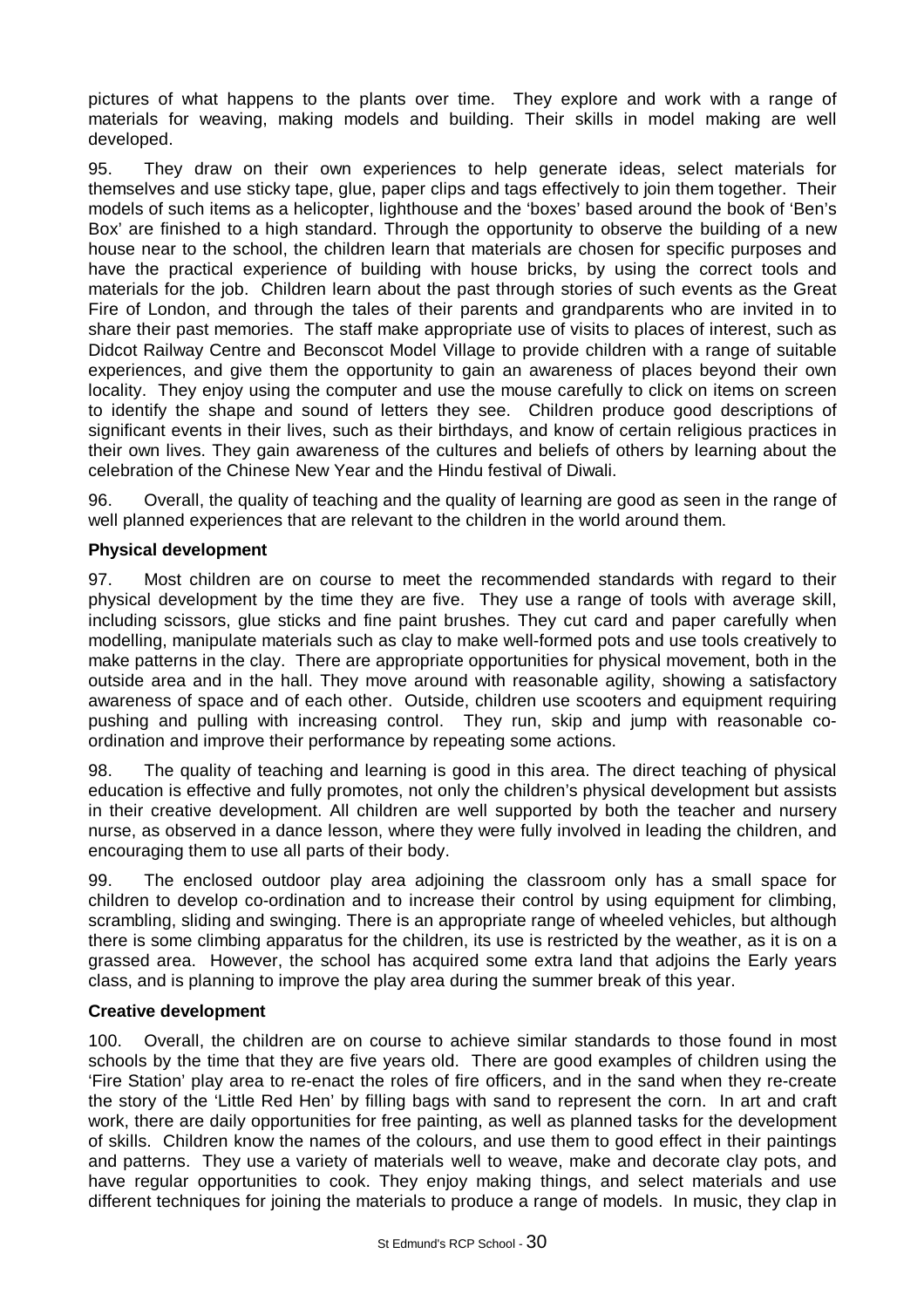time to their singing and make 'body' sounds for other children to follow. In response to music in dance lessons, the children thoroughly enjoy moving as flickering flames and use 'fire sticks' with ribbons on imaginatively to swirl around their bodies and create the mood of a fire dance.

101. Overall, the quality of teaching and the quality of learning are good, and the activities are well organised. The classroom is attractively displayed with examples of the children's work and photographs of past experiences. The teacher plans role-play opportunities carefully, and these enable children to learn how to play out imaginary situations.

# **ENGLISH**

102. Standards in Year 6 are above those found in most schools. The averages of the school's 1999 end of Key Stage 2 test results showed that, compared with all schools, standards were well above average in English. Compared with similar schools, standards were above average. Overall, over the past four years, standards have been well above average but with a drop in standards in 1998. There were no significant differences in the standards attained by boys and girls. The school set formal targets in English for this year of 78 per cent of pupils to achieve at least the national standard. This was a good degree of challenge, and the unverified results show that, in fact, 77 per cent of pupils attained this level. To illustrate how standards are improving, the current Year 6 had targets set for them two years ago aiming for 66 per cent of them to attain the national standard by this year.

103. The findings of this inspection are that standards in English by Year 6 are higher than those found in most schools. Initial indications are that the end of Key Stage 2 test results are in agreement with these findings. No significant differences were observed between the attainment of boys and girls. This judgement represents a drop in the proportion of pupils attaining the expected standards compared with the corresponding group last year, because the current class has more pupils with special educational needs. Similar standards were found at the school's previous inspection, which indicates that good standards have been maintained.

104. By the age of eleven, pupils attain above average standards in speaking and listening. Pupils speak confidently and clearly in class and in individual and group discussion. They listen with good attention to their teachers and to each other, and share their ideas thoughtfully. In discussions in class, they listen carefully, and ask and answer questions that respond closely to what others have said. There are good opportunities across the curriculum for pupils to take part in more formal discussion. This was seen to good effect in a geography lesson where pupils considered environmental issues relating to the conservation of woodland. The higher achieving pupils used a good range of information, and showed a sufficiently deep understanding of the issues to develop their argument and present their points of view relevantly. Average and lower achieving pupils were able to present suitable ideas and points of view clearly.

105. By Year 6, standards in reading are above average. Pupils are interested in books, read with enjoyment, fluency and accuracy and evaluate the books they have read with confidence. Average and lower achieving pupils respond well to various forms of reading. Most make simple predictions, and have a satisfactory understanding of characters, ideas and events. Higher achieving pupils are able to develop their ideas well when discussing preferences of character, author and genre and can relate them to specific parts of the text. They generally read a good number of books, which provide a good level of challenge and interest. Pupils know how to make reference to subjects in the library, and many use contents pages and indexes confidently. They have good opportunities across the curriculum to consolidate and develop their research skills.

106. Standards in writing are above average by the age of 11. Most pupils write effectively for a wide range of purposes and readers, and their writing reflects a wide variety of styles and moods, for example, formal and informal letters, character studies, play scripts, poetry, biography, diaries, argument, instruction and persuasion. Pupils show confidence in using a wide range of vocabulary, and are comfortable with the technicalities of writing. The work of higher achieving pupils shows a very good ability to adapt the tone of their writing effectively in more formal contexts with a growing sense of style. Spelling, punctuation and grammar are generally accurate in the work of higher achievers and pupils of average ability. There is some variability in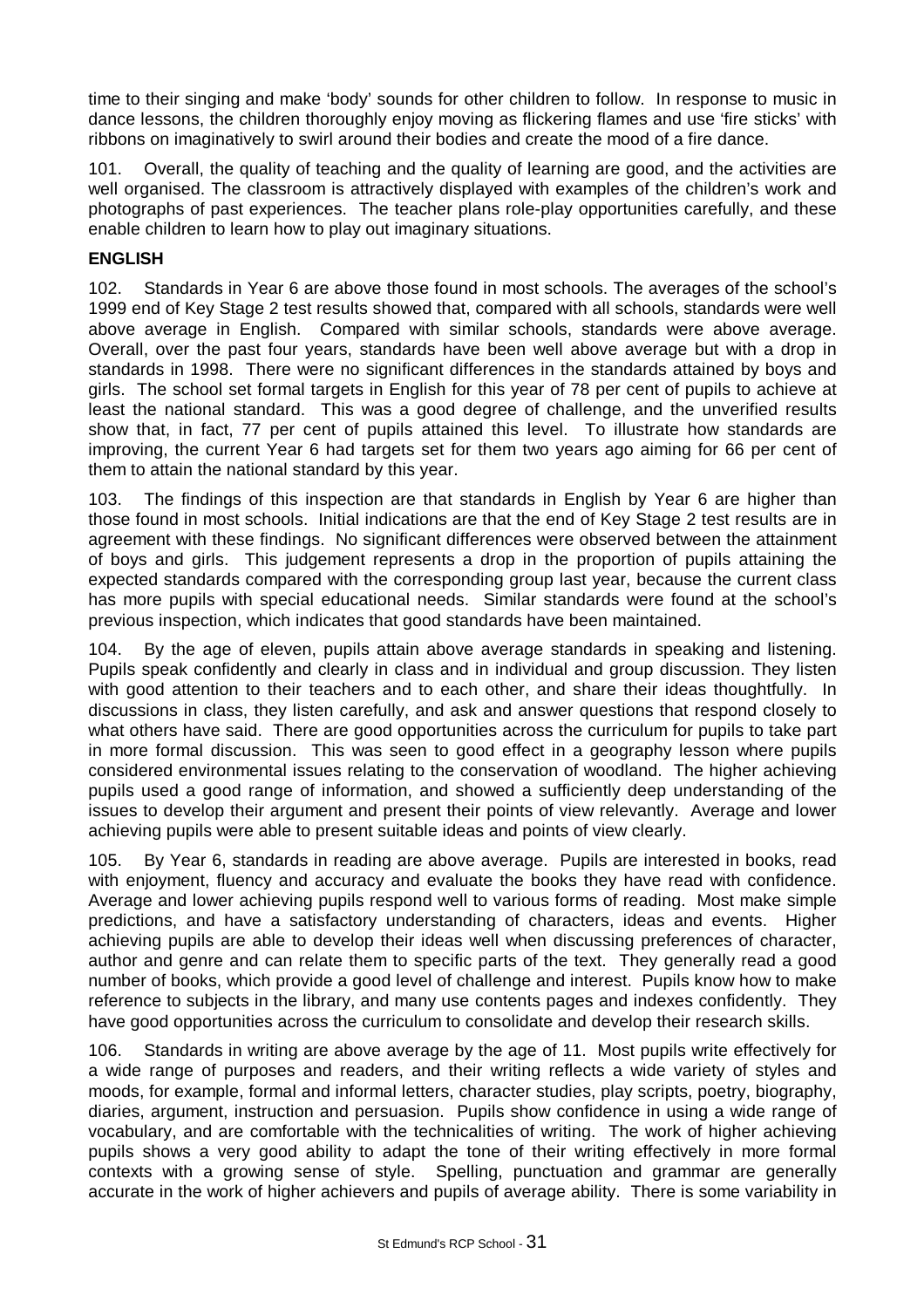standards of spelling and expression in the work of lower achieving pupils. Most pupils use a neat, fluent and joined style of handwriting, but the presentation of their work is often careless. Pupils' skills in planning, editing, redrafting and refining their writing to improve its quality are good. Many make good use of information and communications technology to write up and improve their work.

107. The averages of the school's 1999 end of Key Stage 1 test results show that, compared with all schools, standards were above average in reading and well above average in writing. Compared with similar schools, standards were close to average in reading, and above average in writing. Over the past few years, pupils' performance in reading and writing has been above average although there was some variability in test results for 1996 and in 1998. Taking the past four years together the performance of girls has been above average and the performance of boys has been close to average.

108. The findings of this inspection are that standards in both reading and writing in the current Year 2 are lower than those found in most schools. No significant differences were observed between the attainment of boys and girls. Initial indications are that the results of the recent national tests at the end of Year 2 agree with this finding. This judgement represents a fall in the proportion of pupils achieving the expected standards when compared with the end of Year 2 test results for 1999. Variations between the end of Year 2 test results in 1999 and the inspection judgement are due to the fact that different groups of pupils are involved and the higher than average number of pupils on the school's register of special educational needs. Thirty per cent of pupils in Year 2 have been identified as having special educational needs. This represents a fall in standards when compared with the school's previous inspection when standards were found to be in line with national expectations by Year 2.

109. In Year 2, pupils attain standards in speaking and listening which are close to the level of national expectations. They listen attentively to stories, rhymes and explanations and make simple and appropriate responses in class. A few pupils extend their ideas in more detail, and speak confidently and clearly.

110. At the end of Year 2, standards in reading are below average. A few pupils read their books clearly and confidently, retell their stories and make simple predictions about what will happen next. They name their favourite authors or books and their reading diaries show an appropriate number of books and range of reading. However, overall, pupils lack sufficient skills to break new words into sounds to read with any confidence, and struggle when asked to talk about their reading. Although most pupils are aware of some of the simple differences between fiction and information books, they have a more limited understanding of how books are organised in a library, and how to use the library for simple research tasks. These limitations are largely due to the lack of appropriate organisation in the Infant library. The school is aware of this problem, and has identified its development as a priority.

111. Standards of writing at the end of Year 2 are well below average. A small number of higher achieving pupils are able to write simple sentences accurately, and there are a few indications in their poetry writing that they are beginning to use words in a more varied and interesting way. In their writing about the wind and the rain, for example, these pupils used words such as 'hammering, flooding, tumbles, splashing'. The writing of most pupils shows an average awareness of how sentences should be structured. However, a significant number of average and lower achieving pupils often spell familiar words incorrectly, and lack consistency in their use of full stops and capital letters. Pupils write for a generally satisfactory range of purposes, but few write at length. Most pupils form their letters clearly but the size and shape are not always consistent. Standards of neatness and presentation are generally weak.

112. As they enter the school at average attainment in English, the level of the pupils' achievement is good by the time they leave, and above that found in most schools in speaking and listening, reading and writing. Whilst pupils make steady progress in the infants, their learning accelerates in the juniors as the demanding lessons and teachers' careful use of assessment give them the skills to approach new work with confidence. Throughout the school, pupils with special educational needs achieve satisfactory standards relative to their previous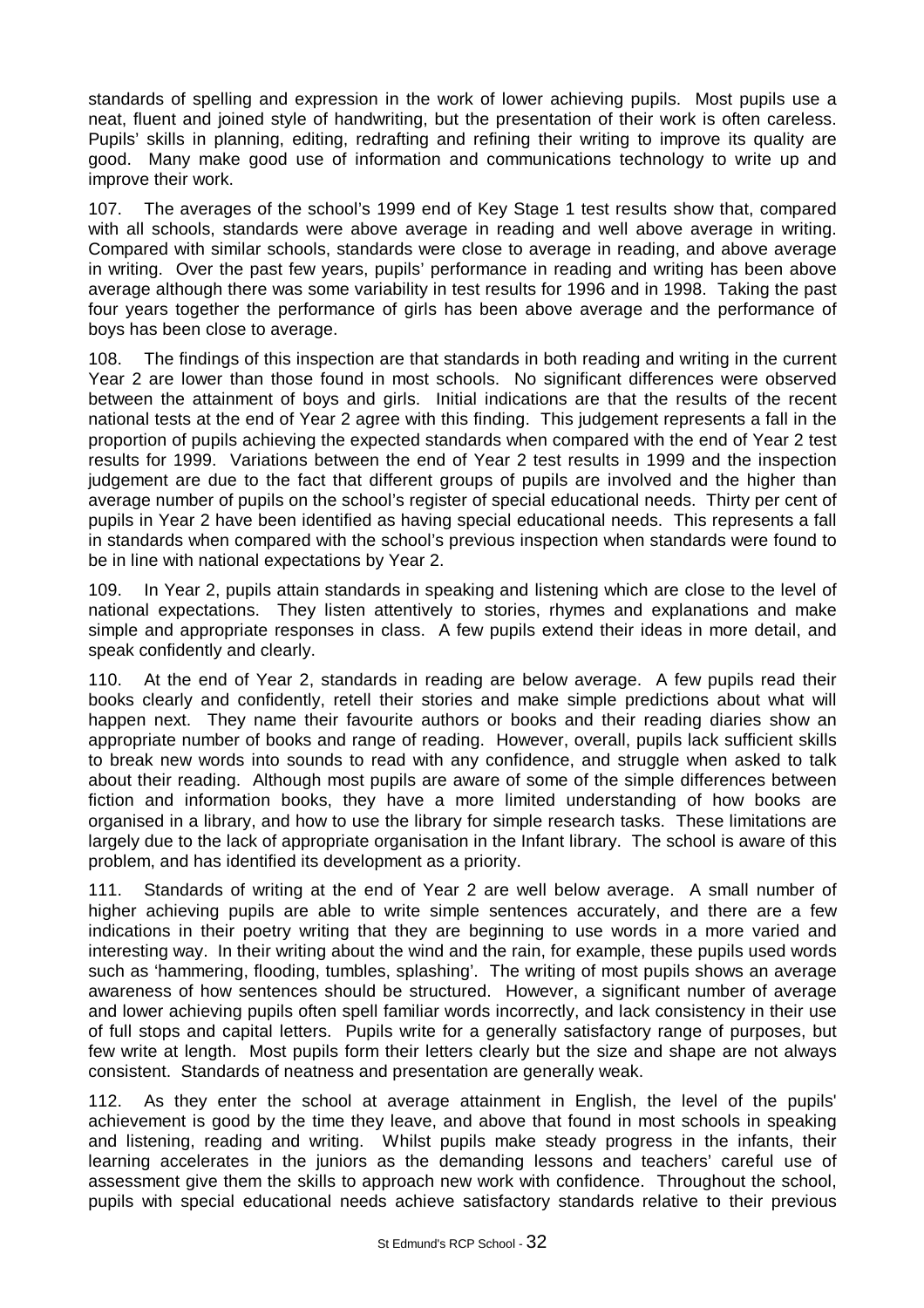attainment, and do well when they receive well-focused support in class. High achieving pupils achieve appropriate standards by Year 6, but few produce work of a high enough quality in the infants. Pupils with English as an additional language benefit from good support in lessons and by specialist teachers, and all attain at least average standards by Year 6.

113. Throughout the school, standards in literacy reflect those found in English. The development of English skills across the curriculum is satisfactory. Opportunities are appropriately taken to broaden the range of pupils' writing experiences in their research in geography, biographies in history and evaluations of their work in design technology and science.

114. Overall the quality of teaching and the quality of learning are good in the juniors, and satisfactory in the infants. Although pupils generally enter the school with average standards of attainment, the school's own assessment data indicate that the current group of pupils in Year 2 entered the school with weak literacy and language skills. They make sound progress by Year 2. No unsatisfactory teaching was seen in English. The previous inspection report found teaching good in the infants, and satisfactory in the juniors. There has been a significant number of staff changes since the previous inspection. One of the strengths in teaching across the school is the quality of relationships in the classroom. Teachers, learning support assistants and other helpers value and respect all pupils' contributions. In this atmosphere, pupils develop their confidence well and take part in lesson activities with interest and enthusiasm. Learning support assistants and class teachers work well together to support pupils on the register of special educational needs, and to effectively teach the additional literacy support strategy to pupils in the juniors.

115. Strengths of the teaching and learning of English across the school were well illustrated in a Year 6 literacy lesson. The lesson was planned carefully, with activities for pupils' differing levels of ability, and good guidance for the learning support assistant. Through very effective use of questions, the teacher established and developed pupils' understanding of how to use dictionaries to discover particular aspects of meaning. Pupils responded well to the good level of challenge in activities. The activity was sharply timed, encouraging good concentration and good progress, and was consolidated by a plenary session, which reinforced the main learning points of the exercise very well. This was followed by a very well organised explanation and demonstration of how to develop initial ideas, and then use them to form a full report. Pupils' interest and understanding were enhanced through well-established links with their work in geography and science. At the end of the lesson, pupils had effectively extended their vocabulary and their use of dictionaries. They had made very good progress in understanding how to plan a report, and began writing their own version. This was the result of very good direct teaching, a productive working atmosphere, good relationships and high expectations of the pupils.

116. All teaching is at least satisfactory, but, in lessons where teaching has shortcomings, the match of activities to pupils' abilities is not always effective, nor is there sufficient challenge to enable all pupils to make good progress. In addition, the use of assessment to set targets and activities which challenge all pupils is a weakness at Key Stage 1. Key Stage 2 teachers make good use of the information from the optional national tests and other standardised data. Teachers generally mark pupils work regularly, with supportive comments and recognition of pupils' achievement. In the best marking, teachers' include guidance for pupils to develop further their skills, but, too often, comments are too bland to teach pupils how to improve.

117. The curriculum in English is broad and balanced, and meets the requirements of the National Curriculum. The policy is reviewed and updated regularly, and contains useful guidelines for the teaching of all aspects of English. The Literacy Strategy is fully implemented throughout the school and is taught on a daily basis. The framework of the National Literacy Strategy provides the scheme of work, and ensures good progression in the teaching of skills and knowledge. Assessment procedures in English are good at Key Stage 2. At Key Stage 1, there are some good assessments of pupils' progress, but the school does too little with children's initial assessments on entry to the Early years class, or the end of Key Stage 1 test results, to find out where pupils are struggling. The co-ordinator for the subject is an enthusiastic and hard working teacher who has recently taken responsibility for literacy in addition to her responsibilities for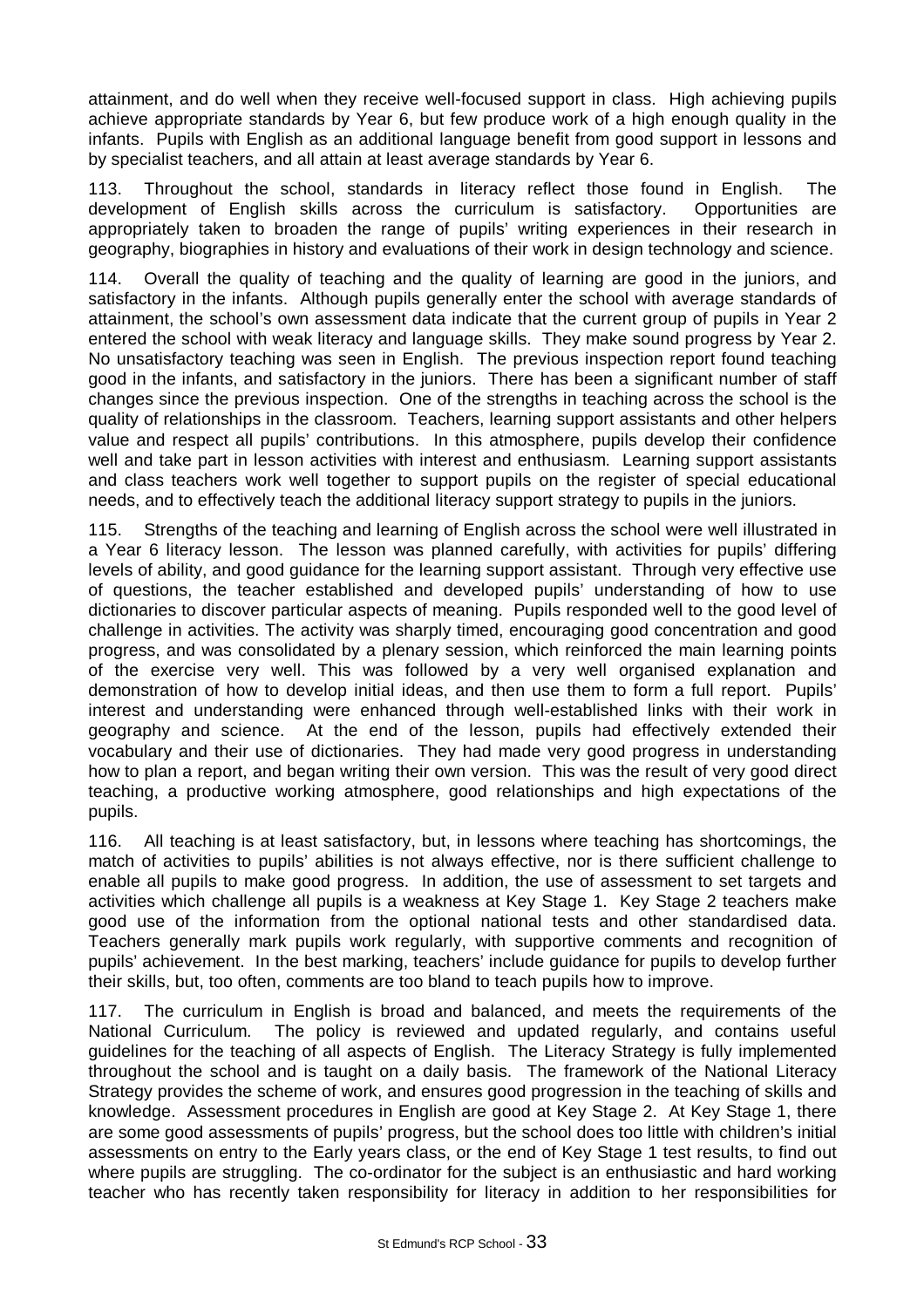numeracy and as Key Stage 1 co-ordinator. This is too much to do. The allocation of responsibilities between subject co-ordinator and key stage co-ordinator is not always sufficiently clear to ensure that there is coherence within the subject across all classes in the school, and that best practice is shared. The school monitors English teaching and pupils' work well as part of its rolling programme of monitoring. The findings of the monitoring process are discussed with individual teachers and in general staff meetings.

118. The curriculum for English is enhanced by visits from writers and poets such as John Foster, from members of the police force who read with pupils, book quizzes and story writing competitions such as the contribution made by Year 2 to Roger McGough's incomplete tale. Book resources in the subject are generally good, with some good recent purchases for literacy and for Key Stage 1 readers. Although the Key Stage 2 library supports pupils' research and information retrieval skills appropriately, the Key Stage 1 library area is not sufficiently clearly organised to allow the satisfactory development of library skills. The subject makes a good contribution to pupils' social and cultural development and a sound contribution to their spiritual and moral development.

# **MATHEMATICS**

119. By the end of Year 6, standards are well above those found in most other schools. In the previous inspection, they were above average. Over the past three years, standards have been above the national average and have risen consistently. In the 1999 end of Key Stage 2 national assessment tests, standards were well above the national average and above average compared with similar schools. In the most recent national assessment tests, the school's unverified results show that standards are similar, particularly at the higher National Curriculum level of attainment. The school has set challenging targets to maintain these high standards. Based on their average level of attainment on entry to the school, pupils are making very good progress to reach such high standards. High attaining pupils tackle very demanding work with confidence, and many exceed the national expectation by Year 6. Pupils with special educational needs, and those for whom English is an additional language, are making sound progress. This is an improvement on the previous inspection, which found their progress to be unsatisfactory.

120. By the age of 11, the pupils attain well above average standards in basic numeracy skills, in mental calculations and in other aspects of mathematics. They use quick mental recall of the four operations of number to solve questions. For example, they quickly divide 54 by three, halve it and then add or subtract various numbers from their answer. Most of the pupils solve long multiplication and long division questions with ease. They have a very good understanding of the equivalence of fractions and calculate fractions and percentages of numbers quickly and accurately. They solve complex problems skilfully by identifying the necessary information and recognising which number operation to use. They make quick estimates, in order to check the reasonableness of their answers. The pupils understand the language of angles well, and calculate the perimeters and areas of regular and irregular shapes accurately. They use their good knowledge of the 24-hour clock to calculate journey times. The pupils use their mathematical skills well in other subjects. In science, they carefully record water temperatures and the rate at which sugar dissolves, and construct accurate line graphs and pie charts to record the growth of chicks. Recently, the pupils organised the shopping for refreshments provided for parents at a presentation evening about Kilvrough Manor.

121. By the end of Year 2, standards are above those found in most schools, which reflects the findings of the previous inspection. This is not as good as the results of the 1999 end of Key Stage 1 national tests. The present class has more pupils on the special educational needs register, and, although almost all of them are attaining the expected National Curriculum level, few achieve the higher level. Over the past three years, standards have been broadly in line with the national average. In the 1999 national tests, standards were above average compared with similar schools. Pupils with special educational needs and those for whom English is an additional language are making satisfactory progress, which is an improvement on the findings of the previous inspection.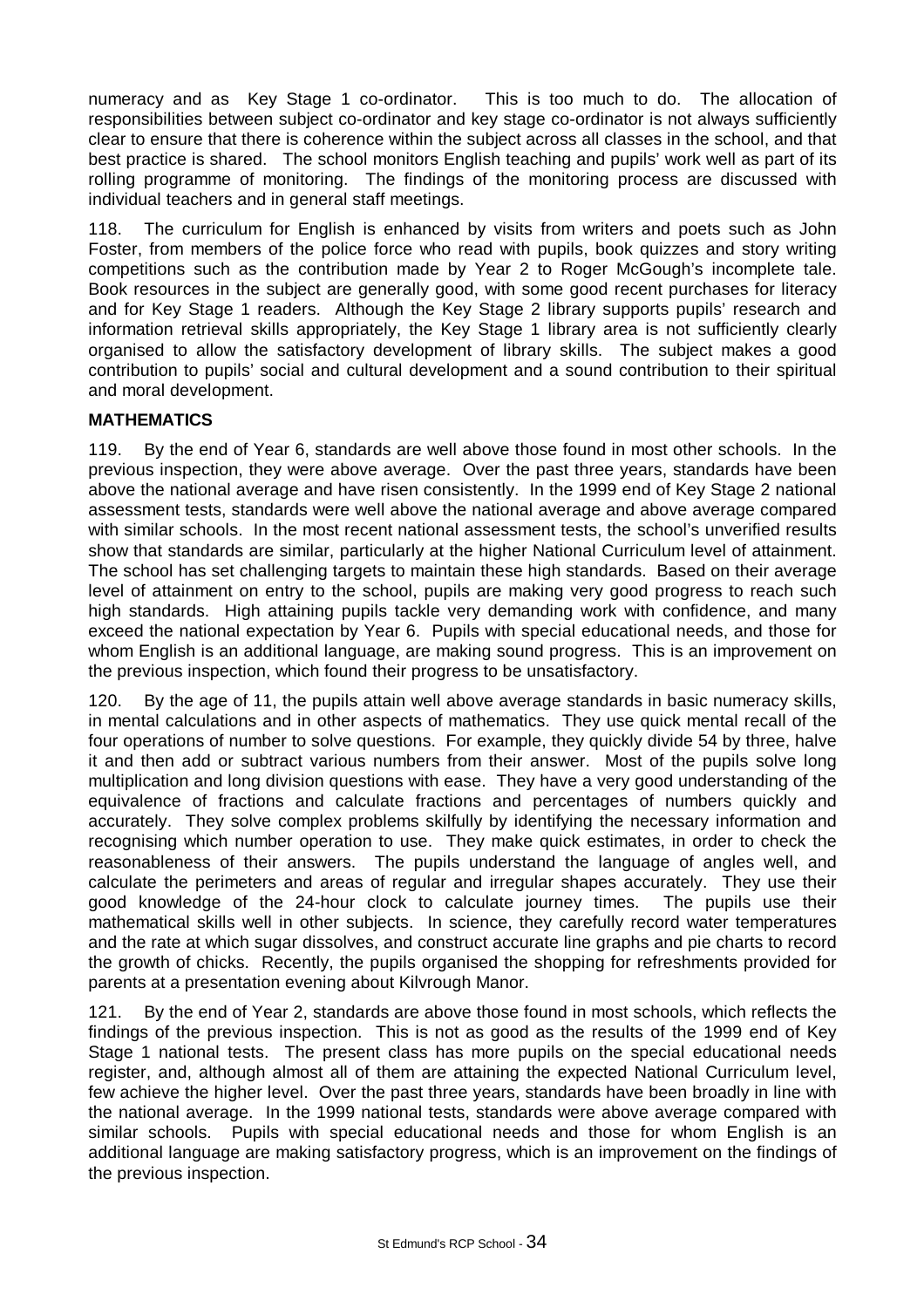122. By the age of seven, the pupils attain above average standards in basic numeracy, in mental mathematics and in knowledge of shapes and measures. They use quick mental recall of addition and subtraction facts to 20 and beyond. They use their good knowledge of doubling and halving to calculate quickly the cost of shopping items. Pupils have an average understanding of the concept of decimal notation of money, and use real coins to make up different totals. They tell analogue time correctly, including half and quarter past the hour, and solve simple time problems with average skill. Higher achieving pupils do well to relate analogue to digital time. The pupils use non-standard units well to measure the length of objects in the classroom, and have a sound recognition of right angles in some of these objects. They recognise and name common two and three-dimensional shapes, and conduct good investigations of the capacity of various containers. Most construct accurate block graphs of, for example, favourite toast toppings. They use their mathematical skills effectively in other subjects, such as geography, where they construct effective block graphs of their holiday preferences.

123. The quality of teaching and learning in both key stages is good. There are examples of very good teaching. This is an improvement on findings of the previous inspection, which judged teaching to vary from good to unsatisfactory. The teachers plan their lessons well, according to the National Numeracy Strategy. They place a strong emphasis on mental mathematics and encourage the pupils to explain their strategies and to appreciate that there is usually more than one way of working something out. "Who did the sum differently?" asked a Year 1/2 teacher, and this helped to give the pupils a broader knowledge of number and to speed up their calculations. Similarly, the Year 4 teacher asked "What has she done that's different?" By providing real objects, such as sweets and bakery items in a Year 1/2 lesson, the teachers make mathematics real and relevant to the pupils. They ensure that the pupils use correct mathematical language and units of measurement. This led in Year 5 to good progress in learning the concept of mode, median, mean and range. Key Stage 2 teachers provide good opportunities for the pupils to carry out independent investigations and to make predictions. This worked well in Year 4 to teach pupils how to recognise patterns in number squares. In Year 6, the teacher taught the pupils clearly how to approach problem solving through a careful, step by step approach. The teachers use information technology well to enhance learning, from using data bases to construct graphs in Key Stage 1, to using spreadsheets as calculators in Key Stage 2.

124. The teachers match work well to varying needs, and monitor pupils' progress carefully. They use assessment well to plan the next steps in learning. A Year 1 / 2 teacher, for example, recognised that some pupils needed more work on money, and the Year 5 teacher saw that further work on calculator skills would be necessary. Some Year 3 pupils were assessed as being able to benefit from a session for high achieving pupils at Westminster College. The teachers use plenary sessions well to assess and reinforce learning; "… talk us through your thought processes," said the Year 6 teacher in one lesson. The good, and often very good, teaching of mathematics is having a positive impact on the pupils' attitudes to lessons in this subject. They really enjoy mental mathematics sessions, and relish having to work quickly to a time limit. However, in both key stages, too many pupils present their work untidily and carelessly, and, in this respect, the teachers are not consistently applying one of the aims of the school's marking policy.

125. A clear policy meets National Curriculum requirements and planning is soundly based on the National Numeracy Strategy. The co-ordinator has monitored teaching in all classes with a view to improving expertise, and the quality of teaching has improved as a result. She has led training for colleagues on the daily numeracy hour, and has produced useful guidance on how parents might help with mathematics work at home. Procedures for assessing and recording the pupils' attainment are good, and the concerns of the previous inspection in this respect have been addressed successfully. Nevertheless, the collection of pupils' work at agreed National Curriculum levels is not updated regularly at Key Stage 1, and has beeen extended into Key Stage 2. These factors limit its usefulness. There are adequate, easily accessible resources to support learning in mathematics. The subject makes a good contribution to the pupils' spiritual, moral, social and cultural development. The teachers strive to make mathematics real and fun, whilst at the same time encouraging the pupils to achieve high standards.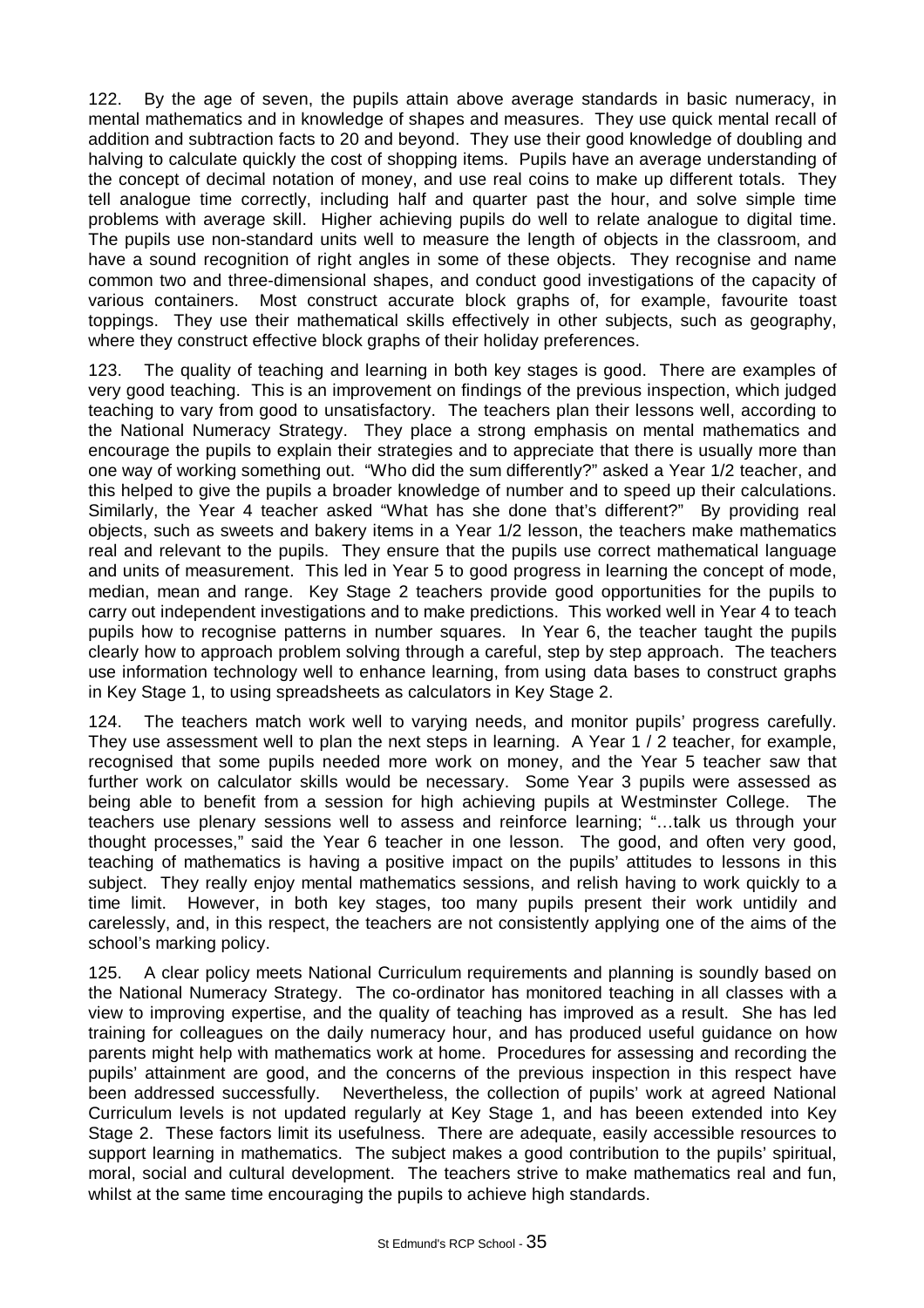# **SCIENCE**

126. In Year 6, standards are well above those found in most other schools. This represents an improvement since the school's last OFSTED inspection, when it was judged that pupils attain standards 'that are average and sometimes above average'. It also shows an improvement in the 1999 end of Key Stage 2 national assessment tests when, compared with all schools, standards were above average in science. Trends in performance over the last four years indicate a steady improvement in standards that is better than the national trend. The provisional results of this year's national assessment tests indicate that the school's standards have remained high, with all pupils achieving the expected Level 4 and above, and 52 per cent the higher Level 5. There has been no significant difference in the performance of boys and girls.

127. These judgements show that pupils are making very good progress through the school, based on their average attainment on entry and their high standards by Year 6. Pupils with special educational needs receive well-targeted support and make good progress. High achieving pupils do well in science, and many exceed the nationally expected standard by Year 6.

128. By the age of 11, many pupils demonstrate a good knowledge and understanding of how animals and plants are suited to the habitat in which they live, and, when their environment is changed, how it can affect the food relationships that exist in an ecosystem. For example, in a lesson on the theme 'What is a Woodland?', pupils in Year 6 put forward very persuasive scientific arguments for and against the building of a bypass which would destroy a very old wood. Pupils in Year 4 already recognise that feeding relationships exist between plants and animals, and identify the structure of a food chain that begins with a green plant which 'produces' food for other organisms. They use and explain the terms, 'producer', 'predator' and 'prey' with good understanding, and identify features of animals which make them suited to their habitat. In learning about life processes, they use accurate scientific names for the major organs of body systems, identify the positions of these organs in the human body and describe the main functions of the heart with good understanding.

129. Their knowledge and understanding of materials and their properties are well developed. Pupils provide good descriptions of how materials can be separated by sieving and filtering, and know that some solids, such as salt, dissolve in water but sand will not. They make good predictions, and understand the need for a fair test, as when, for example, pupils carried out an investigation to find out which type of sugar would dissolve the quickest. They make a good series of observations over time, and use thermometers to make careful measurements of the temperature of a liquid as it cools. When recording the result of their investigations, they use scientific vocabulary well, using words such as 'solution', 'suspension', 'dissolve' and 'evaporate'. Pupils have a sound knowledge and understanding of electricity. They draw good diagrams of a circuit using conventional symbols accurately for bulbs, wire, battery and switches. They construct a good, working circuit, which incorporates a simple switch made from paper clips which they use to turn a bulb on and off. In their study of the Earth and beyond, pupils demonstrate a sound knowledge and understanding of the phases of the moon, and know how day and night arise from the Earth spinning on its axis. Work on forces in Years 5 and 6 shows that pupils have gained detailed knowledge and understanding of gravitational attraction and air resistance. They identify weight as a force, and use a forcemeter with good skill to make a series of measurements of the length of a spring with different weights attached. Many pupils throughout the school use scientific vocabulary well, and present their work in a variety of suitable formats, such as, drawings, diagrams, bar charts and tabular form. In Year 6, pupils use information technology appropriately to record the growth of chicks that they rear in an incubator.

130. Standards attained by the pupils in Year 2 are generally similar to those found in other schools, and most make sound progress. This is similar to the findings of the previous OFSTED inspection and to the 1999 end of key stage assessments made by teachers. However, the proportion of pupils achieving the higher Level 3 and above was below average. Indications are that standards in 2000 are similar. However, the evidence gained in lessons and in the scrutiny of work suggests that, whilst the pupils' oral skills in communicating their knowledge and understanding of science are average, their written work is not of the same standard.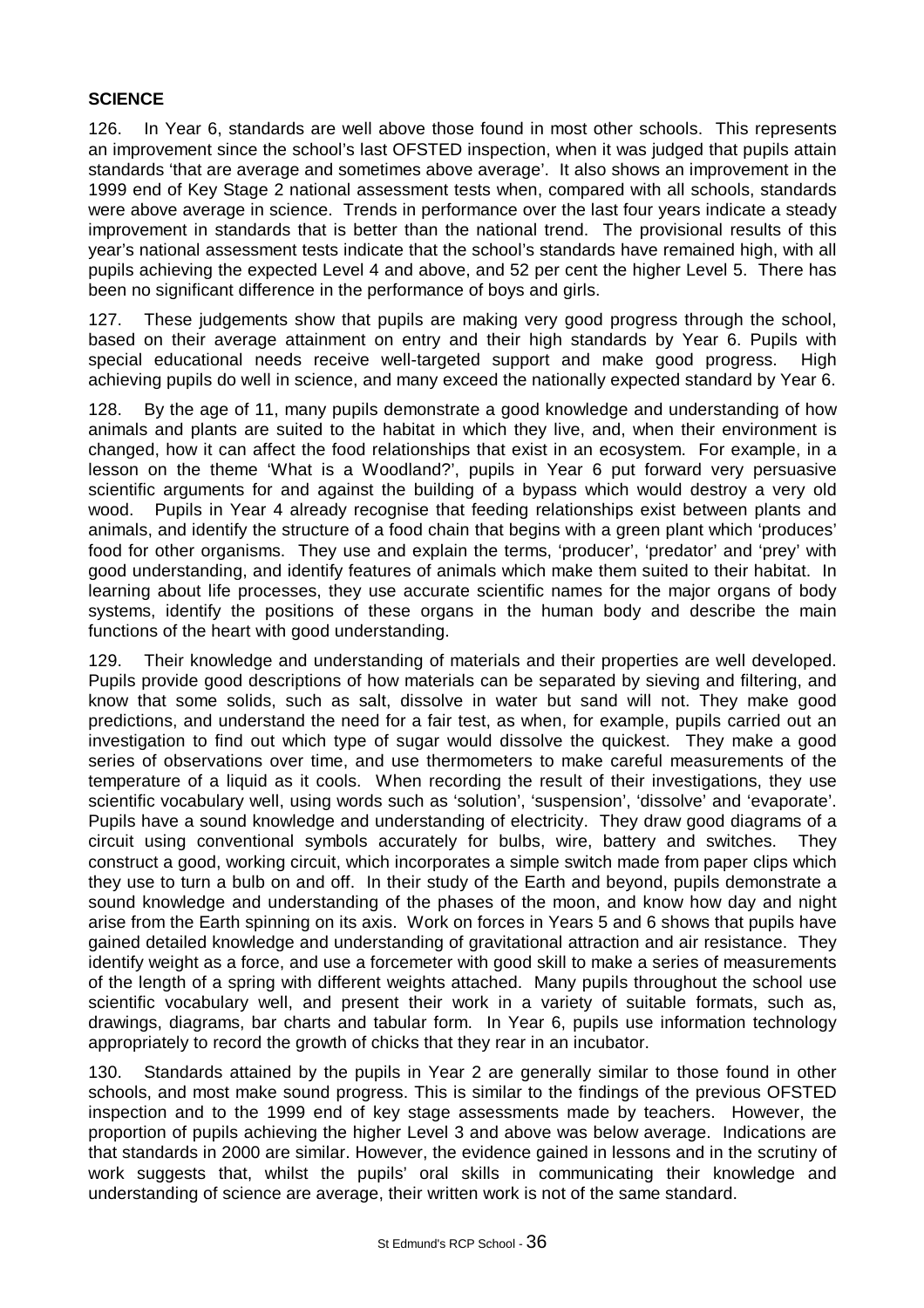131. By the age of seven, pupils have a good knowledge of materials and their properties. They make sound observations of the changes that take place when materials such as bread, chocolate and butter are heated, and undertake a good investigation into what happens to ice cubes when left in different places. They know that when ice cubes melt, the water can be changed back into ice by freezing, but when bread is toasted it cannot return to its original state. Their knowledge and understanding of light, sound and forces are generally average. They recognise and draw a number of sources of light, and know that there are many kinds of sound. In their work with mini-beasts, pupils show a good recognition that different living things are found in different places, such as ponds or the garden. Their investigative skills are generally average. They respond well to suggestions of how to find things out and describe their observations clearly. Although they record some of their findings through drawings, writing and in tabular form, the output is frequently limited by their writing skills.

132. The quality of teaching and the quality of learning, including those for pupils with special educational needs, are good overall, and very good in the juniors. This is an improvement in the findings of the previous inspection when the quality of teaching was judged to be satisfactory. Strengths of the teaching of science and its impact on learning were very well illustrated in a Year 6 lesson, in which pupils were looking at the effect that the building of a bypass could have on the environment. The teacher made excellent use of discussion to capture and retain the pupils' interest in the lesson. Comments such as "How would you feel if you lived in a house where a bypass is planned?", and "consider the environment and the effect of taking out part of the food chain" made the pupils think, and challenged them to think about the scientific evidence before putting forward their arguments. The teacher's confident and innovative approach, brisk pace and clear explanations motivated the pupils and made learning relevant and enjoyable. The teacher's very good interaction with all groups of pupils, ensuring they all had a role in the debating process, inspired them all to put forward persuasive arguments for and against the building of the bypass. Throughout the school, strong emphasis is placed on teaching investigative skills, and pupils quickly learn to think and act as scientists. Lesson planning is very good, and the activities provided indicate that pupils' learning is in general well organised. Overall, the management of pupils is very good, and promotes a good working atmosphere. All staff show confidence when teaching science, and, at best, provide a good range of opportunities for the pupils to become actively involved in their own learning. In these lessons, the teaching style is such that pupils are encouraged to ask questions to clarify their ideas. As a result, they know the reason for learning and achieve well. At times, however, insufficient attention is paid to encouraging pupils to take a pride in the presentation of their work. The storage of the younger pupils' work in files, together with other subjects of the curriculum, does not enable teachers in the infants to determine the levels of pupils' work, or make best use of the work for assessment purposes to raise standards higher. Pupils in all lessons show positive attitudes to the subject, and, by the age of 11, apply their literacy and numeracy skills well in science.

133. The subject is very well managed by a knowledgeable and competent co-ordinator who has made a significant impact on the subject over the relatively short period of time she has spent in the school. The school makes very good use of the Local Education Authority scheme of work, and the Qualifications and Curriculum Authority guidelines, to guide teachers' planning, and support the progressive development of pupils' knowledge, understanding and scientific skills. Assessment procedures overall are good, but better in the juniors where the organisation of the systems are good, and pupils' work is easier to locate. Useful assessments are administered to all pupils at the end of topics, and the co-ordinator collects samples of pupils' work to show the different levels of achievement in each year group. Learning resources are good, and the school has a wildlife pond in an enclosed area of the grounds for the pupils to use for environmental studies. The science curriculum is enriched by a good range of visitors to the school, and, recently, a number of local businesses were involved in supporting a science day organised by the co-ordinator. Visits out to such places as Whytham Woods and a museum in Oxford enhance the pupils' learning. Overall, the subject makes a considerable contribution to the pupils' spiritual, moral and social development.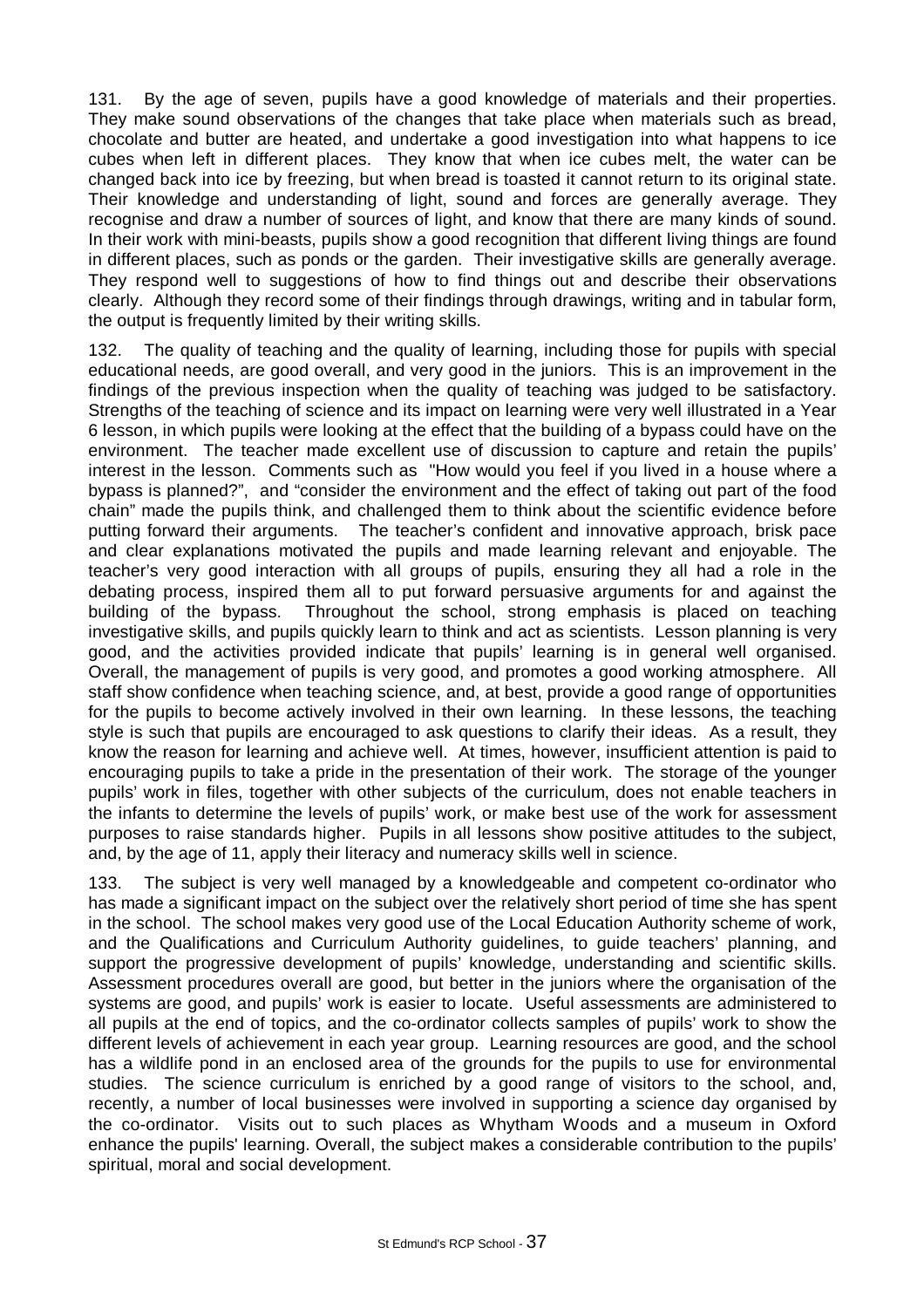# **ART**

134. Pupils' work in art is above the level of that found in most schools at Key Stage 1 and at Key Stage 2. This includes pupils with special educational needs. Pupils enter the school with average skills, and, therefore, achieve well in art. This is an improvement on the findings of the school's previous inspection report, which stated that attainment at the end of Key Stage 1 was in line with national expectations. At that time, the co-ordinator for the subject was new to the role, and improvement in the subject has been influenced by her vision for the subject and the quality of her support for pupils and staff. Judgements are based on the lessons seen, displays around the school, records of past work, photographs and planning for the subject and discussion with teachers and pupils.

135. In Year 6, pupils work effectively with a wide range of media and techniques, and much good work is displayed around the school. Pupils use colour, line and form well in painting, pastel and oil crayons, chalk and pencil, and create interesting and imaginative designs in their textile and printing work. They explore different techniques such as painting on silk and simple batik and show a good control of colour and form. In their studies of other artists, they reproduce techniques used by such painters as Matisse, Mondrian, Paul Klee and Henri Rousseau with good skill. They develop their observational skills well in their studies based on photographs of people from around the world, sunflowers and sea urchins. Pupils' awareness and experience are enhanced by working with artists, such as the project led by Andy Goldsworthy when pupils developed their own natural sculptures in the local environment. Artist Claire Plumb worked with a range of pupils to develop large-scale papier mache under-sea figures. Pupils at the school created, among other creatures, a huge leaping dolphin, which formed for some time, an effective entrance piece to the school.

136. By the age of seven, pupils have a good awareness of colour, shape and texture, as illustrated by their work in weaving. In their printing they use an exciting variety of objects to print interesting patterns and designs, and explore the effect of colour. They use clay to make realistic models of cats, and some pupils have a good degree of success in creating cats in different postures. They have a good understanding of the process involved in designing, as was shown when they designed 'Joseph's coat of many colours', and transferred the design to fabric. Pupils work well together to produce effective collages, which link with their work in geography on mountains and rivers. Younger pupils develop their observational skills well when they use colour palettes to create effective representations of a bowl of flowers. They learn some simple technical terms associated with the subject, and develop a good descriptive vocabulary, because they are encouraged to talk about their work, and are taught appropriate terms.

137. The quality of teaching across the school is satisfactory, and is enhanced by the support and guidance of the co-ordinator who, in her non-teaching, support role, is able to work and teach in classes in both key stages. Correct techniques and care of tools and materials are specifically taught, and there is good teaching of the use of colour and composition. Teachers are interested in the subject, and work hard to develop activities and ideas, which provide variety and stimulation. Pupils respond very well to the opportunities and challenges they are offered because all pupils' work is valued and appreciated. This, together with their enthusiasm for art, means that the quality of their learning is good. In lessons, there are good opportunities for teachers and other adult helpers to talk to pupils about their work and provide guidance to help them improve. In a particularly effective lesson in Year 4, the teacher made good links with pupils' work in science, geography and literacy. Pupils used their knowledge of electricity, for example, to create a felt tip poster, taking care with the composition and effect of colour. They transferred their design for a starch relief onto fabric and painted dye on to a fabric that they had previously designed. Another group built on the 'wash' background they had painted earlier using chalks to create a foreground picture of a building. Others created a design for an Indian proverb they had previously discussed, to ensure that their design complimented the meaning of the proverb. The atmosphere in the class was of busy enthusiasm and great pleasure in their work.

138. The co-ordinator has had a significant impact on the subject, and uses her own specialist skills and enthusiasm to ensure that all pupils and teachers have positive and enriching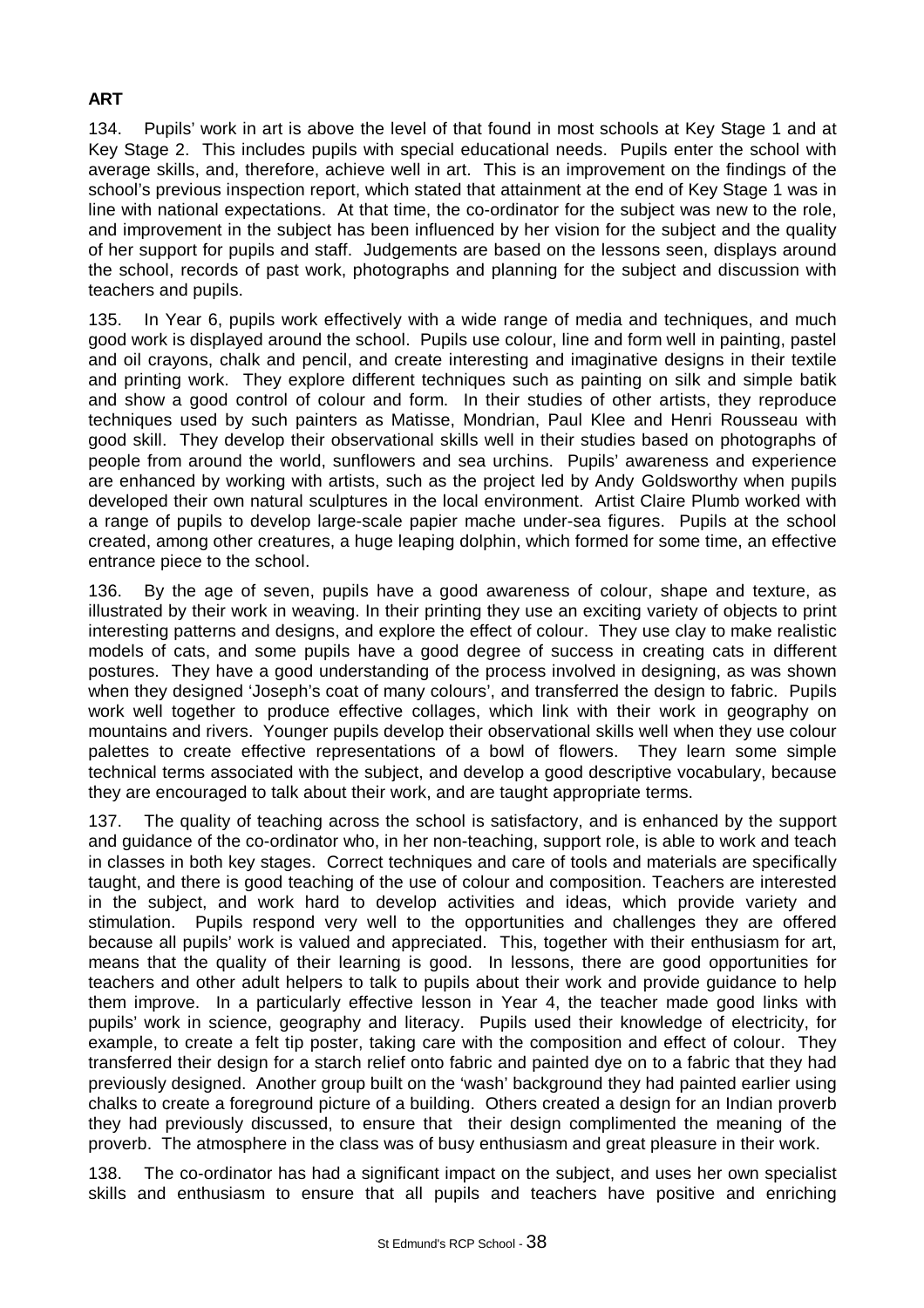experiences. The scheme of work, which is in draft form, ensures that pupils receive a wide range of experiences and skills' development across all the elements of the subject. Art is monitored within the programme established across the school. The school plans to incorporate elements of the Qualifications and Curriculum Authority guidelines when the scheme is reviewed in line with the National Curriculum 2000. There is no consistent format for the systematic assessment and recording of individual skills. This was also the situation in the school's previous inspection. Basic resources for art are good, and are well supplemented by the Parents' Association and by teachers themselves. There are good spaces in classrooms to enable a variety of activities to take place. The subject is enhanced by the school's participation in local area projects and by art weeks held in the school. Art makes a good contribution to the pupils' spiritual and social development, but, although the contribution it makes to pupils' awareness of their own culture is also good, there are limited opportunities for pupils to be aware of the richness and variety of other cultures.

# **DESIGN AND TECHNOLOGY**

139. Although it was not possible to observe any teaching of design and technology during the inspection, a scrutiny of displays and work books and conversations with teachers and pupils indicate that, by the time they leave, pupils' work, including those with special educational needs and English as an additional language, is of a higher standard than that found in most schools. Pupils enter the school with average skills, and, therefore, achieve well in design and technology. These judgements show a good improvement on the findings of the previous OFSTED inspection when it was judged that pupils' attainment was mainly in line with national expectations, but sometimes below average in Key Stage 1.

140. As they move through the school, pupils undertake a broad range of designing and making activities which provide the opportunity to develop a number of different skills and techniques. By Year 6, they generate a good range of their own ideas, communicate their designs well through accurate drawings that include measurements and achieve a product of high quality. They incorporate simple mechanisms in their models of bridges to produce different types of movement, identify the difficulties they encountered and suggest good ways of improving their models. A particularly impressive project by pupils in Year 6 involved their having to plan for, and provide, an evening buffet meal for their parents, following their school visit to Kilvrough. This involved the pupils in costing the meal, shopping for the ingredients and cooking scones, cheesy tit-bits, pizzas and chocolate brownies. Pupils in Years 5 and 6 design and make imaginative hats for different occasions, using a variety of finishing techniques as appropriate to the purpose of the hat. In Year 4, pupils design and make attractive belt bags and purses to certain specifications, using good skills of measuring and sewing. Pupils in Year 3 draw well on their scientific knowledge and understanding of electrical circuits when designing and making torches that include switches. They become increasingly competent in handling tools, such as a saw, a hand drill and a glue gun, and learn to assemble progressively complex structures as they get older. All products are finished to a high standard, and, by the time pupils are in Year 6, they have become proficient in evaluating the strengths and weaknesses of their designs and products.

141. Pupils are introduced to the safe handling of simple tools from an early age and learn how to join materials together competently using the appropriate adhesives and fixings. By Year 2, many have good skills in designing and modelling using a variety of materials and tools. Most pupils communicate their ideas well through labelled sketches that show details of their design. They develop sound skills in marking, cutting and shaping materials and apply finishing techniques successfully to improve their finished product. These skills were particularly evident in the bags they made from different materials and in the cut-out dresses that they designed, planned and made. Their work on 'Houses for Cats' showed pupils using a wide variety of techniques for combining materials. They make good evaluations of their work, and write critically about what went well, what they found difficult, what they changed from their original design and how they could have improved their design. They design and make a healthy sandwich, drawing on their scientific knowledge and understanding, and, judging by the photographs, thoroughly enjoy eating the end product.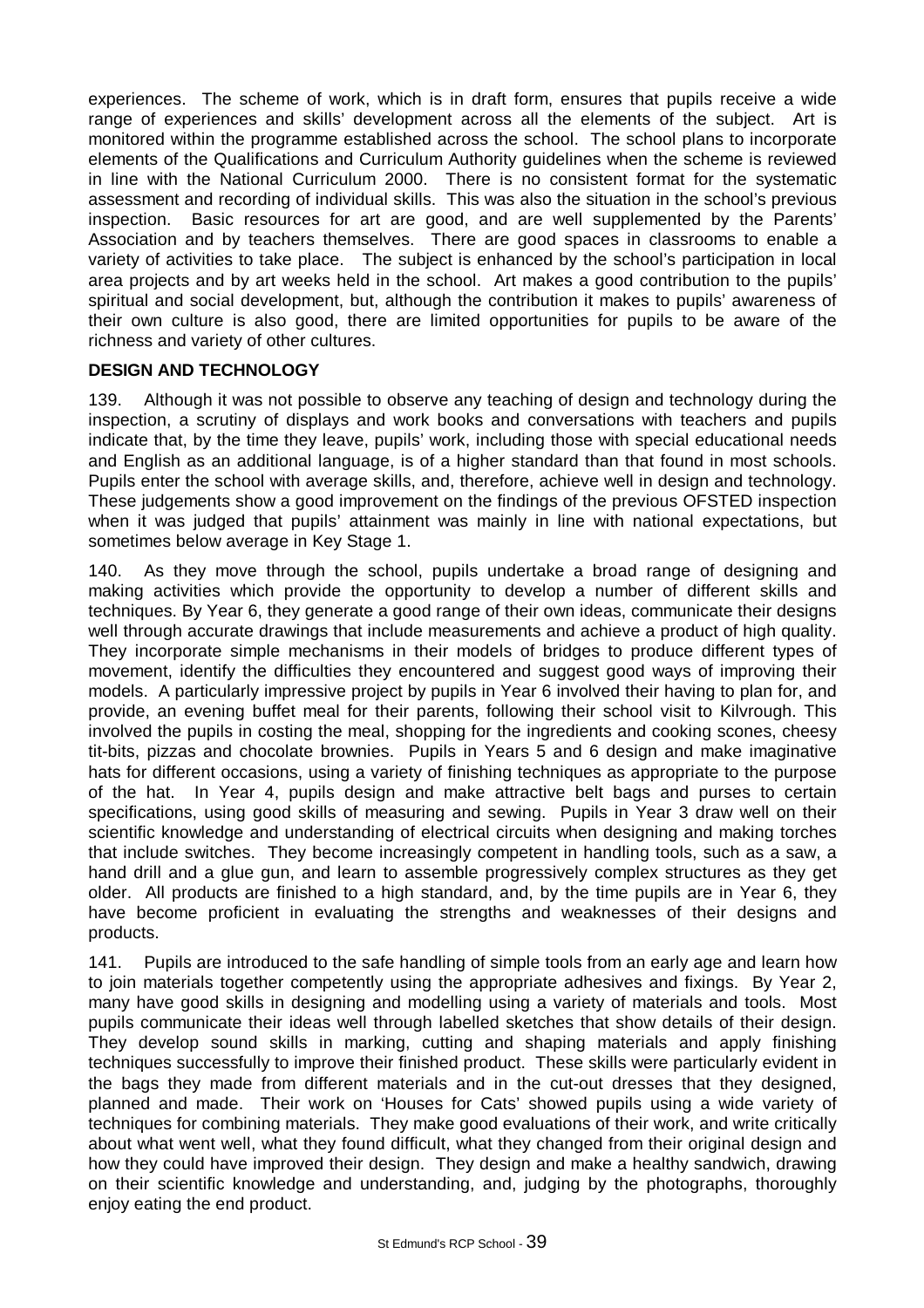142. The evidence indicates that the quality of teaching and learning is good, and that all pupils, including those with special educational needs and English as an additional language, make good progress in this subject. The scrutiny of documentation shows that the tasks provided for pupils are purposeful and challenging. The skills of both design and making are clearly being taught well and systematically through the school. Evidence from the pupils' work shows that teachers instil the need for quality in their work, and that they encourage pupils to be creative. Teachers make effective links between various elements of design and technology, and plan assignments thoughtfully to capitalise on pupils' work in other areas of the curriculum, such as mathematics, science and art.

143. The subject is well co-ordinated by two members of staff who are, in turn, well supported by a skilled classroom assistant. The scheme of work adopted by the school provides teachers with very clear guidelines of the skills to be taught, and projects to be covered. This is an improvement on the previous inspection, when it was reported that the lack of a scheme of work meant that skills were not taught regularly and systematically throughout the school. Assessment procedures however, are still weak, and are a recognised area for development. Resources for design and technology are good, and the high standard of displays around the school effectively celebrates the pupils' skills.

# **GEOGRAPHY**

144. Pupils' work in geography, including that by pupils who have special educational needs, is of a similar standard to that found in most other schools, and pupils are making sound progress. These findings are similar to those of the last inspection, where the pupils' attainment was judged to be in line with national expectations. Classroom observations were supplemented by an analysis of pupils' work, displays, teachers' planning and discussions with pupils and teachers.

145. By Year 6, pupils achieve average standards. Examples of this were seen through pupils' work on rivers and mountains and in their work on the features of their own locality. In studying rivers and their effect on the landscape, pupils have a sound knowledge of how rivers erode to produce particular landscape features, such as gorges, waterfalls and oxbow lakes. They write knowledgeably about how mountains are formed, and, on a map of the world, they mark the main oceans and mountains with reasonable accuracy. Most pupils have a clear understanding of how to identify physical land features by interpreting map symbols. However, their skills in advanced map work, such as measuring direction and distance, and interpreting maps at a variety of scales, are relatively weak. Through their study of India, pupils in Year 4 do well to identify similarities and differences between the main human activities in India and those in England. They have a good understanding of how conditions vary between the places studied by comparing the temperature and rainfall in Bangalore with those in London. Pupils in Years 5 and 6 carried out a good, detailed survey on the needs of Abingdon, and, through questioning people in the town, identified the changes they would like to see. Following on from this, the pupils prepared a persuasive 'publicity campaign' to raise the profile of the town, and produced a realistic 'radio advertisement' to encourage people to visit Abingdon.

146. By Year 2, pupils make informative maps of real and imaginary places, such as the Cotswold Wildlife Park and the Isle of Struay. They show an average understanding of the functions of a simple key on a map, and, through the 'Travels of Barnaby Bear', show a sound awareness of places beyond their own locality. In their study of seaside resorts, pupils in Year 2 make good comparisons between Abingdon and Brighton, and, by looking at pictures of seaside resorts in the past and the present, obtain information to compare the similarities and differences of human features. They collect information from the pupils in their class on how many people go to the seaside, town, countryside or abroad for their holidays, and use information technology effectively to present their findings as a block graph.

147. When the full range of evidence is considered, both the quality of teaching and the quality of learning are generally good, with good planning and effective teaching methods. This is an improvement on the previous inspection, when teaching ranged from very good to poor. Strengths in the teaching of geography and its effect on learning were evident in a Year 5 lesson, following on from the survey carried out the previous week on the needs and proposed changes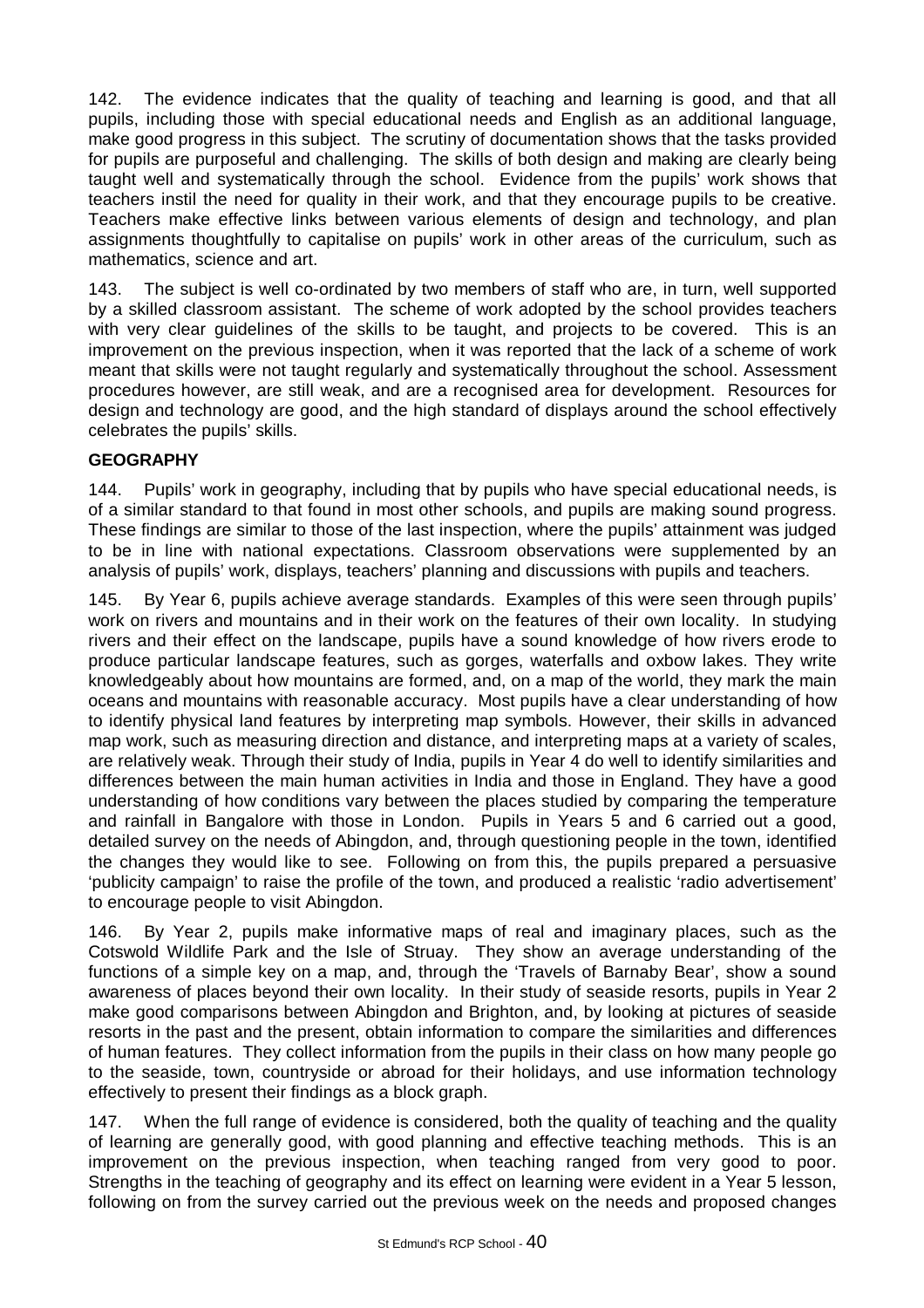in Abingdon. The work was well planned, prepared and managed, so that the pupils knew exactly what was expected of them. The clear instructions and explanations, high expectations and good use of time engaged the pupils and enabled them to succeed. Good discussion and questioning enabled all pupils to contribute their ideas, and increased their understanding of the potential of the town. Questions such as, ' What does Abingdon have to offer?' and 'What do we mean by down market?' not only increased their geographical knowledge, but also their literacy skills. Very good use was made of the information given to pupils by the President of the Chamber of Commerce after his visit to the school and through the latest news as reported in local newspaper. Teachers utilised pupils' interest in the visit to promote discussion and develop the pupils' awareness of the needs of their own locality. Teachers make a point of encouraging pupils to use the appropriate geographical vocabulary, and this is good, but occasionally they labour the point, and this slows down the pace of lessons.

149. It was not possible to observe any history lessons, as the current focus was on geography. From an analysis of pupils' work and from discussions with some of them, it can be judged that, in Year 6, the pupils attain standards which are higher than those found in most schools. This is an improvement on the previous inspection. In Year 2, the standard of pupils' work is similar to that found in most schools, which reflects the findings of the previous inspection. Pupils' progress is sound in the infants, and good in the junior classes. Throughout the school, pupils with special educational needs and those for whom English is an additional language are making satisfactory progress.

150. By the age of 11, the pupils have a good knowledge of aspects of life in Victorian Britain, including the growth of cities and industry and developments in technology and transport. They know about the harsh conditions which working children faced in the factories and mines and use their literacy skills well to write letters to Lord Shaftesbury, complaining about them. The pupils have used their research skills, literacy skills and information technology skills very well to produce some excellent individual projects on a variety of history topics, including the bicycle, chocolate, health, space travel, Queen Victoria and World War One at sea. These are very well written, complete with contents and bibliographies, and well illustrated with photographs and pictures. Much of this work has been done at home. In a Year 6 information technology lesson, the pupils began to design very effective pages for the school web-site based on these projects. The pupils in Year 5 have a good knowledge of the many changes in British society which have occurred since the end of the Second World War. Like Year 6, they too have used their literacy and research skills well to produce very good home-school projects on some of these changes, including homes, fashion, technology and the Royal Family. The pupils have a sound understanding of the facts and importance of major world events of the late twentieth century, such as the Falklands War, freedom for Nelson Mandela and Hong Kong's return to China. Year 3 / 4 pupils write knowledgeably about the Viking invasions of Britain, and the importance of the longboat. They describe in words and pictures some aspects of life in Viking times that show a thorough understanding of that period of the past.

151. By the age of seven, the pupils are beginning to understand the concept of chronology and change over time, and can construct a simple time line. They have a sound knowledge of some famous personalities of the past, such as Queen Victoria and Florence Nightingale, and events such as The Great Fire of London. The pupils understand how we can find out about the past, and about changes which have taken place by looking at pictures. In work linked to geography, they work at a good standard as they compare old and recent pictures of a seaside resort.

152. The previous inspection found that teaching varied from good to unsatisfactory, but was satisfactory overall. No lessons were observed during the current inspection. Planning for history is sound, and an analysis of pupils' work indicates that the teachers maintain a good balance between giving information and allowing the pupils the chance to find things out for themselves. This generates very positive attitudes towards the subject, which are evident in the degree of care taken in the project work by pupils in Years 5 and 6, and the willingness of some pupils during the inspection to continue with linked history/ information technology work in their lunch break. The teachers make good links with other subjects apart from information technology. Year 5 pupils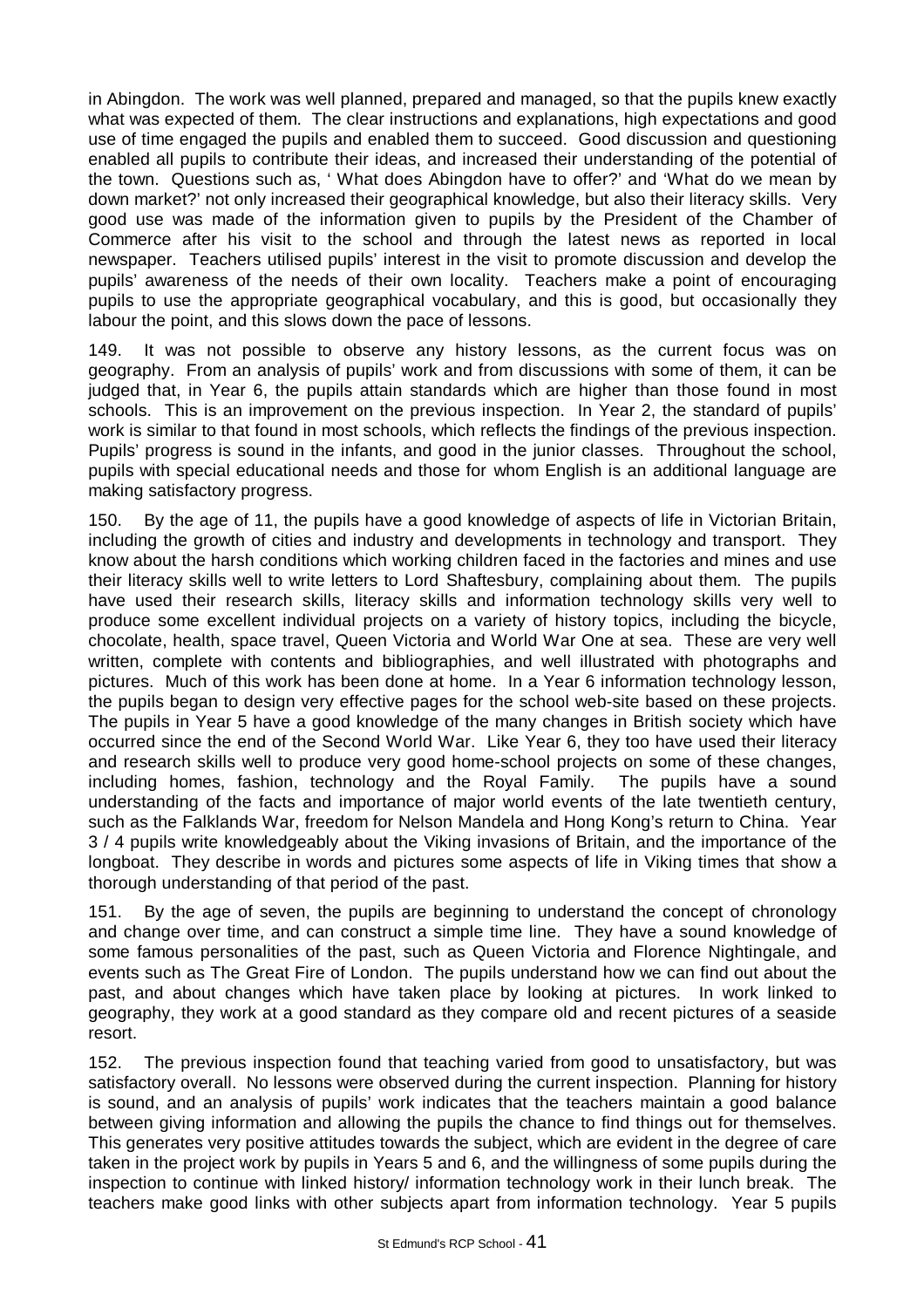used their communication skills well recently to interview a visiting grandparent. In art lessons, Year 3/4 pupils have made some very effective Viking shields and model longboats. There is evidence that the teachers enhance learning in history by organising worthwhile visits to sites in Abingdon, museums in Oxford and to Cogges Farm.

153. The previous inspection found that there was no scheme of work in history. A clear policy is now in place and a sound scheme of work incorporates guidance from the Qualifications and Curriculum Authority. The subject is currently managed by a teacher on a short term, temporary contract, but there has been some monitoring of teaching, with a view to improving expertise. The previous inspection found that assessment in history was weak. Although procedures for assessing the pupils' attainment and progress are broadly satisfactory, it remains the case that there is no whole school system for recording assessment information. Some teachers maintain good records of achievement in history, but this is inconsistent. Although some new 'Big Books' have been purchased for use in history in Key Stage 1, learning resources are inadequate, which reflects the findings of the previous inspection. The school relies too heavily on the teachers bringing in historical artefacts from home, or on others loaned from parents. There is a wide range of history reference books in the Key Stage 2 library, but many are old and worn and unsuitable for this age range. In making the pupils aware of the legacy of the past and in providing opportunities to visit museums and other places, the subject makes a positive contribution to their spiritual, moral, social and cultural development.

# **INFORMATION TECHNOLOGY**

154. In Year 6, standards in information technology are above those found in most schools. This judgement is an improvement since the school's previous inspection, when attainment was judged to be below average. All pupils, including those with special educational needs and those with English as an additional language, make good progress, and achieve well in the subject.

155. In Year 6, pupils use information technology well to organise, reorganise and edit text to ensure that their writing is clear, well presented and free of errors. Their work on the keyboard is confident, and most feel comfortable using menu lists, and locating files they have saved previously. They re-size text, change colour, save and spell-check their work with ease, and have a good understanding of how computers are used in everyday life. Pupils in Year 6 use a screen 'turtle' well to create shapes on the computer screen, and then progress to rotating, stretching and reversing the figures. This is a good level of attainment, and fits in well with pupils' work in mathematics. They use a spreadsheet effectively to calculate the square and cube of numbers, and have a good understanding of how these operations can be used in everyday life. Pupils have good opportunities to use the Internet to conduct research, and find useful facts about their history and geography projects. They have a good knowledge of how to mix graphics into their text, and use pictures from a digital camera well to illustrate their written work. The school has only recently acquired the technology to enable pupils to control machines, but they have developed average skills using appropriate programs at a nearby technology centre.

156. Pupils make a sound start in the infants, and in Year 2, their word processing skills are average. They type in text confidently to support their literacy work by writing poems and stories, and create good, labelled graphs in work related to mathematics. They make a good, early start to their control of technology by programming a floor robot with skill to find buried treasure on a map.

157. Only two lessons were observed during the inspection, both in Key Stage 2, and on this evidence, the quality of teaching and learning is very good. Teaching is significantly better than the generally satisfactory teaching found in the previous OFSTED inspection, when too few opportunities were given for pupils to use computers, and teachers' knowledge was variable. Most lessons at Key Stage 2 are taught by one of the Key Stage 2 information technology coordinators in the new computer suite, and this system works very well. Lessons have a clear focus on developing specific skills, and pupils are then given good opportunities to practise their new learning on a computer. The teaching is very lively, and pupils are given lots of individual attention. The teacher has good computer skills, and this means that pupils learn new work quickly. Lessons are prepared to a high standard, so that pupils' skills are built upon week by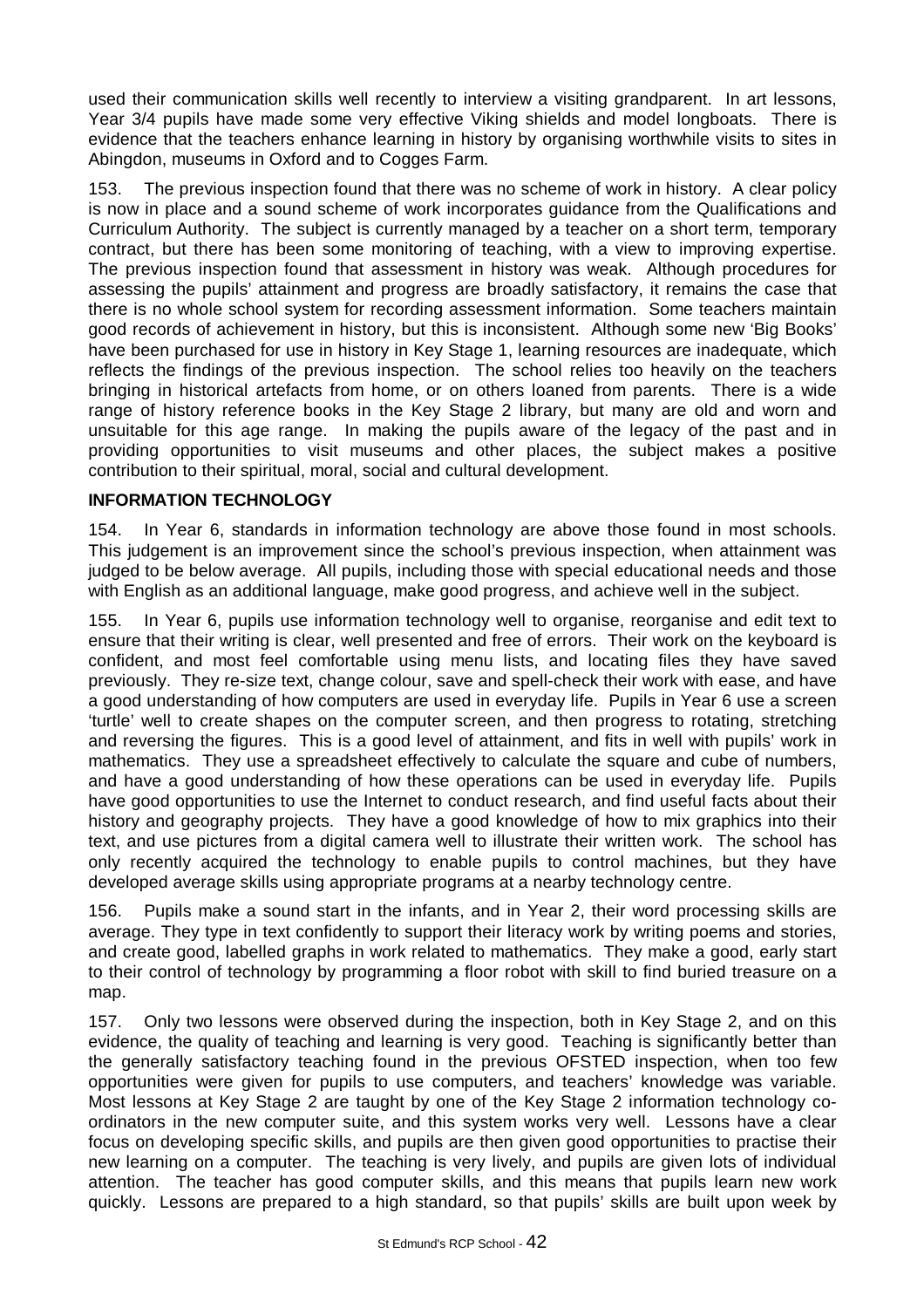week. The teacher's control of classes is excellent, and pupils get the most out of their time using computers. The school ensures that a good link exists between work done in the classroom and that completed in the information technology suite. This is good practice, and helps pupils see computers as valuable aids to their learning in all subjects.

158. The subject is very effectively managed by two co-ordinators and both have sufficiently well-developed skills and knowledge to train other staff in the use of computers and software. They have invited teachers to observe 'model' lessons, and this has proved a useful way of sharing their knowledge with all staff. The co-ordinators have introduced a new scheme of work successfully so that all elements of the National Curriculum are covered at an appropriate stage. The assessment procedures are good overall, and include useful collections of pupils' work matched against levels of the National Curriculum. The school has a very good number of powerful computers in the information technology suite, and at least one in each classroom. These resources have a good effect on pupils' standards, and have helped to raise standards since the previous OFSTED inspection.

# **MUSIC**

159. Standards in music are similar to those found in most schools in Year 6 and in Year 2. Throughout the school, pupils with special educational needs and those with English as an additional language attain standards which are appropriate to their abilities. Pupils enter the school with average skills, and, therefore, achieve well in music.

160. In the school's previous inspection, standards were above those found in most schools. In this inspection, classroom observations were supplemented observations of sessions taken by visiting music teachers, discussions with teachers and pupils and by observations of music in collective worship.

161. In Year 6, pupils respond well to changes in character and tempo when listening to music. The pupils who are members of the choir attain standards which are above average. They can use their voices very effectively to follow a melody and to respond well to variations in rhythm and mood. This was seen to good effect in a collective worship session when the choir performed pieces which they had sung successfully in the Oxford Millennium concert. One pupil's solo to an audience of 50,000 people reflects ability well above the average. However, pupils do not have sufficient opportunities to sing in parts and to develop their skills at maintaining counter rhythms. Pupils' compositions reflect an appropriate awareness of simple rhythms, but do not often succeed in blending sounds to create a more complex texture. Pupils who receive tuition from visiting specialist teachers make good progress. They are confident in reading musical notation, and often achieve high standards.

162. There is a wide range of attainment, but, by the time they are seven, pupils play musical accompaniments with percussion instruments with average skill, and follow patterns when clapping. They use simple symbols well to record their own class compositions to accompany familiar stories, and use their voices effectively to follow a melody. However, a number of pupils, which includes some with special educational needs, need support in maintaining rhythms and in playing percussion instruments appropriately.

163. The quality of teaching and learning is satisfactory overall, but, when taken by the coordinator or specialist teacher, the quality is good, and pupils perform well. In a good lesson with a Year 6 class, the teacher had organised very good resources and used a recording very productively to develop pupils' awareness of elements of music. Her own very good subject knowledge was used to help pupils to identify features of different fanfares, which they were able to consider using in their own compositions. By the end of the lesson, pupils were able to show they had benefited from their teacher's explanation and performed their compositions to the class. In Years 1 and 2, pupils enjoy class activities, take turns and listen carefully to their teachers. However, in some classes the limitations of the number of simple percussion and tuned instruments affects the rate of progress that pupils make. Pupils in Year 2 enjoyed the opportunities to design and make their own maraccas in a good link with their work in art. Older pupils show that they can collaborate and use their initiative when working in groups. They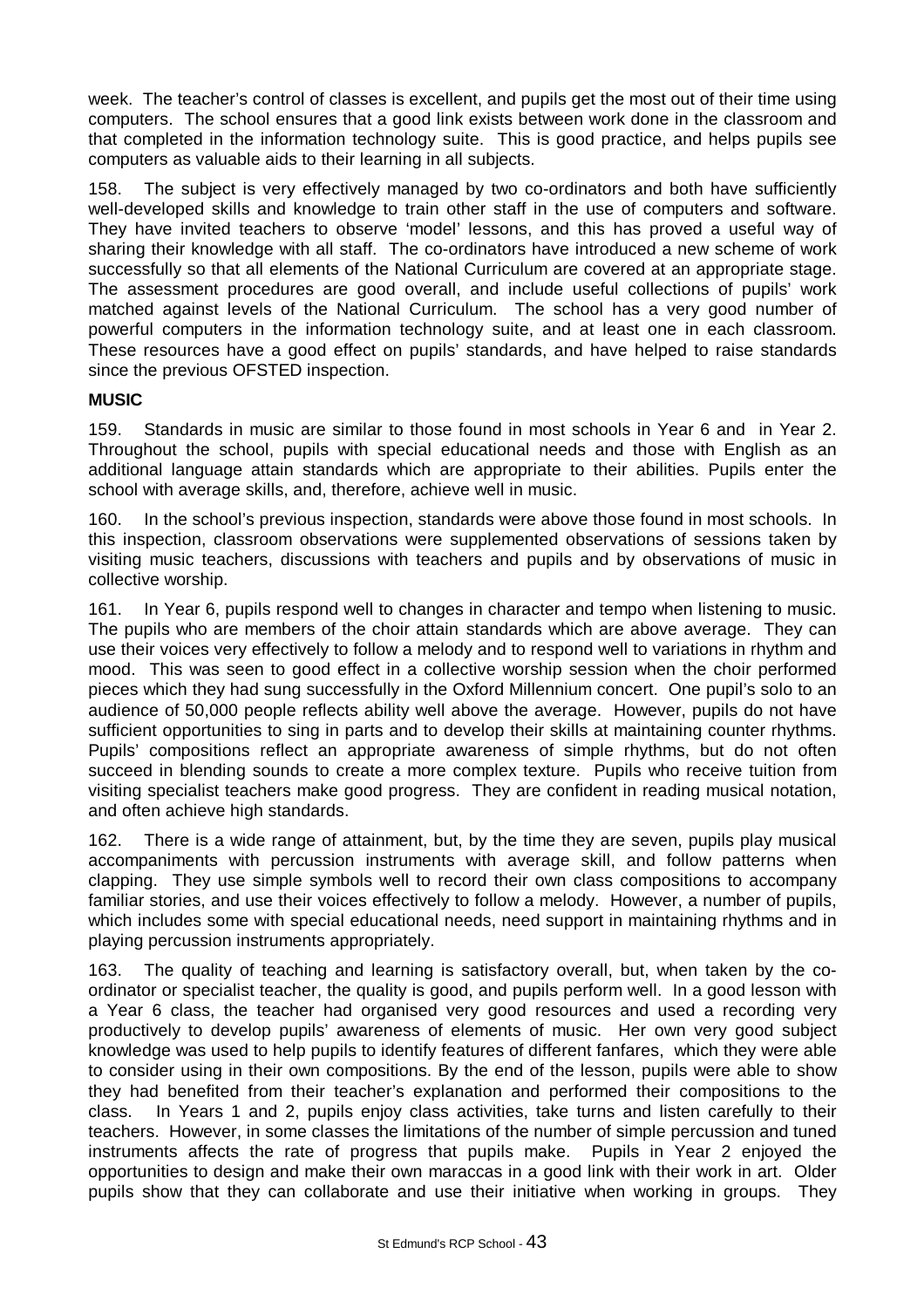applaud the skills of others, and recognise the efforts of those who are not so musical. Pupils in the choir willingly follow the guiding hand of the conductor and those who play in groups with visiting teachers work productively together, as was seen in the lesson for a group of pupils playing the guitar.

164. The present co-ordinator has very good specialist knowledge, which is used well to support both staff and pupils. However, she has been in post effectively for a relatively short period and her influence is only beginning to be apparent. She has a good understanding of her role, and has established useful priorities for the subject. Good use is made of her expertise to teach groups outside her own class and to model lessons for other staff. She has not yet had opportunities to monitor teaching in the subject, but music is part of the school's cycle of review. There is a sound policy for the subject, and a good commercial scheme of work. There are no formal arrangements for assessment in the subject, although these are identified in the scheme of work. This was also identified in the school's previous inspection. The co-ordinator has included this as a priority for the development of the subject. Visiting specialist teachers broaden the opportunities offered to pupils in the school to learn to play the violin, the cello and the guitar. Resources in the subject are generally satisfactory, but there are weaknesses in the range and number of percussion instruments for some classes in the infants. The subject makes a good contribution to pupils' spiritual, moral and social development.

# **PHYSICAL EDUCATION**

165. By Year 6, pupils' work in physical education is above the standard found in most schools, and shows an improvement on the average standards reported in the school's previous OFSTED inspection. Pupils enter the school with average skills, and, therefore, achieve well in physical education.

166. By Year 6, most pupils, including those with special educational needs, have good skills in games. They bowl well in cricket games, hold the bat correctly and strike the ball well. Many have a good, competitive edge to their work, but are keen, at the same time, to play fairly. Their gymnastic skills are good. They move easily around the hall, and combine twists and rolls skilfully to make an interesting sequence. Pupils observe each other's work carefully, and improve their own performance as a result. Their swimming skills are also above average, and nearly all swim well. In the infants, pupils combine running, jumping and walking movements into suitable sequences with appropriate levels of co-ordination. They respond well to instructions, and are well aware of the effects of exercise on their heart and lungs.

167. The quality of teaching and the quality of learning, including for pupils with special educational needs and English as an additional language, are satisfactory overall, but range from good to unsatisfactory. Teachers start physical education lessons promptly and in a wellorganised manner. Warm-up activities are appropriate, and interest the pupils who work at a good pace. The lessons are challenging, and teachers show sound knowledge of the subject in the instructions and demonstrations that they give. In one of the best lessons, for example, the teacher reminded pupils constantly how to hold the bat and stop games to demonstrate the correct grip, and how best to hit the ball straight. As a result of this informed instruction, pupils' batting improved considerably, and, by the end, all were striking the ball solidly. Where one lesson had shortcomings, pupils' behaviour was unsatisfactorily controlled. This resulted in a slow pace to the lesson as pupils were continually stopped in their work while the teacher admonished those who were misbehaving, and their learning suffered as a result.

168. The pupils show good attitudes to physical education. They behave well, form constructive relationships and work in a good atmosphere with high degrees of racial harmony. Physical education makes a good contribution to the social and moral development of the pupils as they learn to understand the benefits of teamwork. The subject is overseen capably by two co-ordinators. The school has a good scheme of work, and the curriculum includes appropriate opportunities for swimming and outdoor adventurous activities. The school has a suitably sized hall, a good hard surfaced and a large, flat playing field. Boys and girls compete in various competitive events with some success against other schools; these matches include football, netball, hockey, cross country running and cricket. A good range of extracurricular sports